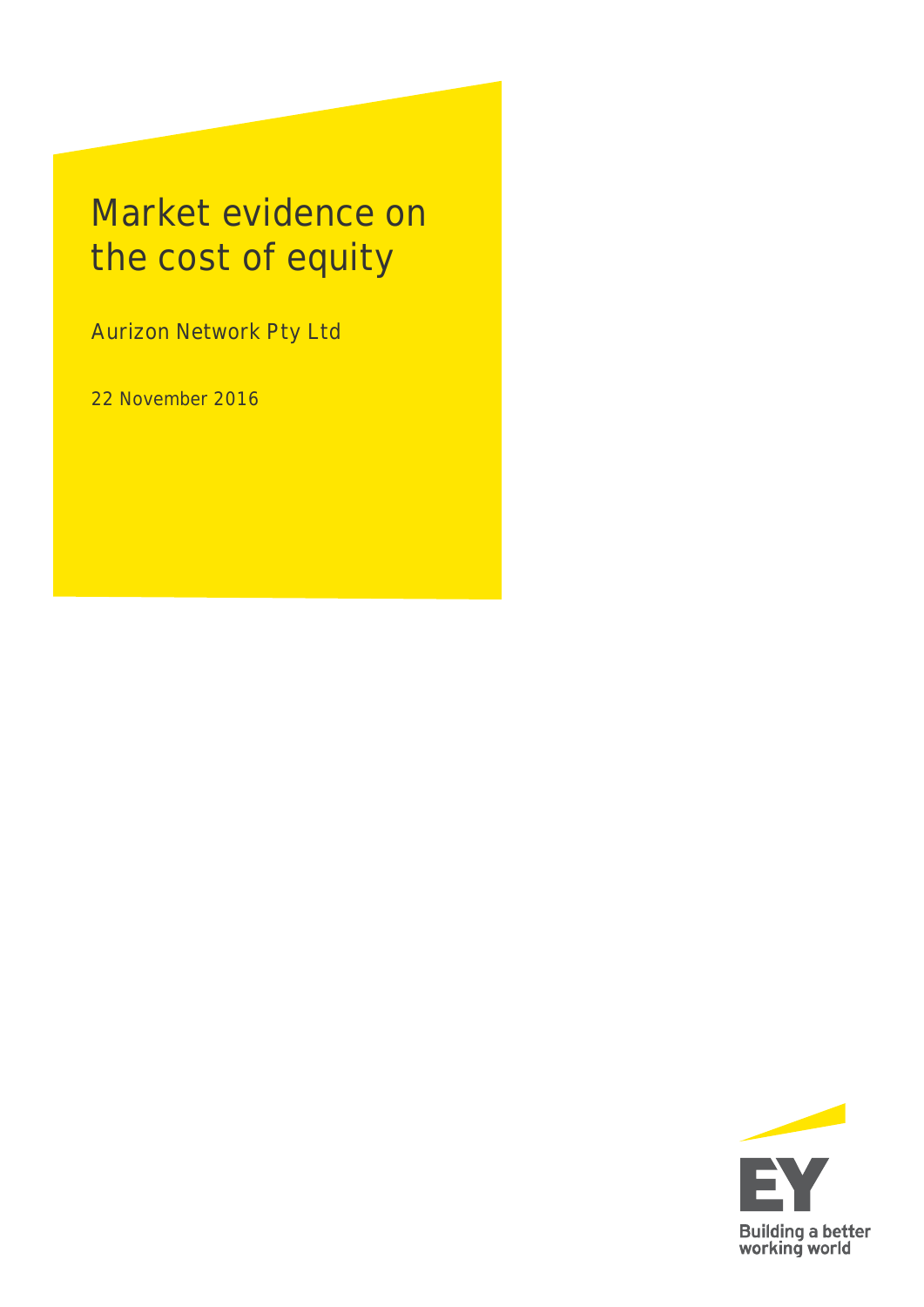#### **NOTICE**

Ernst & Young ("**EY** or "**we**") was engaged on the instructions of Aurizon Network Pty Ltd **("Aurizon")** to undertake an assessment of certain evidence on the market cost of equity and related issues in accordance with our contract dated 22 September 2016.

The results of Ernst & Young's work, including the assumptions and qualifications made in preparing the report, are set out in Ernst & Young's report dated 22 November 2016 ("**Report**"). The Report should be read in its entirety including the applicable scope of the work and any limitations. A reference to the Report includes any part of the Report. No further work has been undertaken by Ernst & Young since the date of the Report to update it.

Ernst & Young has prepared the Report for the benefit of Aurizon and has considered only the interests of Aurizon. Ernst & Young has not been engaged to act, and has not acted, as advisor to any other party. Accordingly, Ernst & Young makes no representations as to the appropriateness, accuracy or completeness of the Report for any other party's purposes.

No reliance may be placed upon the Report or any of its contents by any recipient of the Report for any purpose and any party receiving a copy of the Report must make and rely on their own enquiries in relation to the issues to which the Report relates, the contents of the Report and all matters arising from or relating to or in any way connected with the Report or its contents.

Ernst & Young disclaims all responsibility to any other party for any loss or liability that the other party may suffer or incur arising from or relating to or in any way connected with the contents of the Report, the provision of the Report to the other party or the reliance upon the Report by the other party.

No claim or demand or any actions or proceedings may be brought against Ernst & Young arising from or connected with the contents of the Report or the provision of the Report to any party. Ernst & Young will be released and forever discharged from any such claims, demands, actions or proceedings.

Ernst & Young have consented to the Report being provided to the Queensland Competition Authority. Ernst & Young have not consented to distribution or disclosure beyond this. The material contained in the Report, including the Ernst & Young logo, is copyright and copyright in the Report itself vests in Ernst & Young. The Report, including the Ernst & Young logo, cannot be altered without prior written permission from Ernst & Young.

Ernst & Young's liability is limited by a scheme approved under Professional Standards Legislation.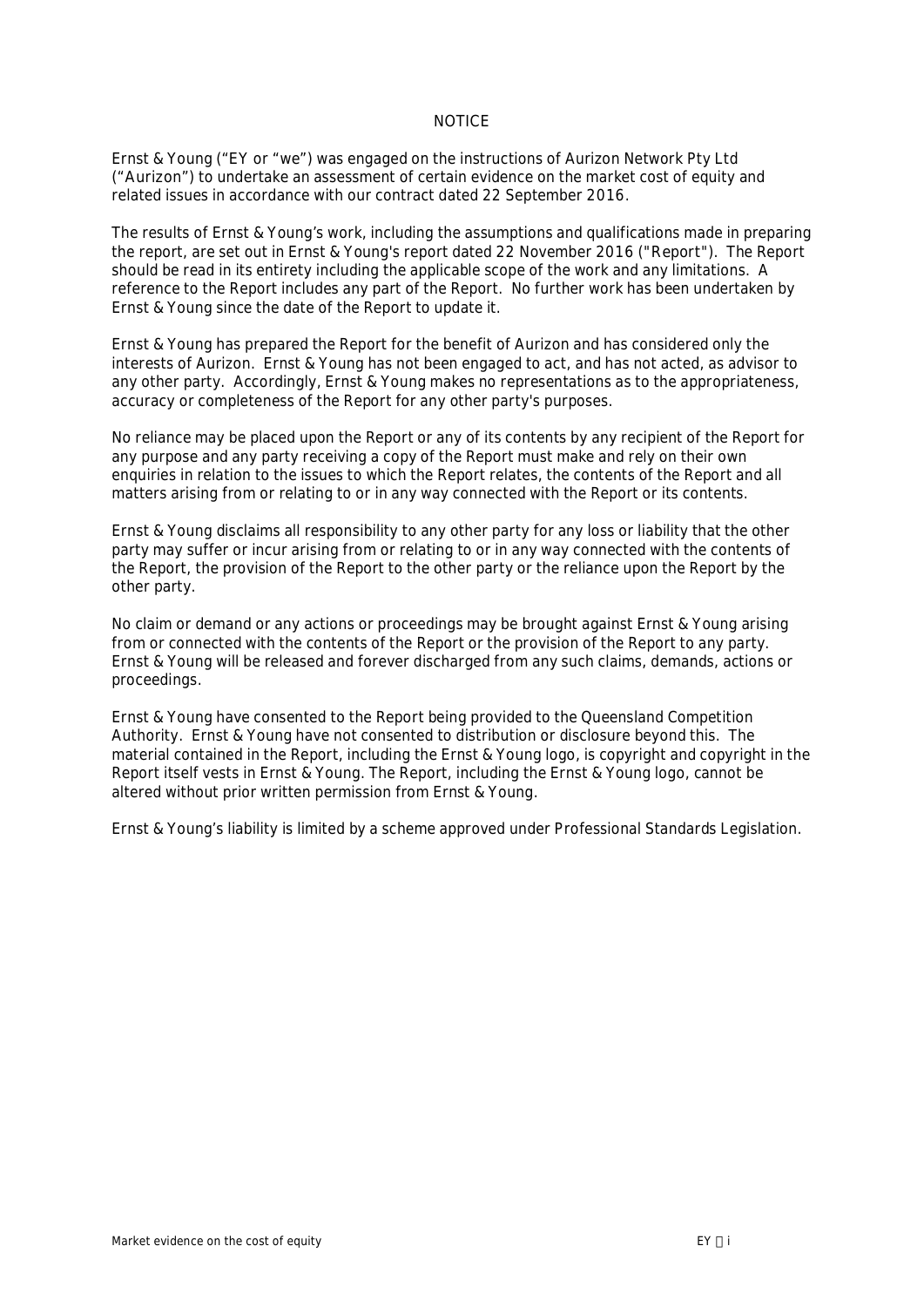Table of contents

| 1 <sub>1</sub><br>1.1   |                                                                        |  |
|-------------------------|------------------------------------------------------------------------|--|
| $\overline{2}$ .<br>2.1 |                                                                        |  |
| 2.2<br>2.3              |                                                                        |  |
| 3.<br>3.1               |                                                                        |  |
| 4.<br>4.1<br>4.2        |                                                                        |  |
| 5.<br>5.1<br>5.2        |                                                                        |  |
| 6.<br>6.1<br>6.2<br>6.3 |                                                                        |  |
| 6.4<br>6.5              | Formulation of the discount rate and the value of imputation credits26 |  |
| 7.<br>7.1               |                                                                        |  |
| Appendix A              |                                                                        |  |
| Appendix B              |                                                                        |  |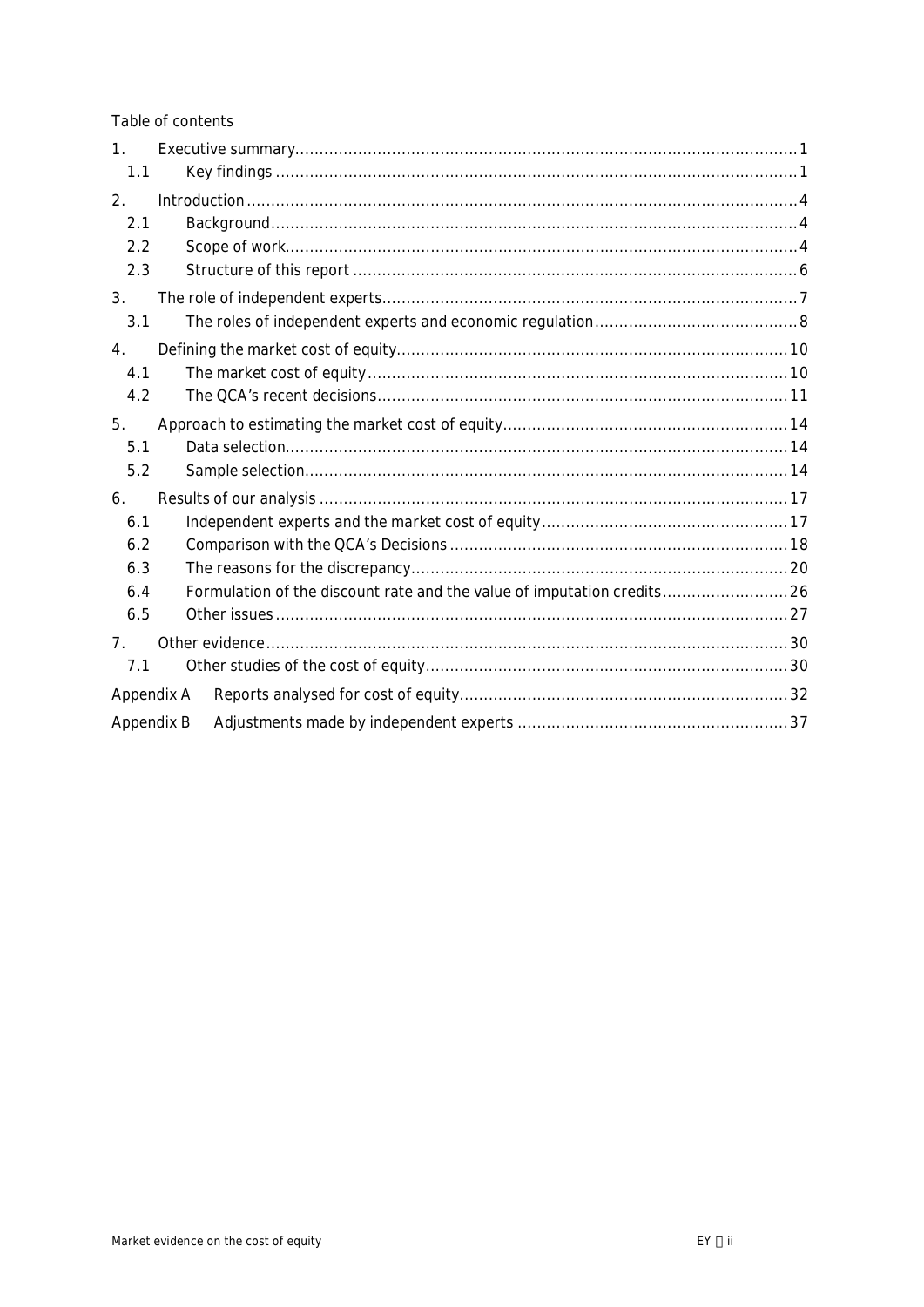# <span id="page-3-2"></span><span id="page-3-0"></span>**1. Executive summary**

EY was engaged by Aurizon to undertake an empirical analysis of the application of the Capital Asset Pricing Model (CAPM) by independent experts in their estimation of the cost of equity.

The approach used by independent experts is of interest because the CAPM, which is widely used as a tool to estimate the unobservable required cost of equity, can be applied in different ways using different underlying assumptions with respect to its component parameters. The approach used by independent experts can therefore inform the way in which financial theory, market data, market knowledge and other information is considered in forming a view on the CAPM cost of equity.

Independent experts estimate the cost of equity for the purpose of valuing certain businesses and investment opportunities (transactions). An expert report sets out the expert's opinion on whether a proposed transaction is 'fair and reasonable' and/or 'in the best interests' of affected shareholders. The circumstances under which there is a requirement to prepare an independent expert report is set out in the Corporations Act and the Australian Securities Exchange (ASX) Listing Rules.

Independent expert reports are prepared by qualified and accredited independent experts, working within an explicit regime of regulation, comprising both formal statutory rules and less formal guidelines, which require that the expert be accountable for the results of their work. They therefore face strong incentives to produce analysis that is informed and accurate.

This report sets out the findings from an empirical analysis of the application of the CAPM by independent experts in their estimation of the cost of equity.

### <span id="page-3-1"></span>**1.1 Key findings**

To assess the prevailing cost of equity in the Australian market for funds, we have undertaken a review and analysis of independent expert reports. Those reports provide the best publicly available market evidence to assess the prevailing cost of equity in the Australian market for funds.

The data which underpins this review covers 1,608 independent expert reports dated between 1 January 2008 and 31 December 2015 and published in the CONNECT 4 Expert Reports database. This timeframe was selected to provide a longer term perspective of how experts estimate the cost of equity and to capture any trends in the way independent experts estimate the cost of equity. Of the 1,608 independent expert reports, 201 reports qualified for more detailed analysis to assess how the forward-looking cost of equity is estimated and applied to derive the discounted value of the expected future cash flows.

The market relies on independent expert reports to inform decisions about actual transactions, with 58% of the independent expert reports we reviewed relating to successful takeovers.[1](#page-3-3)

In assessing the prevailing cost of equity in the Australian market for funds, we have focused on the market cost of equity (i.e. those components of the CAPM that are influenced by market-wide factors; namely, the risk free rate and market risk premium), as defined in Section 4.

Based on our review:

Independent experts do not subscribe to a mechanistic approach in their application of the CAPM to estimate the cost of equity and, at least since the onset of the Global Financial Crisis

<span id="page-3-3"></span> $^1$  Of the 201 reports reviewed as part of this work, 116 (or 58%) related to takeovers which were identified as successful in the CONNECT 4 Expert Reports database.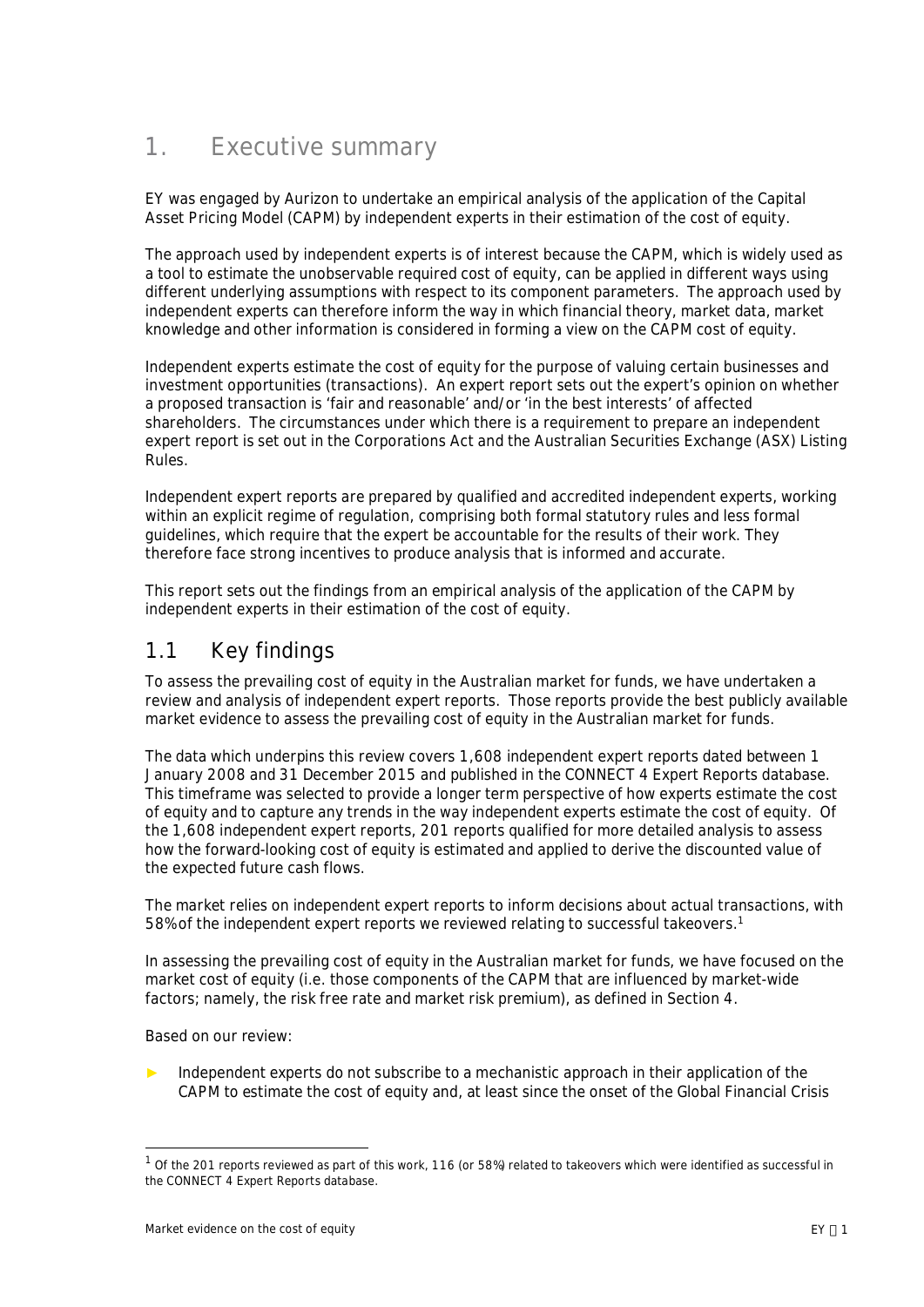(GFC), have made adjustments to the calculated weighted average cost of capital or cost of equity to arrive at the discount rate they apply

- The way these adjustments are applied tends to differ between independent experts, but each independent expert tends to adopt the same approach to adjusting the calculated weighted average cost of capital or cost of equity over time. Refer to Section [6.3](#page-22-1) for more evidence
- For example, in 2015, we observed that 23 of the 24 independent expert reports that qualified for our review made adjustments. This was done by either using longer term averages of the government bond yield for the risk free rate as opposed to a short term spot values, increasing the overall inputs-based CAPM cost of equity or discount rate applied based on wider market considerations or applying company or project specific risk premia
- The more mechanistic approach that is used typically by economic regulators, such as the Queensland Competition Authority (QCA), yields estimates of the market cost of equity that are below those estimated by independent experts, and in many cases, materially so
- ► It is not obvious why such a discrepancy should exist between the views of economic regulators and those of independent experts in respect of the cost of equity, as both are seeking to estimate a cost of equity at a point in time that reflects the requirements of investors. To the extent that economic regulators are providing a lower cost of equity than that estimated by independent experts, and the latter provides a more accurate reflection of investors' requirements, then it can be expected to have a detrimental impact on investment.

Between 2008 and 2015:

- The average market cost of equity implied by the 201 independent expert reports is 11.10%
- As a comparison, we have recalculated the market cost of equity on the date that each of the 201 independent expert reports was produced using the approach adopted by the QCA in its regulatory determinations. Based on this approach, the average market cost of equity implied by the QCA between 2008 and 2015 is 9.99%
- The average difference is over 100 basis points and much higher if imputation credits are included
- The discrepancy between the independent expert market cost of equity and the QCA market cost of equity has generally increased over the period of the analysis, as Section 6.2 illustrates (i.e. it was 187 basis points in 2015). The factor driving this increase has been the historically low risk free rates of interest that have emerged in the last few years and the differences in how this has been treated by the QCA and independent experts in setting the cost of equity.

This discrepancy is shown in the following figure which shows that the QCA's implied market costs of equity lie well below the trend line and the bottom end of the range implied by the contemporaneous independent expert reports.[2](#page-4-0)

<span id="page-4-0"></span> $^2$  This is prior to the consideration of imputation credits, which is discussed in Section 6.4, and which have the effect of expanding the difference between the implied market cost of equity of independent experts and of the QCA.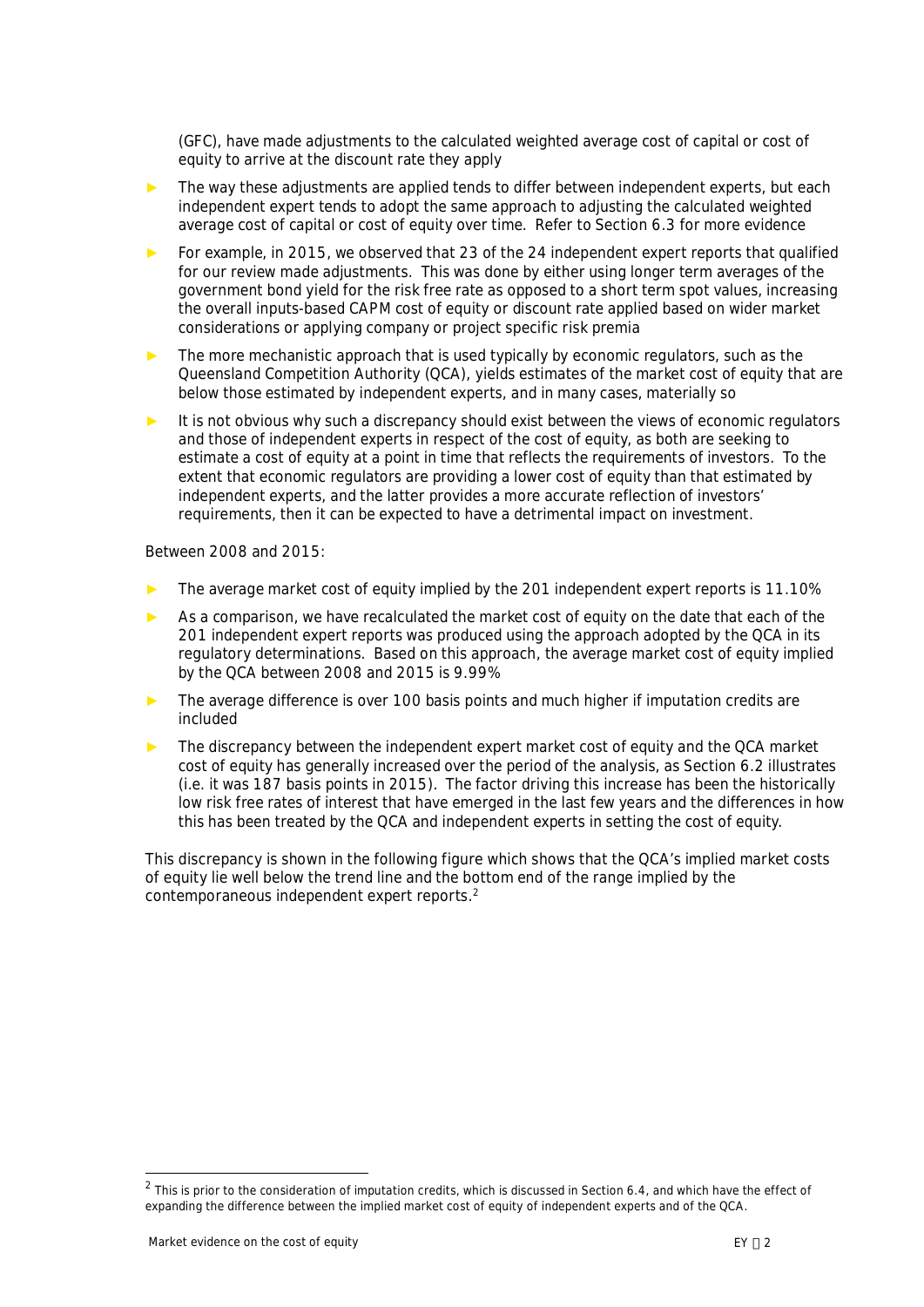



Source: EY analysis

The table below illustrates the increasing difference between the independent expert and QCA implied market cost of equity on an annual basis.

| Year          | Expert Implied market<br>cost of equity<br>(A) | QCA Implied market<br>cost of equity<br>(B) | <b>Difference</b><br>$(A - B)$ |
|---------------|------------------------------------------------|---------------------------------------------|--------------------------------|
| 2008          | 12.05%                                         | 11.49%                                      | 0.55%                          |
| 2009          | 11.82%                                         | 10.76%                                      | 1.06%                          |
| 2010          | 11.71%                                         | 10.97%                                      | 0.74%                          |
| 2011          | 11.13%                                         | 10.27%                                      | 0.86%                          |
| 2012          | 10.59%                                         | 8.83%                                       | 1.76%                          |
| 2013          | 10.48%                                         | 8.99%                                       | 1.47%                          |
| 2014          | 10.76%                                         | 8.93%                                       | 1.83%                          |
| 2015          | 10.10%                                         | 8.24%                                       | 1.87%                          |
| $2008 - 2015$ | 11.10%                                         | 9.89%                                       | 1.20%                          |

**Table 1: Summary of Implied MCOE**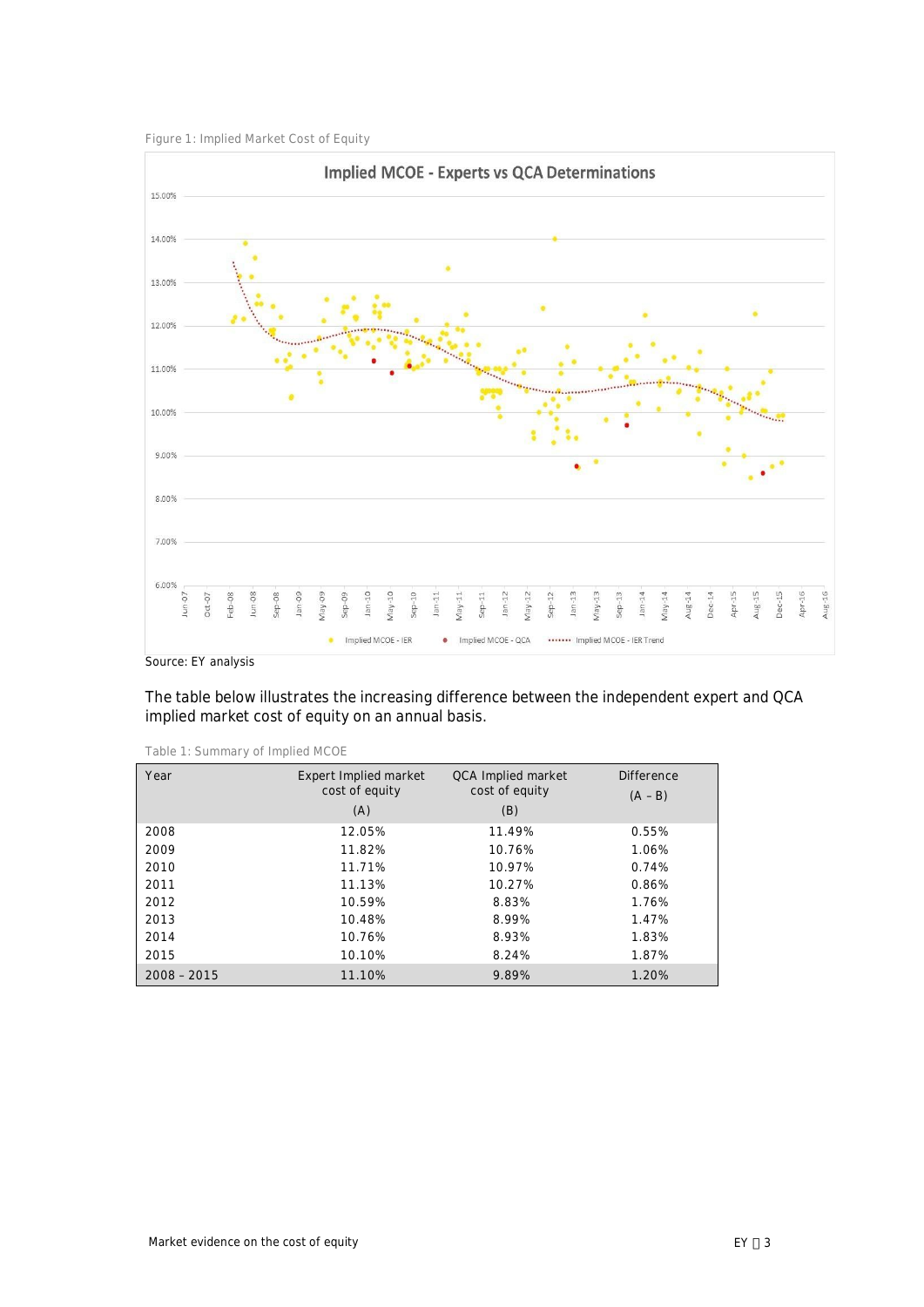# <span id="page-6-0"></span>**2. Introduction**

### <span id="page-6-1"></span>**2.1 Background**

The relationship between the market risk premium ("MRP") and the risk free rate has received increasing attention in the literature on economic regulation in recent years. The long lasting effects of the GFC of 2008 and the subsequent debt crisis, which saw investors switch into safehaven liquid assets, led many governments around the world to stimulate capital markets through quantitative easing ("QE") programmes[.](#page-6-3)<sup>3</sup> QE has had the effect of lowering the yields on government securities. In some countries, successive rounds of QE have resulted in government bond yields falling into negative territory.

The fall in government bond yields has been problematic for businesses that are subject to economic regulation. It is common practice for regulators to set regulated prices or revenues based on an allowed cost of equity that is estimated using the CAPM. However, standard regulatory practice often involves estimating the CAPM cost of equity using a fixed value for the MRP (commonly set by reference to, or with a heavy reliance on, historical average measures of the MRP) and to set the value of the risk free rate by reference to prevailing market yields on long term government bonds.

This approach has been used by a number of Australian regulators in the past, including the QCA in the past. In the post-GFC environment, this has had the effect of reducing the allowed cost of equity, and hence required revenues, of regulated businesses.

The approach taken by regulators has sparked significant debate in Australian regulatory determinations, with regulated businesses arguing that their cost of equity has not been trending down in the way reflected in regulatory determinations. The MRP is influenced, at least partially, by current and forecast conditions in capital markets and can be viewed as a measure of investors' appetite or tolerance for risk.

Prevailing market conditions that are characterised by persistently low interest rates brought about by efforts to stimulate economies and increase consumer and investor confidence are therefore also likely to be accompanied by higher levels of risk aversion[.](#page-6-4)<sup>4</sup>

# <span id="page-6-2"></span>**2.2 Scope of work**

EY was engaged by Aurizon to undertake an empirical analysis of the application of the CAPM by independent experts in their estimation of the cost of equity.

Their approach is of interest because the CAPM, which is widely used as a tool to estimate the unobservable required cost of equity, can be applied in different ways using different underlying assumptions with respect to its component parameters. The approach used by independent experts can therefore inform the way in which financial theory, market data, market knowledge and other information is considered in forming a view on the CAPM cost of equity.

Independent experts estimate the cost of equity for the purpose of valuing certain businesses and investment opportunities (transactions). An expert report sets out the expert's opinion on whether a proposed transaction is 'fair and reasonable' and/or 'in the best interests' of affected shareholders. The circumstances under which there is a requirement to prepare an independent

<span id="page-6-3"></span> $3$  The Bank of England describes quantitative easing as a policy of expanding the central bank's balance sheet through asset purchases, financed by central bank money.

<span id="page-6-4"></span><sup>&</sup>lt;sup>4</sup> For example, Grant Samuel stated in its assessment of the proposed acquisition of SKILLED Group that "global interest rates, including long term bond rates, are at very low levels by comparison with historical norms reflecting the liquidity being pumped into many advanced economies to stimulate economic activity. Effective interest rates are now low, if not negative in some jurisdictions. Grant Samuel does not believe this position is sustainable and the risk is clearly towards a rise in bond yields" and that the interest rates used to calculate the discount rate should recognise this. This approach has been consistently adopted by Grant Samuel since at least 2012. Refer to Section 6.3.2 for more details.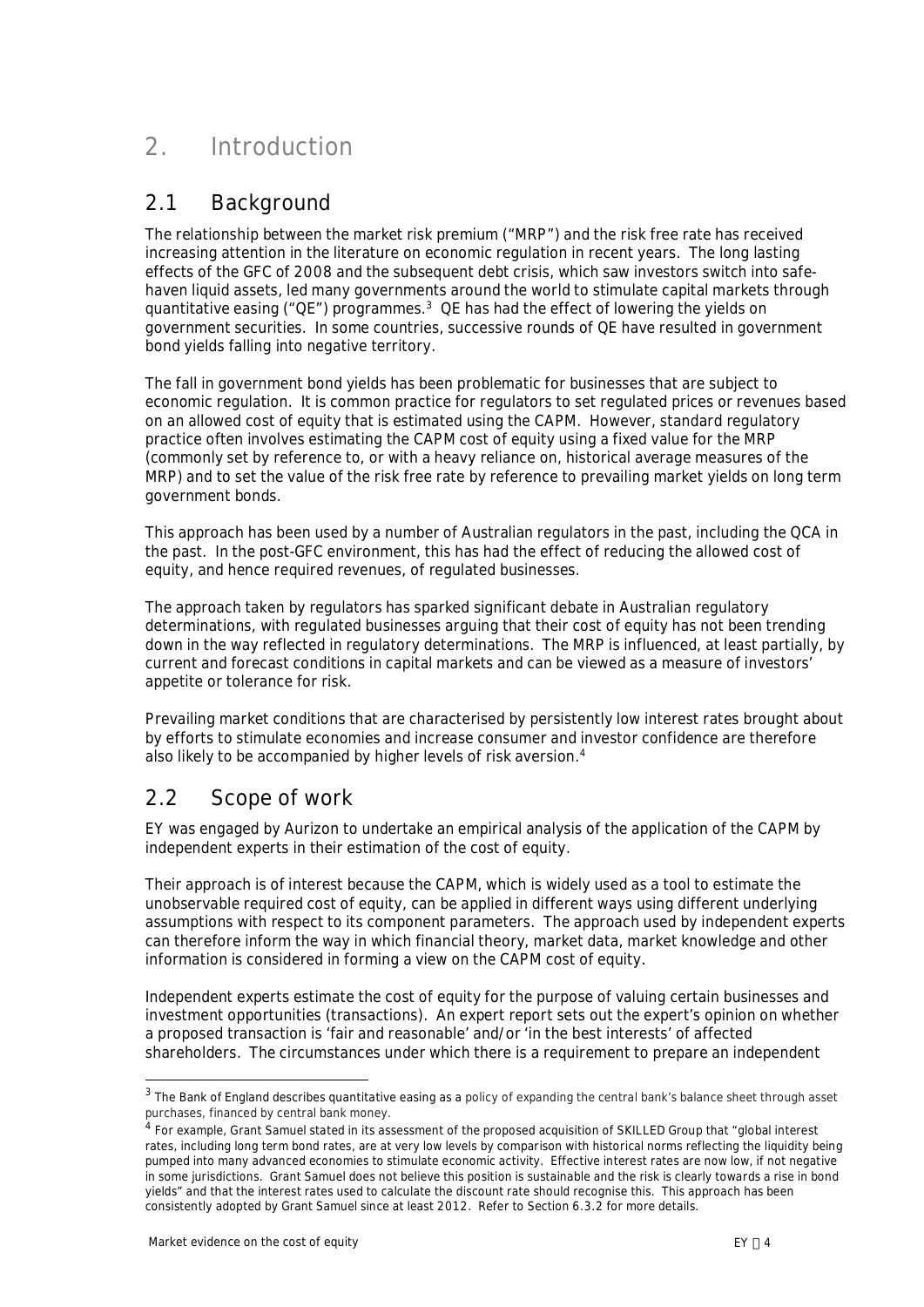expert report is set out in the Corporations Act and the Australian Securities Exchange ("ASX") Listing Rules.

Independent expert reports are prepared by qualified and accredited independent experts, working within an explicit regime of regulation, comprising both formal statutory rules and less formal guidelines, which require that the expert be accountable for the results of their work. They therefore face strong incentives to produce analysis that is informed and accurate.

This report sets out the findings from an empirical analysis of the application of the CAPM by independent experts in their estimation of the cost of equity.

### **2.2.1 Our approach**

To assess the prevailing cost of equity in the Australian market for funds, we:

- Reviewed all independent expert reports from the CONNECT 4 Expert Reports database issued between 1 January 2008 and 31 December 2015
- Identified those reports that included a discount rate for valuation purposes and that applied the CAPM to estimate the cost of equity
- ► Analysed the independent expert's approach to estimating the discount rate in these reports and assessed whether they adjusted the calculated WACC to arrive at the discount rate applied to the transaction.

This is discussed further in Section 5 of this report.

### **2.2.2 Disclaimer and limitations**

This report may be relied upon by Aurizon only for the purpose of understanding the market cost of equity and the related issues identified. It should not be relied upon for any other purpose. Other persons accessing this report should do so for their general information only as EY has only acted for, and advised the Aurizon, and has not acted for or advised anyone else in respect of the contents of this report.

EY disclaims all liability to any party for all costs, loss, damage and liability that the third party may suffer or incur arising from or relating to or in any way connected with the provision of the deliverables to a third party without our prior written consent. If others choose to rely in any way on the Report they do so entirely at their own risk.

Any commercial decisions taken by Aurizon and third parties are not within the scope of our duty of care and in making such decisions you should take into account the limitations of the scope of our work and other factors, commercial and otherwise, of which you should be aware of from sources other than our work. Except to the extent that we have agreed to perform the specified scope of work, we have not verified the accuracy, reliability or completeness of the information we accessed, or have been provided with by the client, in preparing this

The services provided by EY do not constitute an audit in accordance with generally accepted auditing standards, or a review, examination or other assurance engagement in accordance with auditing and assurance standards issued by the Australian Auditing and Assurance Standards Board. Accordingly, we do not provide an opinion or any other form of assurance under audit or assurance standards.

Except to the extent that we have agreed to perform the specified scope of work, we have not verified the accuracy, reliability or completeness of the information we accessed, or have been provided with by the client, in preparing this report.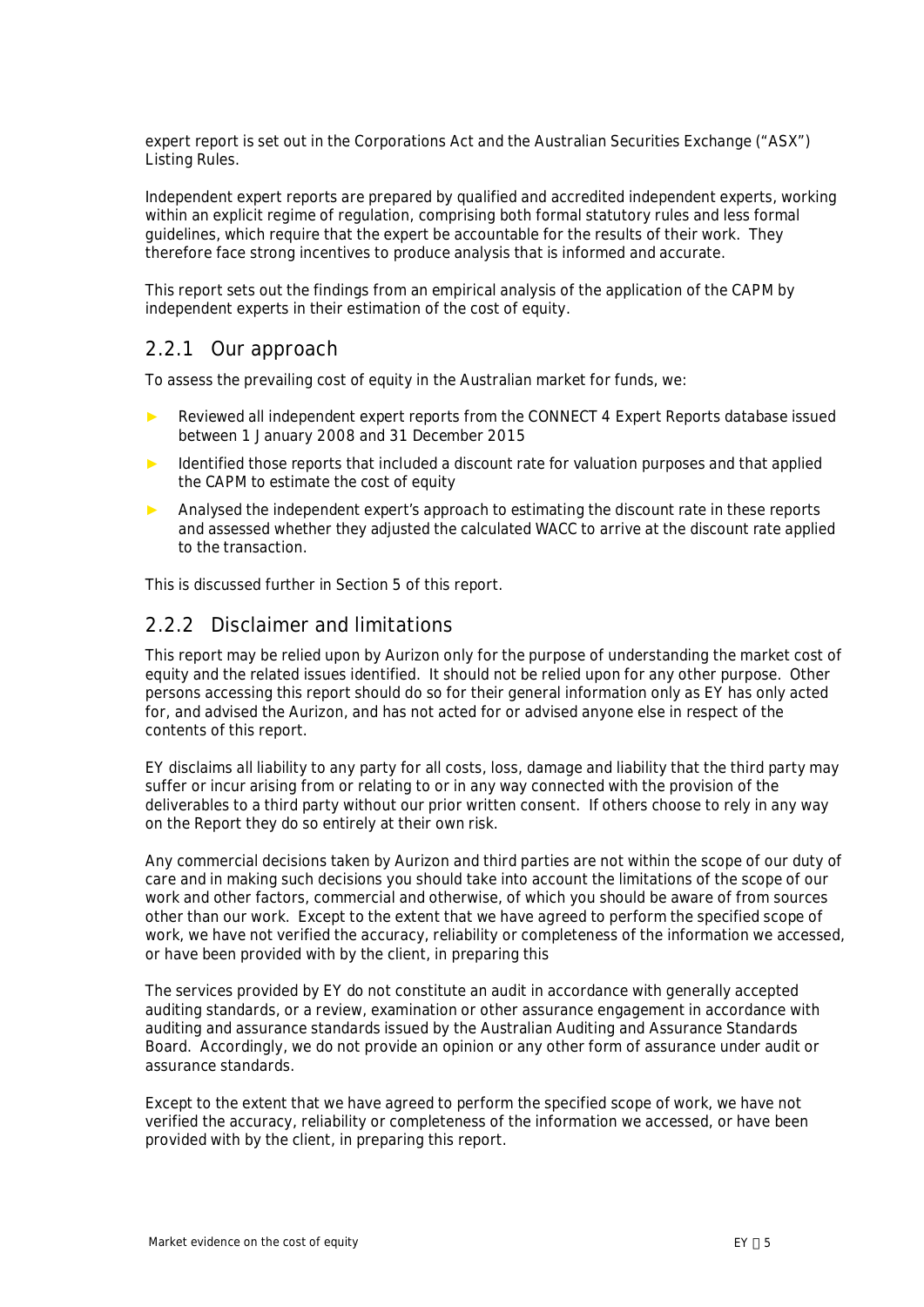# <span id="page-8-0"></span>**2.3 Structure of this report**

The remainder of this report is structured as follows:

- ► Section 3 describes the role of independent experts
- ► Section 4 sets defines the market cost of equity
- ► Section 5 describes the approach we have taken to the review of the independent expert reports
- ► Section 6 describes the results of that review for the market cost of equity and several related matters
- ► Section 7 summarises some related evidence.

Other detailed technical information is provided in Appendices for technical users of this Report.

- ► Appendix A contains the full list of independent expert reports that were the subject of our analysis
- ► Appendix B contains the adjustments made by the independent experts including the direct adjustments to the risk free rate.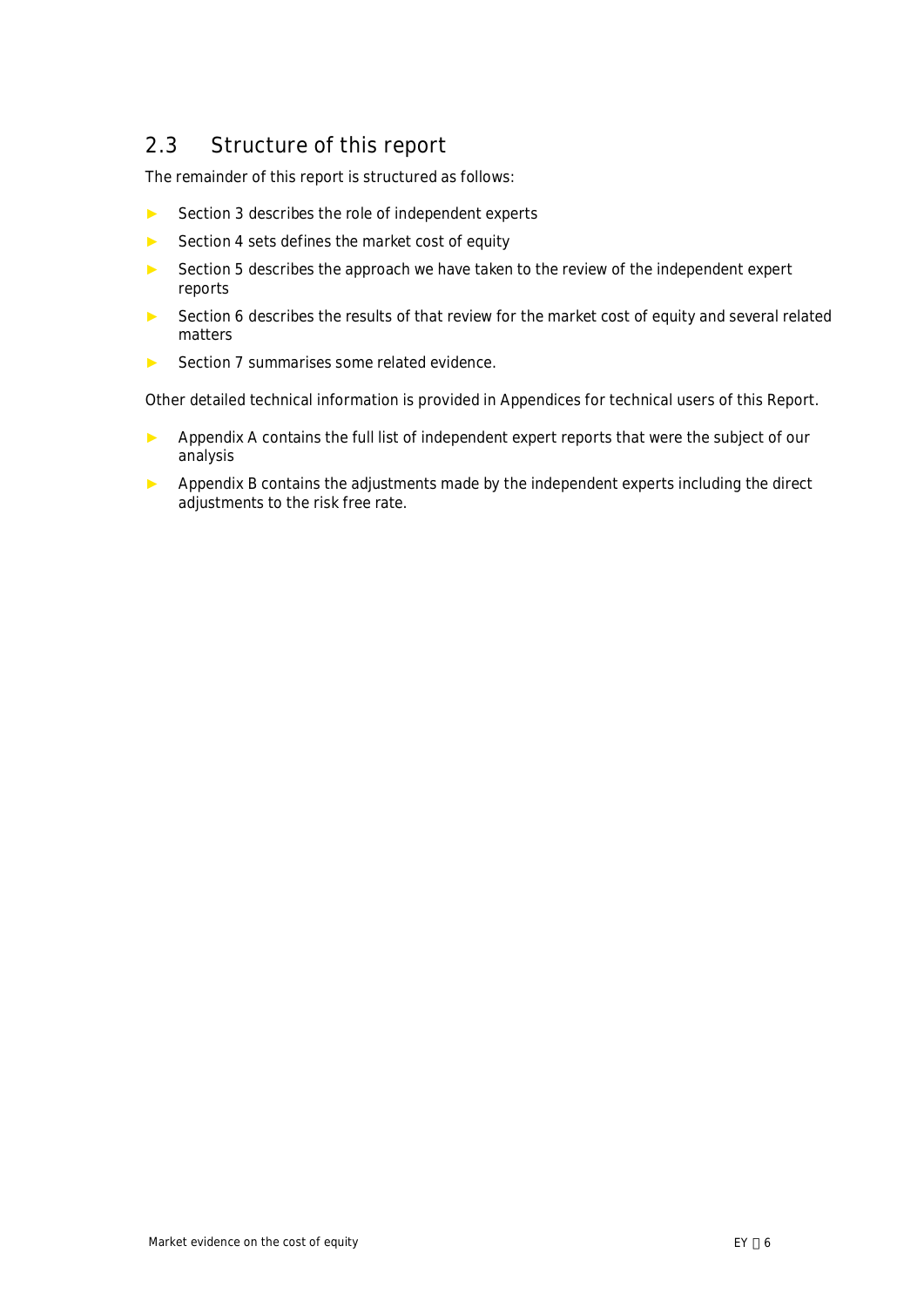# <span id="page-9-0"></span>**3. The role of independent experts**

Independent experts play an important role in transactions in specific circumstances.

The Corporations Act and the ASX Listing Rules specify the circumstances where an expert report must be issued to those shareholders who are affected by certain types of transactions (e.g. takeover bids, mergers/schemes, related party transactions, buy-backs, acquisitions / divestments, and others). Even where there is no requirement for an expert report under the Corporations Act or the ASX Listing Rules, the directors of a company may still voluntarily commission an expert report to assist security holders in making informed decisions in relation to certain proposed transactions (e.g. as part of assessing a bid from a party which is associated but not considered a 'related party' due to not meeting certain shareholding thresholds).

Expert reports set out the expert's opinion on whether a proposed transaction is 'fair and reasonable' and / or 'in the best interests of' affected shareholders. These terms are not defined in the Corporations Act and the ASX Listing Rules, however, guidance on their meaning and the factors which an expert should consider in arriving at its opinion is provided by ASIC in Regulatory Guide 111, Content of expert reports. Regulatory Guide 112 provides guidance on the Independence of experts.[5](#page-9-1)

An expert must consider the value of the benefit received versus value of the benefit provided to the counterparty in expressing an opinion on the fairness of the transaction. As such, the expert's report would generally (but not always) contain a valuation of the asset(s).

Most experts have regard to the results of more than one valuation methodology in arriving at their valuation of an asset. They typically consider the results from a primary valuation methodology against other valuation methodologies. The choice of valuation methodology to employ will depend upon the specific attributes of the asset as well as the availability of reliable information.

The cost of equity is typically estimated where a discounted cash flow method of valuation is employed by the expert to value the asset, either as the primary or secondary method of valuation. The expert may decide not to value an asset using a discounted cash flow methodology in instances where it is not possible to make reliable forecasts of the future net cash flows of the asset.

The independent expert reports are prepared by accredited independent experts, working within an explicit regime of regulation, comprising both formal statutory rules and less formal guidelines, which require that the experts be accountable for the results of their work. They therefore face strong incentives to produce analysis that is informed and accurate.

The experts preparing independent expert reports which express an opinion as required by under the Corporations Act or ASX Listing Rules should be experts in their field. Section 9 of the Corporations Act defines an expert as *"a person whose profession or reputation gives authority to a* statement made by him or her".<sup>[6](#page-9-2)</sup> Independent experts are expected to state their qualifications and experience in the independent expert reports they prepare.

ASIC requires that experts who prepare an independent expert report:

- Cannot be associated with certain parties who have interests in the transaction for which the independent expert report is prepared
- ► Must disclose certain relevant interests and relationships when preparing reports required by the Corporations Act

<span id="page-9-1"></span><sup>&</sup>lt;sup>5</sup> ASIC, Regulatory Guide 111: Content of expert reports, March 2011 and ASIC, Regulatory Guide 112: Independence of experts, March 2011. These guidelines superseded versions dated October 2007 and included some revisions to provide additional guidance on various matters.

<span id="page-9-2"></span><sup>6</sup> Commonwealth Government, Corporations Act 2001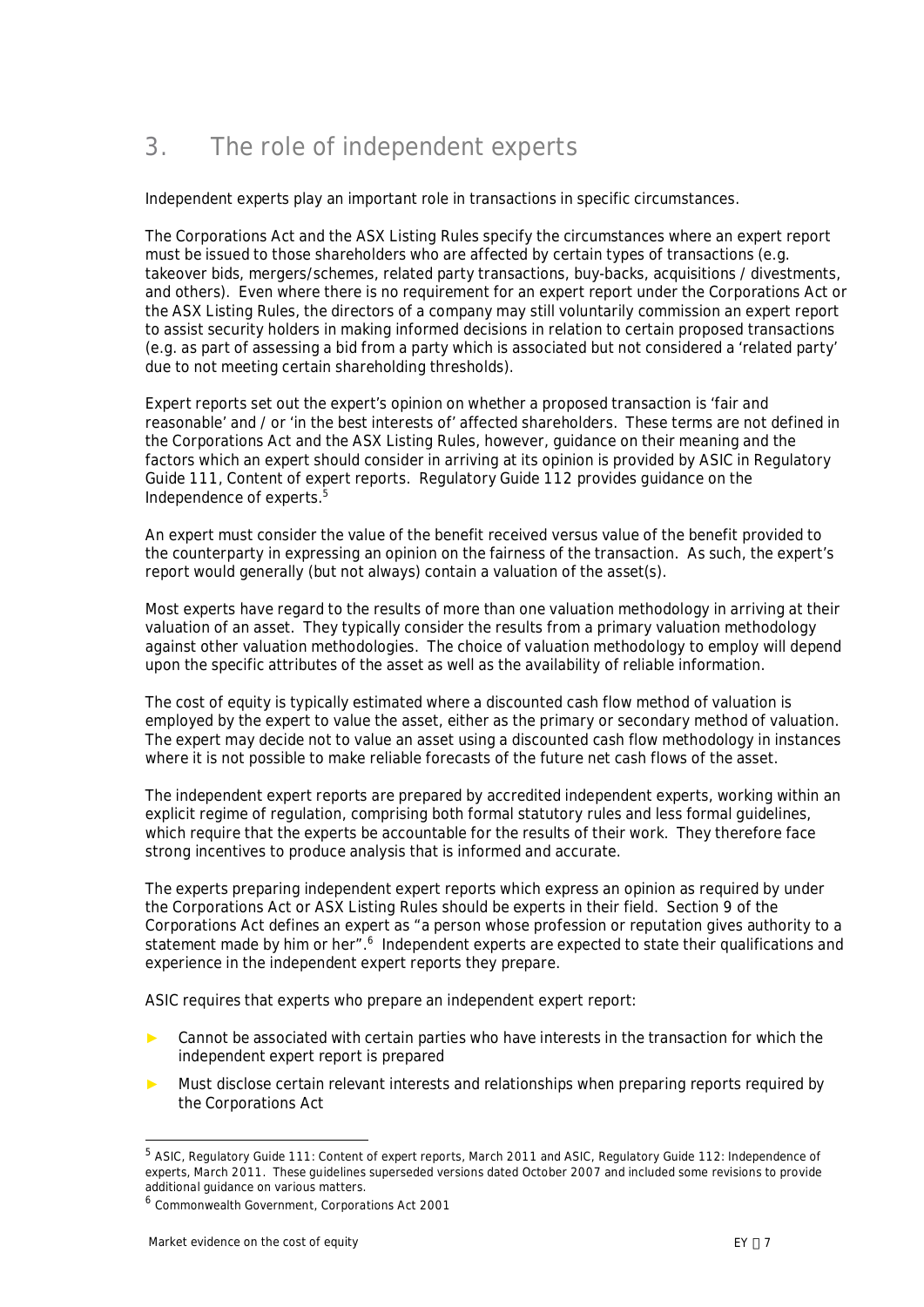Must hold an Australian financial services licence which imposes obligations to manage potential conflicts of interest.

In paragraph 111.128 of Regulatory Guide 111, ASIC advises that it will consider regulatory action if it considers there are material issues about the adequacy and completeness of an independent expert's analysis, or if it has concerns about the expert's independence. Regulatory action may include revocation or suspension of the independent expert's licence.

The assumptions and estimates made for the purpose of arriving at a cost of equity, and the reasons for using that cost, are usually explicitly documented in the independent expert report. ASIC's Regulatory Guide 111 recommends that an expert:

- Justify its choice of methodology or methodologies and describe the method or methods used in i[t](#page-10-1)s report<sup>7</sup>
- Disclose all material assumptions on which its report is based.<sup>[8](#page-10-2)</sup>

Independent expert reports blend financial theory with day-to-day experience in capital markets in applying the CAPM. For example, independent expert reports often use the CAPM to estimate the cost of equity, but typically:

- Exercise discretion in the application of the CAPM and the interpretation of data (e.g. they vary how they may derive parameter estimates) in recognition of the limitations of the model
- Assess the valuation results obtained from the application of the CAPM with the values obtained from using other methods (or vice versa, depending on the respective quality of the relevant information). These other methods typically include capitalising earnings or (near term) prospective earnings using observed trading and / or transaction multiples, or estimating discount rates using the Dividend Growth Model.

Independent experts thereby corroborate the results obtained from the use of the CAPM to ensure the results accord with market expectations. The valuation produced reflects the value at a point in time, sometimes referred to as the valuation date.

The cost of equity provided in independent expert reports is the evidence of expert capital market practitioners acting independently in accordance with defined standards of independence, and based on documented and explicitly justified analysis. It is therefore the best market evidence publicly available to assess the prevailing cost of equity in the Australian market for funds.

# <span id="page-10-0"></span>**3.1 The roles of independent experts and economic regulation**

The roles of independent experts and economic regulators are different. The former is seeking to provide a fair and reasonable valuation of an asset at a point in time. The latter is seeking to set prices at a point in time for a particular period of time. In the respect of the cost of equity, however, both are seeking to estimate a cost of equity at a point in time that reflects the requirements of investors.<sup>[9](#page-10-3)</sup> On that basis it is not obvious why a material discrepancy in their estimates should exist.

To the extent that economic regulators are providing a lower cost of equity than that estimated by independent experts, and the latter provides a more accurate reflection of investors' requirements,

<span id="page-10-1"></span><sup>&</sup>lt;sup>7</sup> ASIC Regulatory Guide 111, paragraph 111.67

<span id="page-10-2"></span><sup>8</sup> ASIC Regulatory Guide 111, paragraph 111.75

<span id="page-10-3"></span><sup>&</sup>lt;sup>9</sup> Most regulators do that by using a 10 year risk free rate (i.e. not aligned to the regulatory period) and a market risk premium that is measured consistent with that term, which is how the market risk premium is typically measured. The QCA aligns its measure of the risk free rate with the term of the regulatory period. Provided the market risk premium is measured on a consistent basis, then the results should be identical.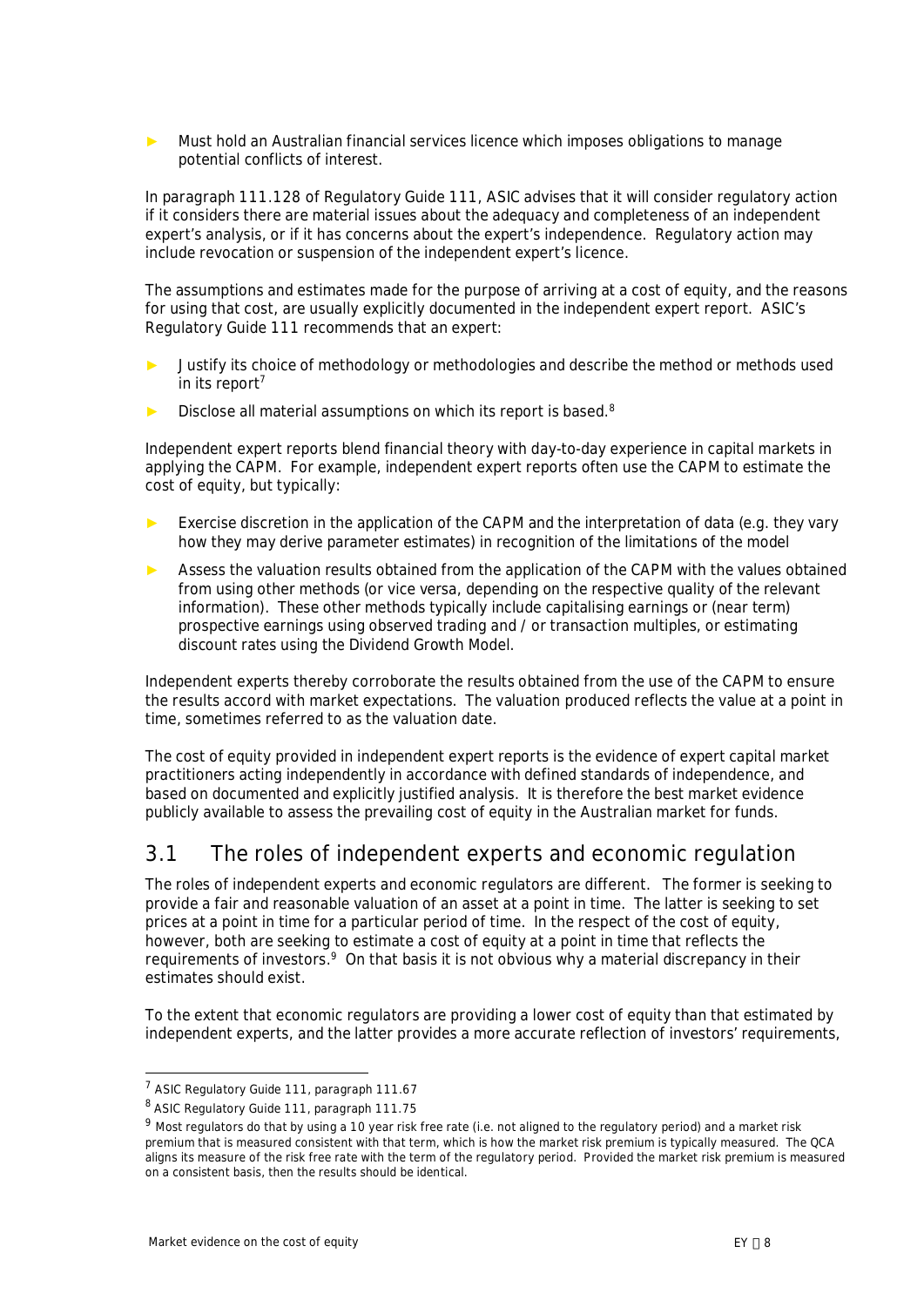then it can be expected to have a detrimental impact on investment. Moreover, the prices of regulated services are likely to differ from those of non-regulated services (i.e. those observed in workably competitive markets), the outcomes of which regulation is typically seeking to replicate. Indeed, in this respect, regulated prices are likely to be more volatile than the prices of nonregulated services.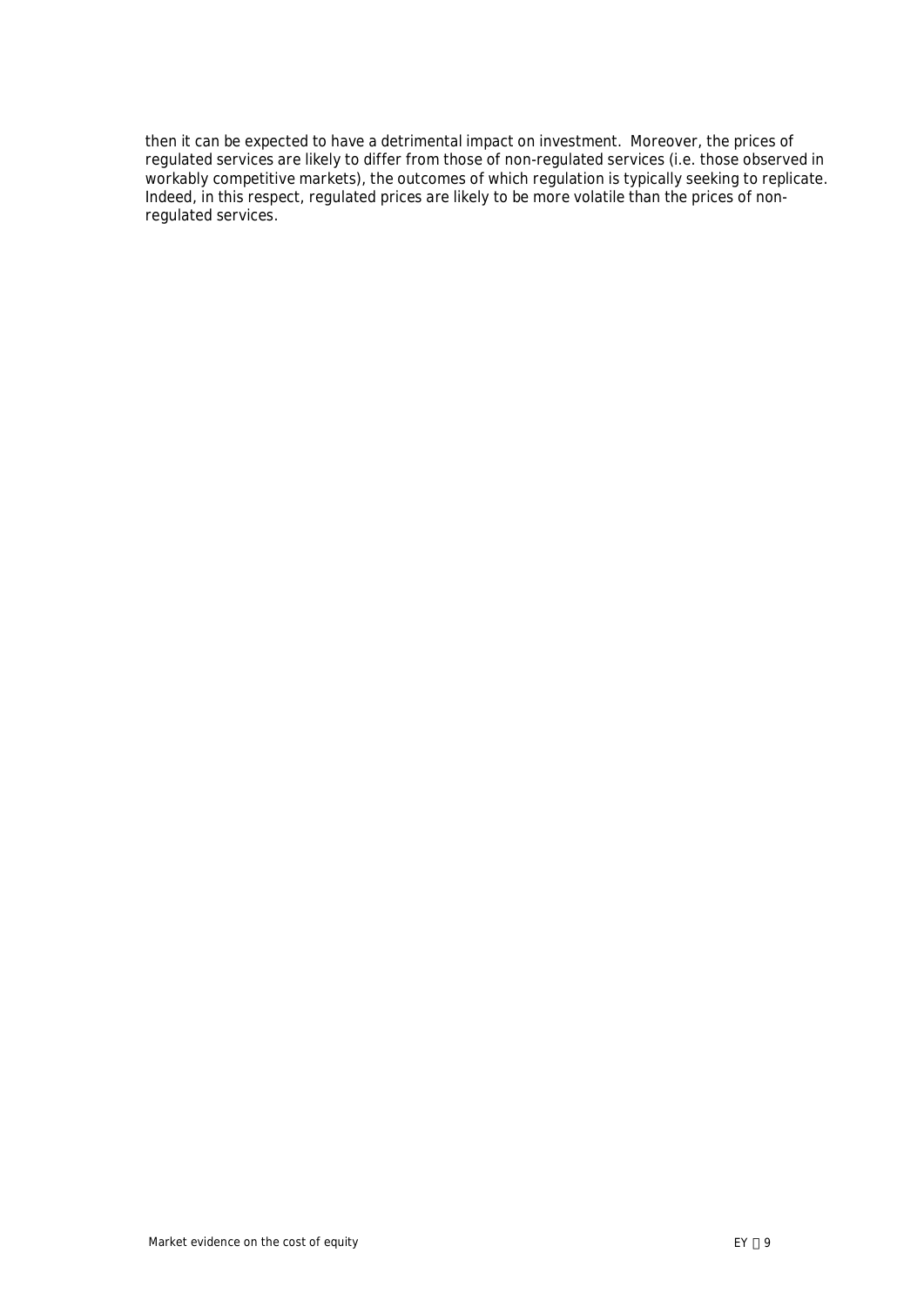# <span id="page-12-0"></span>**4. Defining the market cost of equity**

Capital market practitioners, including those charged with preparing independent expert reports (independent experts) estimate the cost of equity for the purpose of valuing certain business and investment opportunities (transactions).

The cost of equity is typically estimated and then blended with a cost of debt to establish a discount rate (often defined as a Weighted Average Cost of Capital or WACC) which is, in turn, used to discount future cash flows expected if a transaction were to proceed.[10](#page-12-2) The discounted value of the future net cash flows, the present value of the transaction, is a measure of the market value of the business or asset. It may be compared with the present values of alternatives to the transaction, including the alternative of "doing nothing".

The cost of equity is the return that the market expects from an investment given the risks associated with it. The actual cost of equity may change during the period in which cash flows are expected to occur. However, most valuations typically apply a single discount rate which represents a best estimate (given the information available at the valuation date) of the forward-looking discount rate anticipated to prevail over the period of the expected cash flows.

The cost of equity is not directly observable, so it must be estimated or inferred from market data. Finance theory usually guides the process of estimation and the CAPM is often applied in this process.

The CAPM explains the expected rate of return on a financial asset as the sum of a risk free rate of return and a premium for risk:

 $k_e = r_f + \beta \times (r_m - r_f)$ 

where:

- $\blacktriangleright$  ke is the nominal post-tax expected cost or, rate of return on equity
- ► rf is the nominal risk free rate of return. In Australia, it is generally measured based on the yield on the 10 year Commonwealth Government bond
- $\triangleright$   $\blacksquare$   $\blacksquare$   $\blacksquare$   $\blacksquare$   $\blacksquare$   $\blacksquare$   $\blacksquare$   $\blacksquare$   $\blacksquare$   $\blacksquare$   $\blacksquare$   $\blacksquare$   $\blacksquare$   $\blacksquare$   $\blacksquare$   $\blacksquare$   $\blacksquare$   $\blacksquare$   $\blacksquare$   $\blacksquare$   $\blacksquare$   $\blacksquare$   $\blacksquare$   $\blacksquare$   $\blacksquare$   $\blacksquare$   $\blacksquare$   $\blacksquare$   $\blacksquare$   $\blacksquare$   $\blacks$ riskiness of an investor's portfolio
- $\blacktriangleright$  rm is the expected return on the market portfolio<sup>[11](#page-12-3)</sup>
- ► (rm rf) represents the excess return over the market portfolio. It is also commonly referred to as the market risk premium or MRP

Independent experts widely use the CAPM to estimate the cost of equity.

The QCA also has applied the CAPM in its recent decisions relating to Aurizon's regulated network assets.

# **4.1 The market cost of equity**

The focus of this report is on the market cost of equity defined as:

<span id="page-12-1"></span>**Market cost of equity = Risk free rate + Market Risk Premium**

<span id="page-12-2"></span><sup>&</sup>lt;sup>10</sup> The most commonly used WACC formulation is the after-tax nominal WACC which is calculated as the sum of [After-tax cost of Debt X Gearing] and [Cost of Equity X (1-Gearing)].

<span id="page-12-3"></span> $11$  As noted later in Section 4.1, the market cost of equity is the sum of risk free rate and market risk premium assuming a beta of 1.0.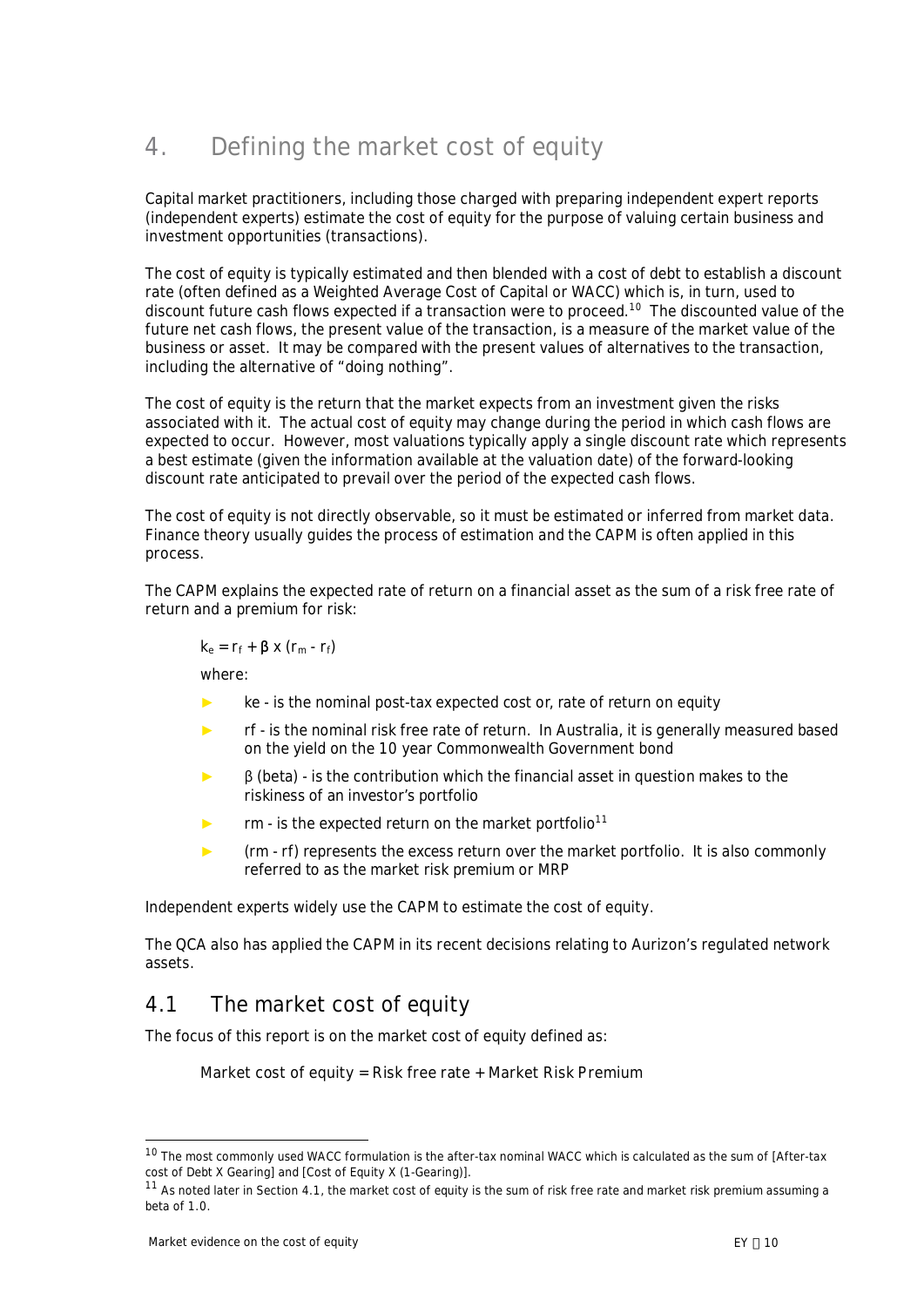It should be noted that the market cost of equity is not directly estimated by the expert; instead the expert estimates a cost of equity by including a beta factor which is specific to the asset or project being assessed, which is multiplied by the MRP. Given the expert's view on the risk free rate and the MRP, the expert's view on the market cost of equity can be estimated. The market cost of equity implicitly assumes that the beta factor equals 1.0 (i.e. the beta factor for the entire market). The market cost of equity therefore reflects the expert's view on the cost of equity for the market as a whole.

### <span id="page-13-0"></span>**4.2 The QCA's recent decisions**

### **4.2.1 QCA approach**

The QCA outlines its current approach to the risk free rate and the MRP in its Final Decision on the cost of capital market parameters<sup>[12](#page-13-1)</sup>, published in August 2014 ("Market Parameters Decision"). This decision paper outlines the QCA's preferred approach to estimating the market parameters for the regulatory cost of equity and is applied consistently across all regulatory determinations made by the QCA from this date.

#### *Risk free rate*

The risk free rate is the rate of return on an asset with zero default risk. The QCA relies on the Commonwealth Government bond as a proxy for the risk-free asset and uses the following approach to estimate this.

The QCA outlines in its Market Parameters Decision that it sets the risk free rate by taking an average of the expected rates of return over 20 business days as close as possible to the start of the regulatory cycle. Australian regulators use averaging periods in the range of 10 – 40 business days to avoid the potential problem of pricing anomalies that could impact a single day's rate.

The QCA's current approach aims to align the term of the Commonwealth Government bond with the regulatory period (i.e. 'term-matching'). This is based on its application of the NPV = 0 Principle ("the Principle") when making regulatory decisions, which states that the value of the regulated firm's expected net cash flows should equal the investor's initial investment. For example, for firms subject to a five year regulatory period, the QCA uses the five year bond as a proxy to establish the risk free rate. Aurizon has a four year regulatory cycle so the QCA uses a four year risk free rate.

The QCA believes that this approach is necessary to satisfy the requirements of the Principle.

For UT1 and UT2 determinations, the QCA preferred to estimate the risk free rate with reference to 10-year Commonwealth Government Bonds, using an averaging period of 20 business days. However the QCA first diverted from the use of the 10-year Commonwealth Government bonds in the 2009 Aurizon determination where they used a 5-year Commonwealth Government bond in its determination of the risk free rate.

### *Market risk premium*

The MRP reflects the additional return on equity that an investor requires to be compensated for the additional risk of investing in a market portfolio as against purchasing a risk free asset. The MRP is unobservable and must be estimated.

In its Market Parameters Decision, the QCA stated its preference for a MRP of 6.5%, having regard to the broader range of evidence at hand, and has consistently applied this position in all regulatory determinations since 1 July 2013.

The QCA refined its methodology in response to stakeholder submissions, modifying its traditional methods and examining additional information, including current financial market-related evidence.

<span id="page-13-1"></span><sup>12</sup> QCA, Cost of capital: market parameters – Final decision, August 2014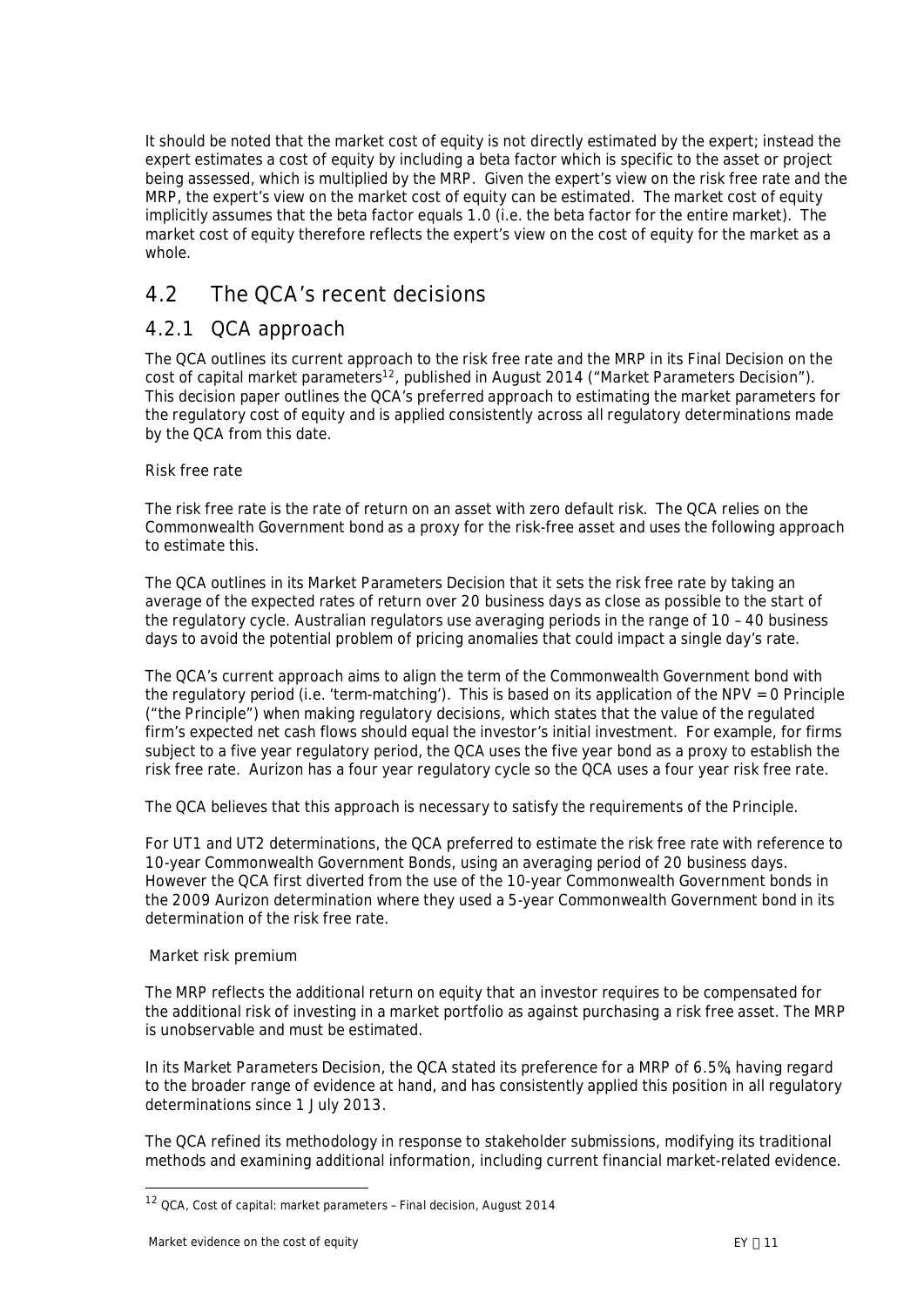Since the broader range of evidence does not lend itself to an averaging or rounding procedure, the QCA assessed the information at hand and exercised its judgment to reach a final view on the appropriate rate.

In UT4, the QCA, pursuant to its refined methodology, applied four different approaches, comprising two historical methods and two forward looking methods, to estimate the MRP without disclosing the weights ascribed to each method. The QCA also examined additional information including current financial market-related evidence to make a decisions on the MRP.[13](#page-14-0)

Prior to the Market Parameters Decision, the QCA's estimate of the MRP has been broadly consistent with the estimates from other regulators and market analysts.

### **4.2.2 QCA decisions**

It should be noted that the market cost of equity is not directly estimated by the QCA; instead it estimates a cost of equity by including a beta factor which is specific to the asset or project being assessed, which is multiplied by the MRP. Given the QCA's view on the risk free rate and the MRP, its view on the market cost of equity can be estimated.

[Table 2](#page-15-0) shows all WACC decisions made by the QCA since 2008 as part of its regulatory decisions or access undertakings. It also includes the WACC decisions for Aurizon prior to 2008 (i.e. UT1 and UT2).

<span id="page-14-0"></span><sup>&</sup>lt;sup>13</sup> These approaches are the Ibbotson historical averaging approach, the Siegel historical averaging approach, the Cornell method and survey evidence.

QCA; Cost of Capital: Market Parameters Final Decision, August 2014, page 16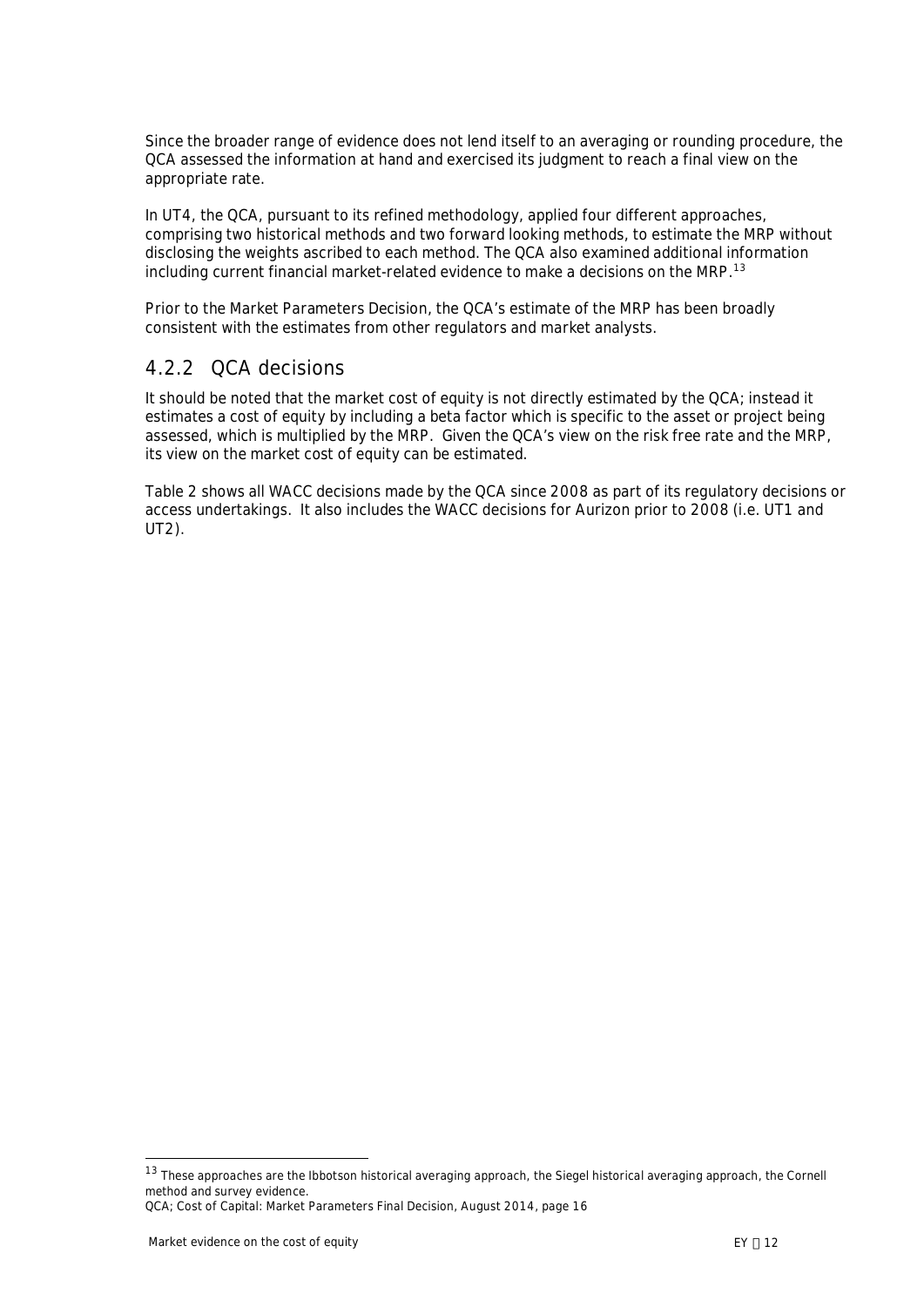<span id="page-15-0"></span>

|  | Table 2: The QCA's Decisions |
|--|------------------------------|
|--|------------------------------|

|                                   | Aurizon<br>UT1          | Aurizon<br>UT <sub>2</sub>    | 2006<br>DBCT | Aurizon<br>$\overline{u}$ | 2010<br>DBCT | $\overline{C}$<br>Gladstone<br>Water<br>Board 2010<br>- 2015 | SEQ Urban<br>Water 2011 | $\sim$<br>SunWater<br>Irrigation<br>Prices 2012 | SEQ Urban<br>Water<br>2013 | Queensland<br>Rail 2013 | $\overline{4}$<br>Irrigation<br>Prices 2014<br>SEQ | $\overline{5}$<br>Gladstone<br>Board 2015<br>-2020<br>Water | P<br>201<br>DBCT | Aurizon<br>UT4 | Queensland<br>Rail 2016 |
|-----------------------------------|-------------------------|-------------------------------|--------------|---------------------------|--------------|--------------------------------------------------------------|-------------------------|-------------------------------------------------|----------------------------|-------------------------|----------------------------------------------------|-------------------------------------------------------------|------------------|----------------|-------------------------|
| Determination<br>date             | Dec 01                  | Dec <sub>05</sub>             | Jun 06       | Dec 09                    | Jun 10       | Jun 10                                                       | Mar 11                  | May 12                                          | Sept 14                    | Jun 13                  | April 13                                           | May 15                                                      | Apr 16           | Apr 16         | Jun 16                  |
| Nominal risk<br>free rate         |                         |                               |              |                           |              |                                                              |                         |                                                 |                            |                         |                                                    |                                                             |                  |                |                         |
| - Cost of<br>equity<br>estimation | 9.77%                   | 10.61%                        | 11.84%       | 9.77%                     | 11.08%       | 9.06%                                                        | 8.85%                   | 7.06%                                           | 6.69%                      | 7.06%                   | 6.19%                                              | 6.10%                                                       | 7.76%            | 8.41%          | 7.20%                   |
| - Cost of debt<br>estimation      | 6.41%                   | 6.64%                         | 7.14%        | 6.41%                     | 9.04%        | 9.86%                                                        | 9.69%                   | 7.79%                                           | 6.49%                      | 7.79%                   | 6.21%                                              | 4.72%                                                       | 5.00%            | 6.15%          | 4.72%                   |
| Inflation                         |                         | 2.50%                         | 2.50%        | 2.80%                     | 2.48%        | 2.50%                                                        | 2.48%                   | 2.50%                                           | 2.50%                      | 2.00%                   | 2.50%                                              | 2.60%                                                       | 2.50%            | 2.50%          | 2.50%                   |
| Equity beta                       | 0.76                    | 0.9                           | 1.0          | 0.8                       | 1.0          | 0.65                                                         | 0.66                    | 0.55                                            | 0.66                       | 0.80                    | 0.55                                               | 0.64                                                        | 0.87             | 0.80           | 0.80                    |
| Market risk<br>premium            | 6.00%                   | 6.00%                         | 6.00%        | 6.00%                     | 6.00%        | 6.00%                                                        | 6.00%                   | 6.00%                                           | 6.00%                      | 6.50%                   | 6.00%                                              | 6.50%                                                       | 6.50%            | 6.50%          | 6.50%                   |
| Debt risk<br>premium              | 1.20%                   | 1.43%                         | 1.30%        | 4.75%                     | 3.96%        | 4.86%                                                        | 4.78%                   | 4.03%                                           | 3.73%                      | 3.24%                   | 3.32%                                              | 2.80%                                                       | 2.90%            | 2.94%          | 2.52%                   |
| Gearing                           | 55.0%                   | 55.0%                         | 60.0%        | 55.0%                     | 60.0%        | 50.0%                                                        | 60.0%                   | 60.0%                                           | 60.0%                      | 55.0%                   | 60.0%                                              | 50.0%                                                       | 60.0%            | 55.0%          | 55.0%                   |
|                                   | Rate of return proposal |                               |              |                           |              |                                                              |                         |                                                 |                            |                         |                                                    |                                                             |                  |                |                         |
| Nominal<br>vanilla WACC           | 7.92%                   | 8.43%                         | 9.02%        | 9.96%                     | 9.86%        | 9.46%                                                        | 9.35%                   | 7.49%                                           | 6.57%                      | 6.93%                   | 6.20%                                              | 5.41%                                                       | 6.10%            | 7.17%          | 5.73%                   |
|                                   |                         | Implied market cost of equity |              |                           |              |                                                              |                         |                                                 |                            |                         |                                                    |                                                             |                  |                |                         |
| Risk free rate                    | 5.21%                   | 5.21%                         | 5.84%        | 5.19%                     | 5.08%        | 5.18%                                                        | 4.91%                   | 3.76%                                           | 2.76%                      | 2.81%                   | 2.89%                                              | 1.92%                                                       | 2.10%            | 3.21%          | 2.00%                   |
| Market risk<br>premium            | 6.00%                   | 6.00%                         | 6.00%        | 6.00%                     | 6.00%        | 6.00%                                                        | 6.00%                   | 6.00%                                           | 6.00%                      | 6.50%                   | 6.00%                                              | 6.50%                                                       | 6.50%            | 6.50%          | 6.50%                   |
| Market cost of<br>equity          | 11.21%                  | 11.21%                        | 11.84%       | 11.19%                    | 11.08%       | 11.18%                                                       | 10.91%                  | 9.76%                                           | 8.76%                      | 9.31%                   | 8.89%                                              | 8.42%                                                       | 8.60%            | 9.71%          | 8.50%                   |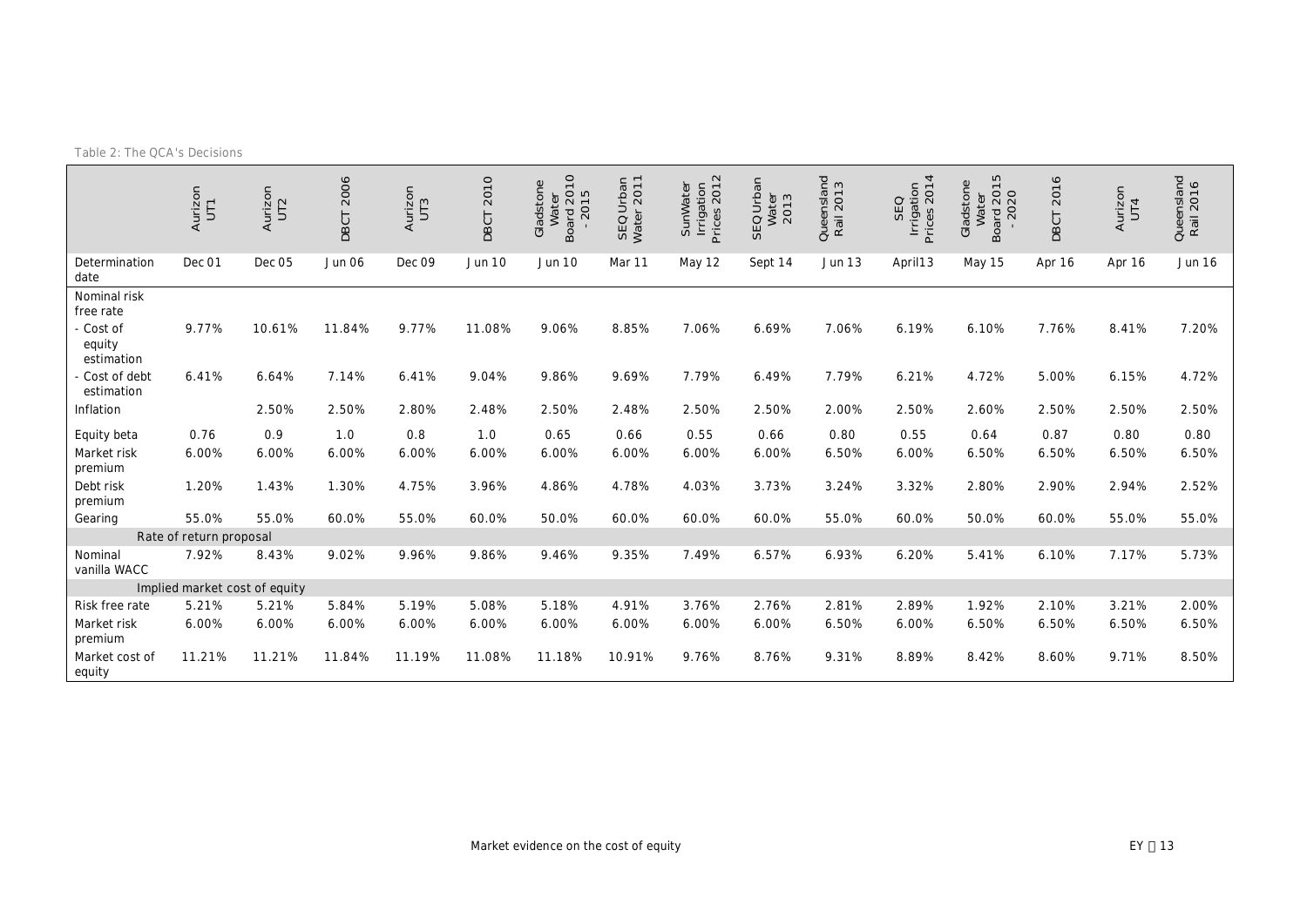# <span id="page-16-0"></span>**5. Approach to estimating the market cost of equity**

In assessing the prevailing cost of equity in the Australian market for funds, the focus has been on how independent experts estimate those components of the CAPM which are influenced by marketwide factors, namely, the risk free rate and MRP. This analysis therefore focuses on the market cost of equity.[14](#page-16-3)

The market cost of equity reflects the expected rate of return from investing in the Australian equity market as a whole. The Australian equity market has a beta of 1.0 so, in terms of the CAPM, the market cost of equity is the sum of the risk free rate of return and the market risk premium. Like the cost of equity, it cannot be directly observed.

### <span id="page-16-1"></span>**5.1 Data selection**

To assess the prevailing cost of equity in the Australian market for funds, independent expert reports have been reviewed and analysed.

In undertaking this review and analysis, the independent expert reports from the CONNECT 4 Expert Reports database have been relied on. CONNECT 4 is a web-based system, operated and maintained by the Thomson Reuters company, which provides information on companies listed on the ASX.[15](#page-16-4)

The CONNECT 4 Expert Reports database contains specialist reports which have been produced on behalf of ASX Listed companies, dating back to 1992. The Expert Reports in this database deal with proposals including mergers/schemes, acquisitions, divestments, capital reductions, buybacks, reconstructions, de-mergers, takeovers, dual listings, spin-offs, and others. Expert Reports may also be found in other CONNECT 4 databases including the Takeovers database and Company Announcements database.

The choice of datasets used was informed by a discussion with Thomson Reuters, who advised that the Expert Reports database contains all Expert Reports that they have identified that were produced on behalf of ASX-listed companies, whereas the Takeover database only includes the subset of the Expert Reports in relation to Takeover proposals and the Company Announcements database only includes Expert Reports when available and relevant to the particular announcement.

CONNECT 4 specialises in providing information on companies listed on the ASX and, as advised by Thomson Reuters, makes the 'best efforts' to collect Expert Reports that were produced on behalf of ASX-listed companies. In cases where the relevant parties decided not to release the Expert Reports to public, the Reports might not be available in the CONNECT 4 databases.

The set of reports in the CONNECT 4 Expert Reports database is taken as being the population of reports appropriate for the purposes of the analysis and review for this assignment.

# <span id="page-16-2"></span>**5.2 Sample selection**

On Tuesday 4 October 2016, all expert reports that were issued (based on the date of the expert report) between 1 January 2008 and 31 December 2015 were extracted from the CONNECT 4 Expert Reports database.

This timeframe was selected to provide a longer term perspective of how experts estimate the cost of equity, and to capture any trends in the way independent experts estimate the cost of equity.

<span id="page-16-3"></span><sup>&</sup>lt;sup>14</sup> In making such inferences, it is noted that whilst the independent expert makes assumptions on the appropriate values for the risk free and market risk premium (i.e. the market cost of equity), these assumptions are made in the process of arriving at the overall cost of equity for the asset they are valuing.

<span id="page-16-4"></span><sup>15</sup> Further information is available at <http://www.connect4.com.au/>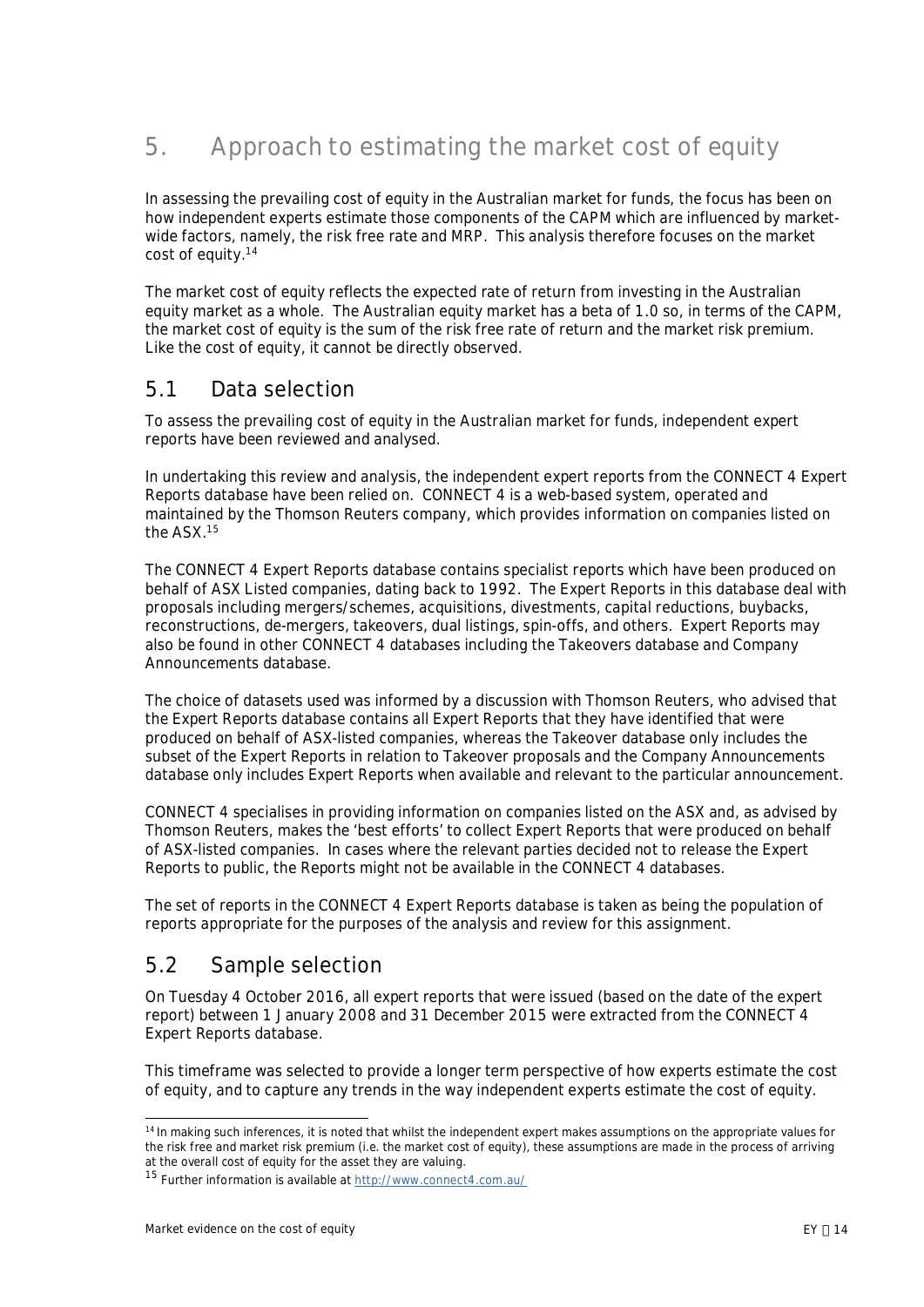This period captures a period of time preceding the onset of the GFC. This sample (and subsets of it) may not necessarily reflect the entire market; indeed, it is likely to be more reflective of the type and level of transactional activity in the market. For example, during this period, a significant amount of that transactional activity has been in the resources sector. These sample issues, however, should not be a concern given that the analysis focuses on the market cost of equity.

Through the above process a total of 1,608 independent expert reports have been identified.

Of these 1,608 reports, 201 (12.5%):

- Provided enough information on how the cost of equity was estimated
- Included a valuation of a transaction
- Employed a discounted cash flow valuation method to value a company or its underlying assets/projects or a specific part of its operation, either as the principal method of valuation or as a cross-check on the results of the principal valuation method
- Used the CAPM to derive the cost of equity.<sup>[16](#page-17-1)</sup>

The distribution of independent expert reports issued in the period 1 January 2008 to 31 December 2015, by calendar year, are shown in [Table 3](#page-17-0).

| Year expert report<br>issued | Number of experts reports | Number of expert reports which<br>applied the CAPM to estimate the cost<br>of equity |
|------------------------------|---------------------------|--------------------------------------------------------------------------------------|
| 2008                         | 170                       | 23                                                                                   |
| 2009                         | 228                       | 22                                                                                   |
| 2010                         | 219                       | 32                                                                                   |
| 2011                         | 217                       | 38                                                                                   |
| 2012                         | 190                       | 27                                                                                   |
| 2013                         | 193                       | 17                                                                                   |
| 2014                         | 188                       | 18                                                                                   |
| 2015                         | 203                       | 24                                                                                   |
| Total                        | 1,608                     | 201                                                                                  |

<span id="page-17-0"></span>**Table 3: Number of expert reports which used the CAPM to estimate the cost of equity**

The 201 independent expert reports which were identified as including an estimated cost of equity derived by applying the CAPM were prepared by 22 different independent experts. These experts are listed in [Table 4](#page-18-0), which shows the sample market share of the expert by number of reports produced and by transaction value, as sourced from CONNECT 4.[17](#page-17-2)

<span id="page-17-1"></span><sup>&</sup>lt;sup>16</sup> Those excluded primarily related to low value transactions or those reports where the independent expert may decide not to value an asset using a discounted cash flow methodology because it is not possible to make reliable forecasts of the future net cash flows of the asset. This also excludes those reports that estimated a cost of equity and discount rate using data from offshore markets and those that relied on other Commonwealth Government bonds (e.g. 2 year bonds) chosen for specific purposes (e.g. the life of the asset relevant to the transaction) and therefore do not provide an appropriate basis for comparison.

<span id="page-17-2"></span> $17$  This includes reports where Ernst & Young (EY) was the independent expert. These were prepared in accordance with the relevant sections of the Corporations Act and the ASX Listings Rules. The independent expert reports were also prepared by separate EY teams who have not been involved in preparing this report.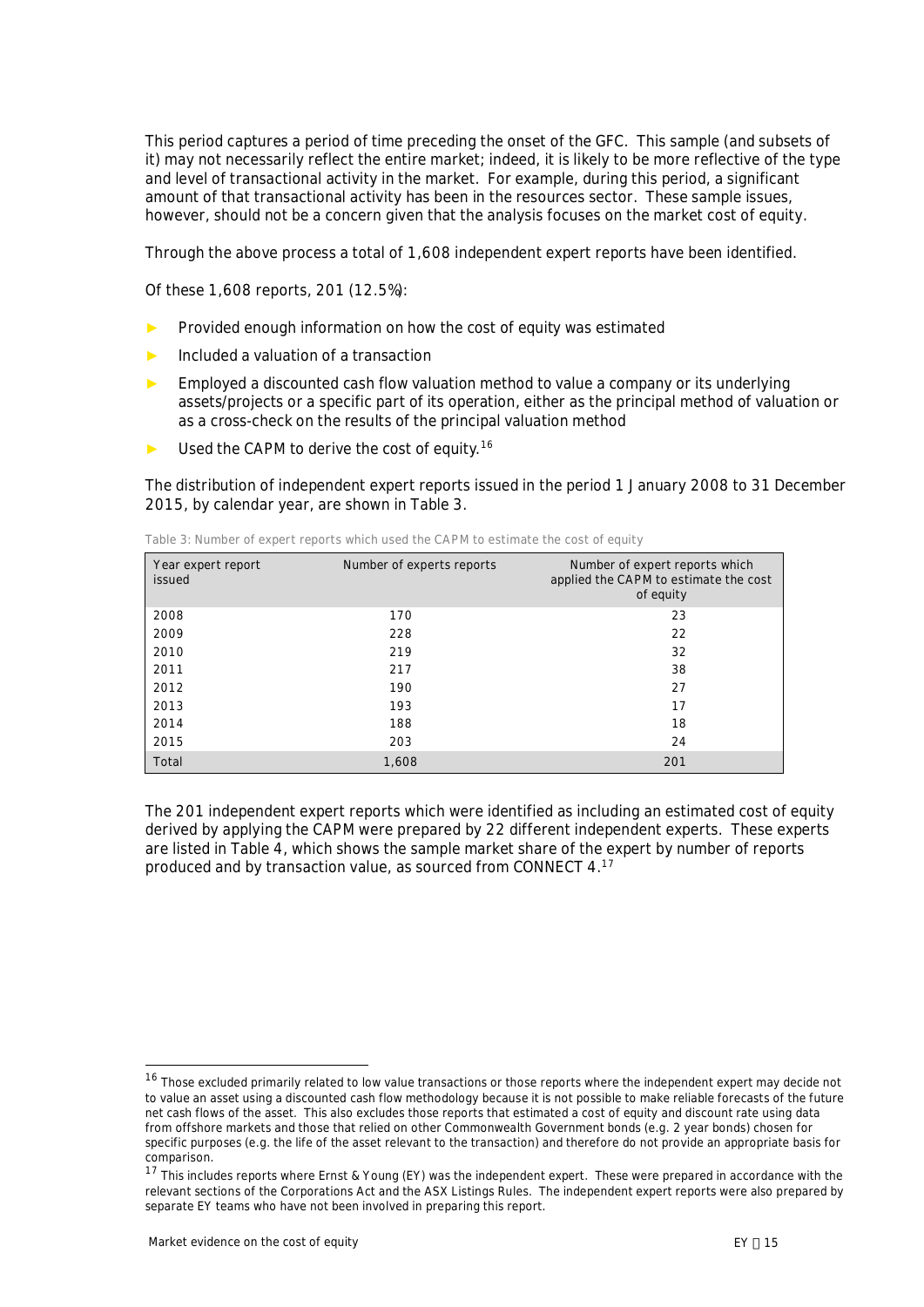| Name of expert                                                | Number of reports<br>issued | % of reports issued | % by reported<br>transaction value |
|---------------------------------------------------------------|-----------------------------|---------------------|------------------------------------|
| Deloitte                                                      | 39                          | 19.40%              | 18.26%                             |
| <b>BDO</b>                                                    | 30                          | 14.93%              | 3.98%                              |
| <b>Grant Samuel</b>                                           | 28                          | 13.93%              | 60.32%                             |
| <b>Grant Thornton</b>                                         | 22                          | 10.95%              | 1.80%                              |
| Lonegran & Edwards                                            | 20                          | 9.95%               | 6.13%                              |
| <b>KPMG</b>                                                   | 12                          | 5.97%               | 6.36%                              |
| EY                                                            | 11                          | 5.47%               | 0.26%                              |
| RSM Bird Cameron                                              | 11                          | 5.47%               | 0.13%                              |
| InterFinancial                                                | 6                           | 2.99%               | 0.12%                              |
| Leadenhall                                                    | 5                           | 2.49%               | 0.05%                              |
| <b>PwC</b>                                                    | 3                           | 1.49%               | 2.39%                              |
| Crowe Horwath                                                 | $\overline{2}$              | 1.00%               | 0.01%                              |
| Hallchandwick                                                 | $\overline{2}$              | 1.00%               | 0.03%                              |
| <b>Education and Management</b><br><b>Consulting Services</b> | 1                           | 0.50%               | 0.001%                             |
| HanrickCurran                                                 | 1                           | 0.50%               | 0.07%                              |
| <b>PKF</b>                                                    | 1                           | 0.50%               | 0.03%                              |
| <b>Titan Partners</b>                                         | 1                           | 0.50%               | 0.004%                             |
| <b>DMR Corporate</b>                                          | 1                           | 0.50%               | 0.03%                              |
| Haines Norton                                                 | 1                           | 0.50%               | 0.01%                              |
| Moore Stephens                                                | 1                           | 0.50%               | 0.001%                             |
| <b>VMC Global</b>                                             | 1                           | 0.50%               | 0.004%                             |
| Value Adviser                                                 | 1                           | 0.50%               | 0.01%                              |
| <b>William Buck</b>                                           | 1                           | 0.50%               | 0.01%                              |
| Total                                                         | 201                         | 100%                | 100%                               |

<span id="page-18-0"></span>**Table 4: Numbers of reports which used the CAPM to estimate the cost of equity by expert and by value**

Of the 201 reports, 116 (or 58%) related to takeovers which were identified as successful in the CONNECT 4 Expert Reports database. [18](#page-18-1)

All of the expert reports contained the values that the expert identified for the risk free rate, beta and MRP in the CAPM formula.

Some experts employed a modified version of the CAPM which involved including an additional asset specific risk factor (e.g. size, illiquidity, etc.). In many cases, they also provided the result of their calculated cost of equity using the CAPM (or modified CAPM), which is then used to estimate a Weighted Average Cost of Capital ("WACC") given additional assumptions on gearing and cost of debt.[19](#page-18-2)

The expert often then subsequently adjusted the calculated WACC before arriving at the discount rate that they applied to the transaction. That is:

#### *Final WACC applied = Calculated WACC + Adjustment*

In cases where the adjustment was less than 25 basis points, this was classified as a rounding adjustment. It is important to note that in cases where the uplift was attributable to the cost of equity component, EY did not attempt to identify whether the adjustment was to the risk free rate or the MRP, as there was generally insufficient information to disaggregate the uplift in this way. In these cases, the entire adjustment was attributed to the market cost of equity.

<span id="page-18-1"></span><sup>&</sup>lt;sup>18</sup> Expert reports are prepared for a range of transactions other than takeovers. CONNECT 4 does not provide statistics on successful transaction other than for takeovers.

<span id="page-18-2"></span><sup>&</sup>lt;sup>19</sup> WACC = (1-Gearing %) X Cost of equity + Gearing % X (1- Tax rate) X Cost of debt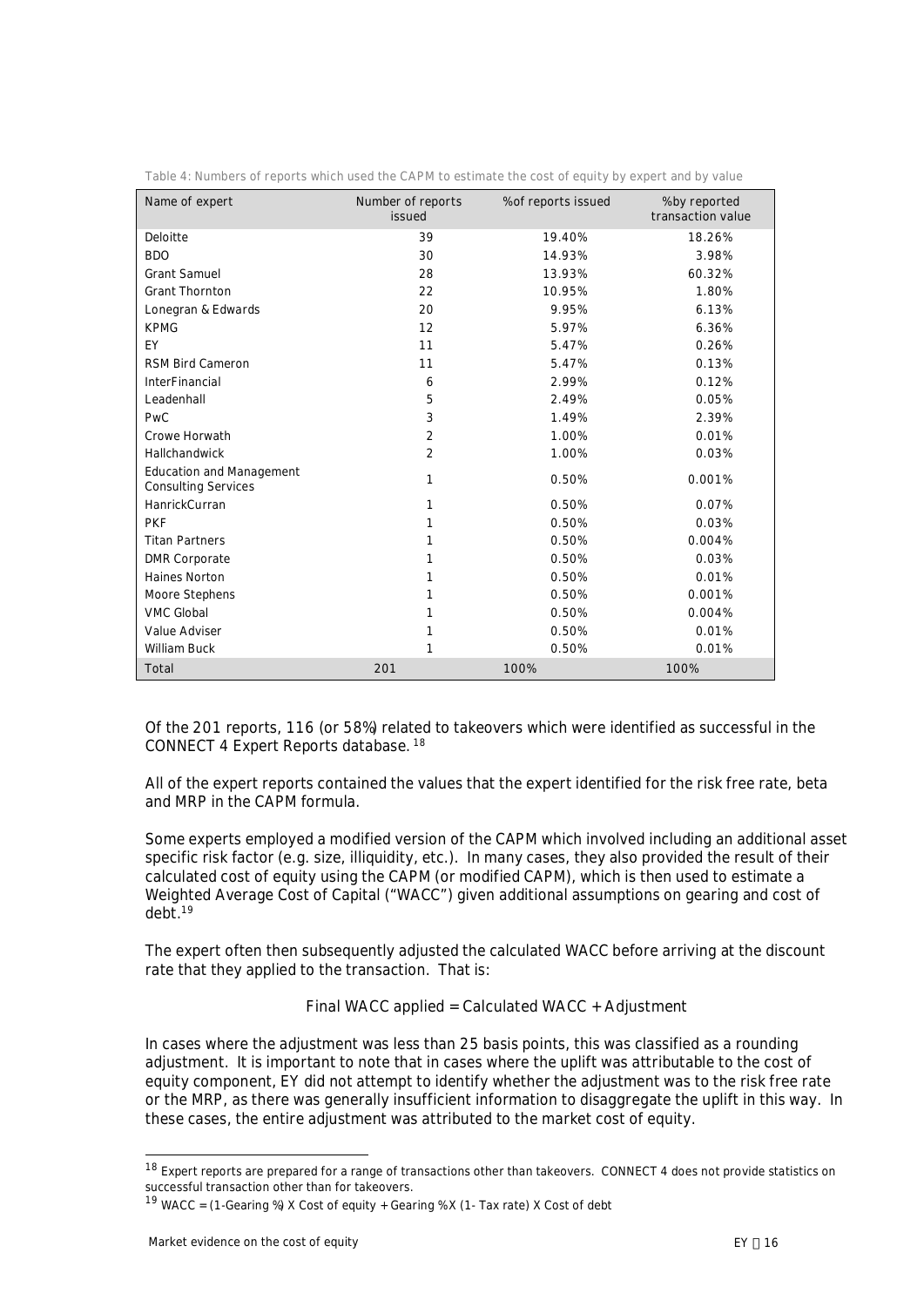# <span id="page-19-0"></span>**6. Results of our analysis**

This section provides the results of our analysis. More specifically, it:

- Provides the results of the analysis
- Compares that to what the QCA's work suggests
- ► Examines the reasons for the discrepancy
- ► Discusses the implications for how the value of imputation credits is taken into account.

### <span id="page-19-1"></span>**6.1 Independent experts and the market cost of equity**

The views of the experts on the average market cost of equity between 2008 and 2015 can be implied by:

- Adding the risk free rate to the market risk premium as applied in these [20](#page-19-3)1 reports<sup>20</sup>
- Where it has been identified in any of the reports that the cost of equity or the discount rate applied differs from that calculated by the expert, adding the difference to the sum of the risk free rate and the market risk premium in (a), taking into account the assumed gearing level.

Using this approach, our analysis indicates that the average market cost of equity implied by independent experts during the period from 2008 to 2015 is 11.10%. However there is significant variation in the independent experts' estimates in each year of this period, as shown in [Table 5](#page-19-2).

| Year          | Expert Implied market cost of equity |
|---------------|--------------------------------------|
|               | (A)                                  |
| 2008          | 12.05%                               |
| 2009          | 11.82%                               |
| 2010          | 11.71%                               |
| 2011          | 11.13%                               |
| 2012          | 10.59%                               |
| 2013          | 10.48%                               |
| 2014          | 10.76%                               |
| 2015          | 10.10%                               |
| $2008 - 2015$ | 11.10%                               |

<span id="page-19-2"></span>**Table 5: Summary of Implied market cost of equity**

This approach attributes any difference between the cost of equity or discount rate applied and that calculated to the market cost of equity (i.e. in addition to the risk free rate and the market risk premium), rather than attributing this difference to the cost of debt or the equity beta.

Based on our review, we observe that independent experts considered, in light of prevailing market conditions, whether:

- ► Observed bond yields provide a suitable basis for measuring the risk free rate of return
- ► It is appropriate to adopt a market risk premium higher than commonly adopted particularly in response to what is implied by the observed bond yields; and / or
- The overall cost of equity and / or discount rate calculated using the CAPM and the WACC formulae appropriately reflect market expectations.

<span id="page-19-3"></span><sup>20</sup> Where ranges are used, I have taken the mid-point value.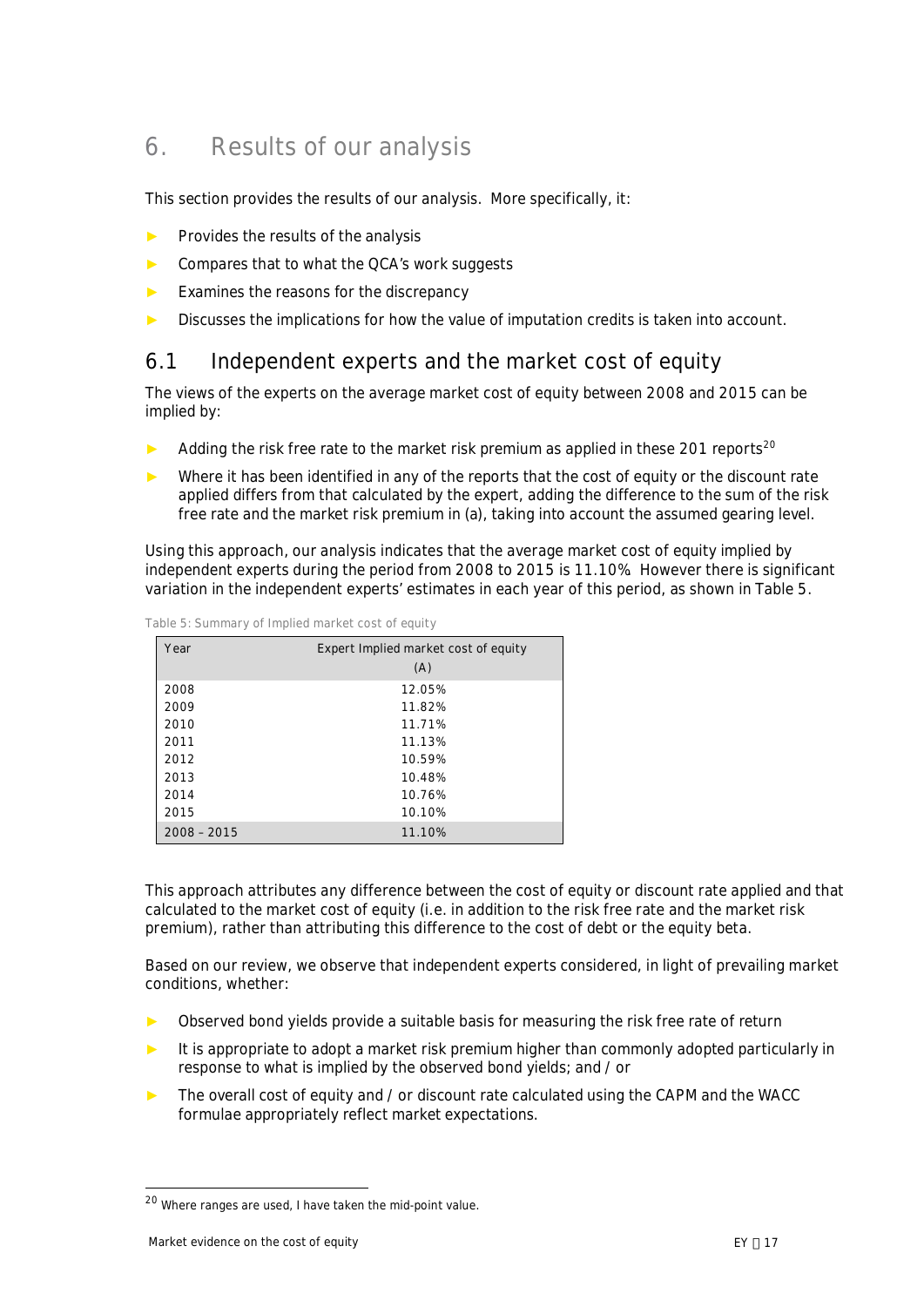# <span id="page-20-0"></span>**6.2 Comparison with the QCA's Decisions**

The market cost of equity implied from independent expert reports from 2008 to 2015 has been compared to the market cost of equity implied in the QCA's Regulatory Decisions.

This involved:

- Taking the market cost of equity implied in each of the 201 reports
- Re-estimating the implied market cost of equity in each of the 201 reports assuming that the approach adopted by the QCA was applied in selecting the values for the risk free rate and market risk premium.<sup>[21](#page-20-1)</sup> The implied market cost of equity obtained based this approach (averaged across the 201 expert reports) is hereinafter referred to as the 'QCA's implied market cost of equity'
- Subtracting the QCA's implied market cost of equity in (b) above, from the independent experts' implied market cost of equity in (a) above.

[Appendix A](#page-34-0) provides the results of the above comparison for each of the 201 reports, and on average across the 201 reports. It shows that across 2008 to 2015:

- The independent experts' implied market cost of equity is 11.10% on average
- The QCA's implied market cost of equity is 9.89% on average
- The independent experts' estimate is 1.20 percentage points higher than the QCA's estimate.<sup>[22](#page-20-2)</sup>

[Figure 2](#page-21-0) below highlights the discrepancy between the market costs of equity determined by independent experts and by the QCA in its Regulatory Decisions. It shows the implied market costs of equity of independent experts from 2008-2015 compared with the implied market cost of equity of QCA Regulatory Decisions.

It illustrates that the QCA's implied market costs of equity lie well below the trend line and the bottom end of the range implied by the contemporaneous independent expert reports. $^{23}$  $^{23}$  $^{23}$ 

It is also evident from the figure that the gap between the implied market cost of equity of independent experts and the implied market cost of equity of the QCA has increased significantly since 2012. This is still the case despite the QCA increasing its MRP by 50 basis points.

<span id="page-20-1"></span> $21$  This involves estimating the nominal risk free rate (which we sourced from the Reserve Bank of Australia statistics F2 Capital Market Yields – Government Bonds, sourced on 11 October 2012) using a previous twenty-day average period from the date where the expert observed the risk free rate or report date where the former was not identified. Because of the uncertainty over the precise period to apply, the sensitivity of the results has been tested using different measurement periods. It does not materially alter the results.

<span id="page-20-2"></span><sup>&</sup>lt;sup>22</sup> This is prior to the consideration of imputation credits, which is discussed in Section 6.4, and which have the effect of expanding the difference between the implied market cost of equity of independent experts and of the QCA.

<span id="page-20-3"></span> $^{23}$  This is prior to the consideration of imputation credits, which is discussed in Section 6.4, and which have the effect of expanding the difference between the implied market cost of equity of independent experts and of the QCA.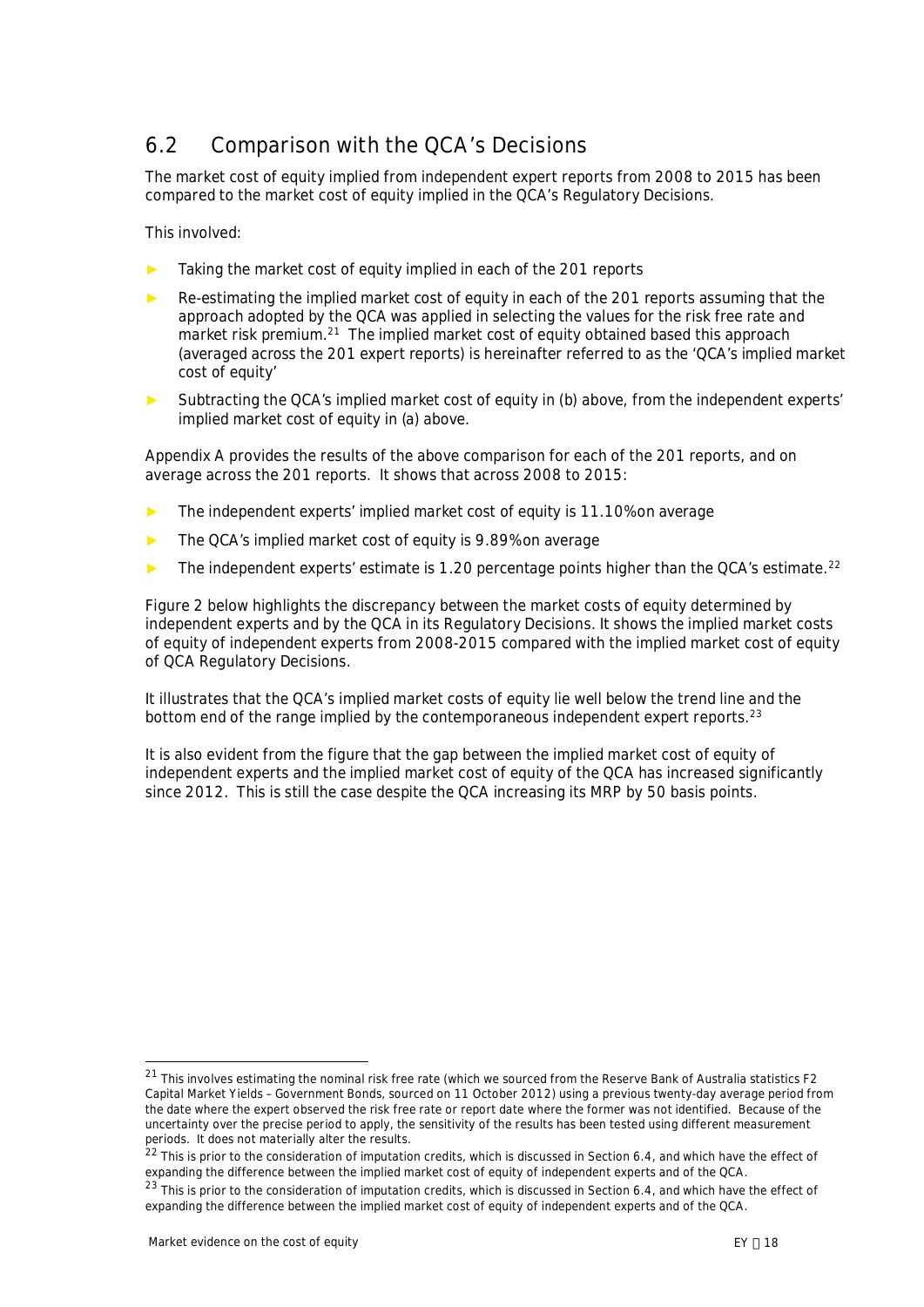<span id="page-21-0"></span>



[Table 6](#page-21-1) below compares the implied market cost of equity from expert reports with the implied market cost of equity in the QCA's decisions over the period for the rail, water and ports sectors.

| Year          | Expert Implied market<br>cost of equity<br>(A) | QCA Implied market<br>cost of equity<br>(B) | <b>Difference</b><br>$(A - B)$ |
|---------------|------------------------------------------------|---------------------------------------------|--------------------------------|
| 2008          | 12.05%                                         | 11.49%                                      | 0.55%                          |
| 2009          | 11.82%                                         | 10.76%                                      | 1.06%                          |
| 2010          | 11.71%                                         | 10.97%                                      | 0.74%                          |
| 2011          | 11.13%                                         | 10.27%                                      | 0.86%                          |
| 2012          | 10.59%                                         | 8.83%                                       | 1.76%                          |
| 2013          | 10.48%                                         | 8.99%                                       | 1.47%                          |
| 2014          | 10.76%                                         | 8.93%                                       | 1.83%                          |
| 2015          | 10.10%                                         | 8.24%                                       | 1.87%                          |
| $2008 - 2015$ | 11.10%                                         | 9.89%                                       | 1.20%                          |

<span id="page-21-1"></span>**Table 6: Summary of Implied market cost of equity**

[Figure 3](#page-22-2) shows the difference between the experts' implied market cost of equity and the QCA's implied market cost of equity between 2008 and 2015 and shows whether the difference is attributable to:

- Different values assumed for the risk free rate
- Different assumed MRP
- ► Other adjustments adopted by the independent experts.

The figure also compares this with the yields on 10-year Commonwealth Government Bonds.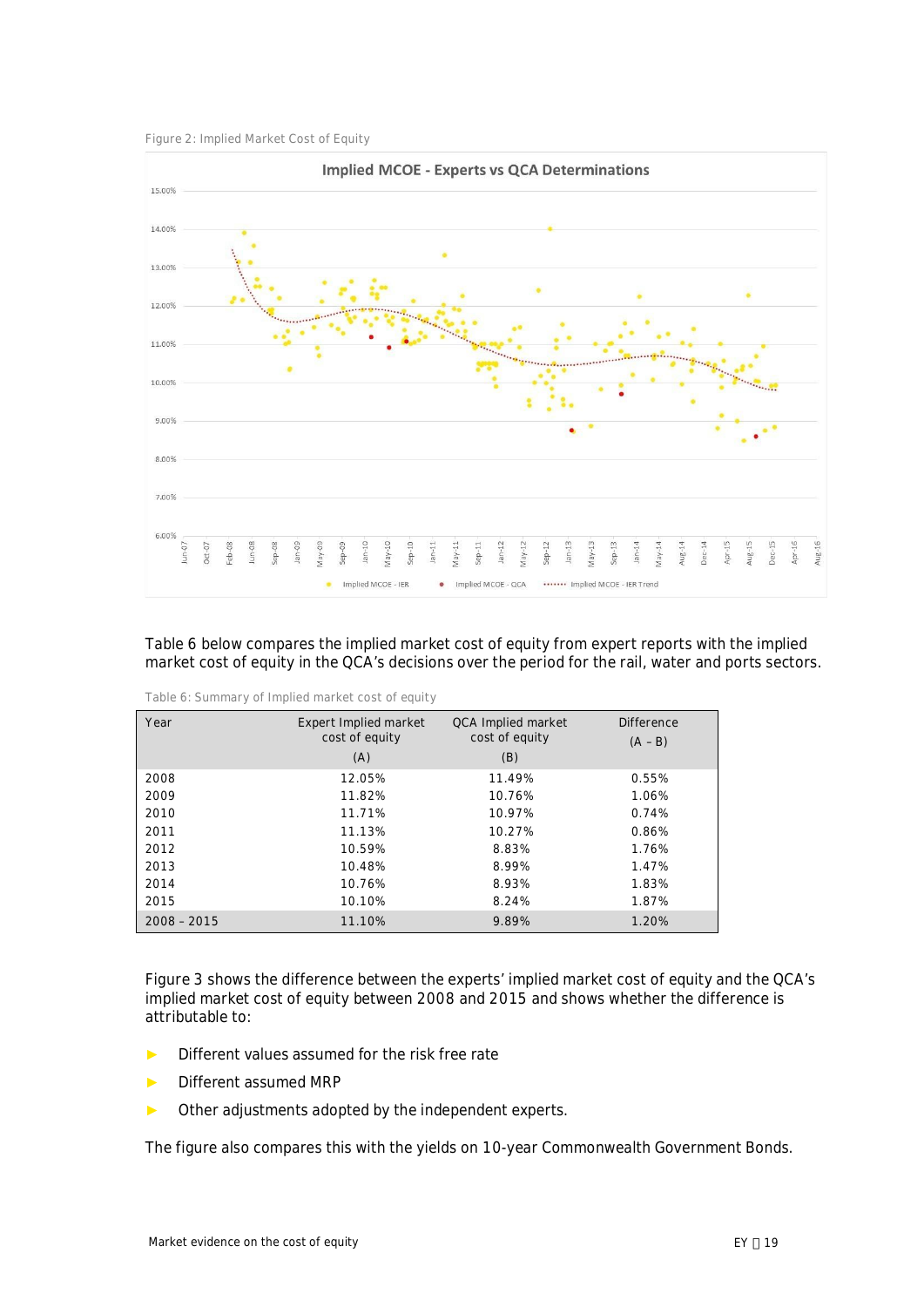

<span id="page-22-2"></span>**Figure 3: Difference between IERs' and QCA's implied market cost of equity by component**

It shows that the difference between the market cost of equity as implied by the independent experts and the QCA:

- Was largely driven by the MRP in 2008 and 2009
- Since 2010, has become more influenced by different assumptions for the risk free rate and adjustments to the discount rate made by the independent experts
- The difference in the MRP also spiked in 2012, driven by the increased estimates implied by independent experts. The reasons are not entirely clear and may not be consistent across experts, but were likely to be driven by the decline in global equity markets at the time which were reflected in difficulties in raising equity capital and a greater risk premium being demand by investors<sup>[24](#page-22-3)</sup>
- Is inversely related to the trend in the overall risk free rate (i.e. average yields on 10 year Commonwealth Government Bonds).

# <span id="page-22-1"></span><span id="page-22-0"></span>**6.3 The reasons for the discrepancy**

The reasons for this discrepancy are explained by examining how independent experts apply the CAPM.

### **6.3.1 How independent experts apply the CAPM**

In developing the independent expert reports, the key objective is to estimate a discount rate and, in particular, to obtain their best estimate of a cost of equity for the relevant business at a point in time, which reflects their perceptions of investor expectations.

In applying the CAPM to estimate the cost of equity in the Australian market, independent experts as a starting point commonly:

Estimate the risk free rate based on the yield on a long term (typically 10 years for Australian assets) Commonwealth Government bond observed as at the valuation date (or in the immediate period preceding it)

<span id="page-22-3"></span><sup>&</sup>lt;sup>24</sup> For example, refer to Deloitte, Independent Expert Report and Financial Services Guide: Gloucester Coal Ltd, April 2012, page 108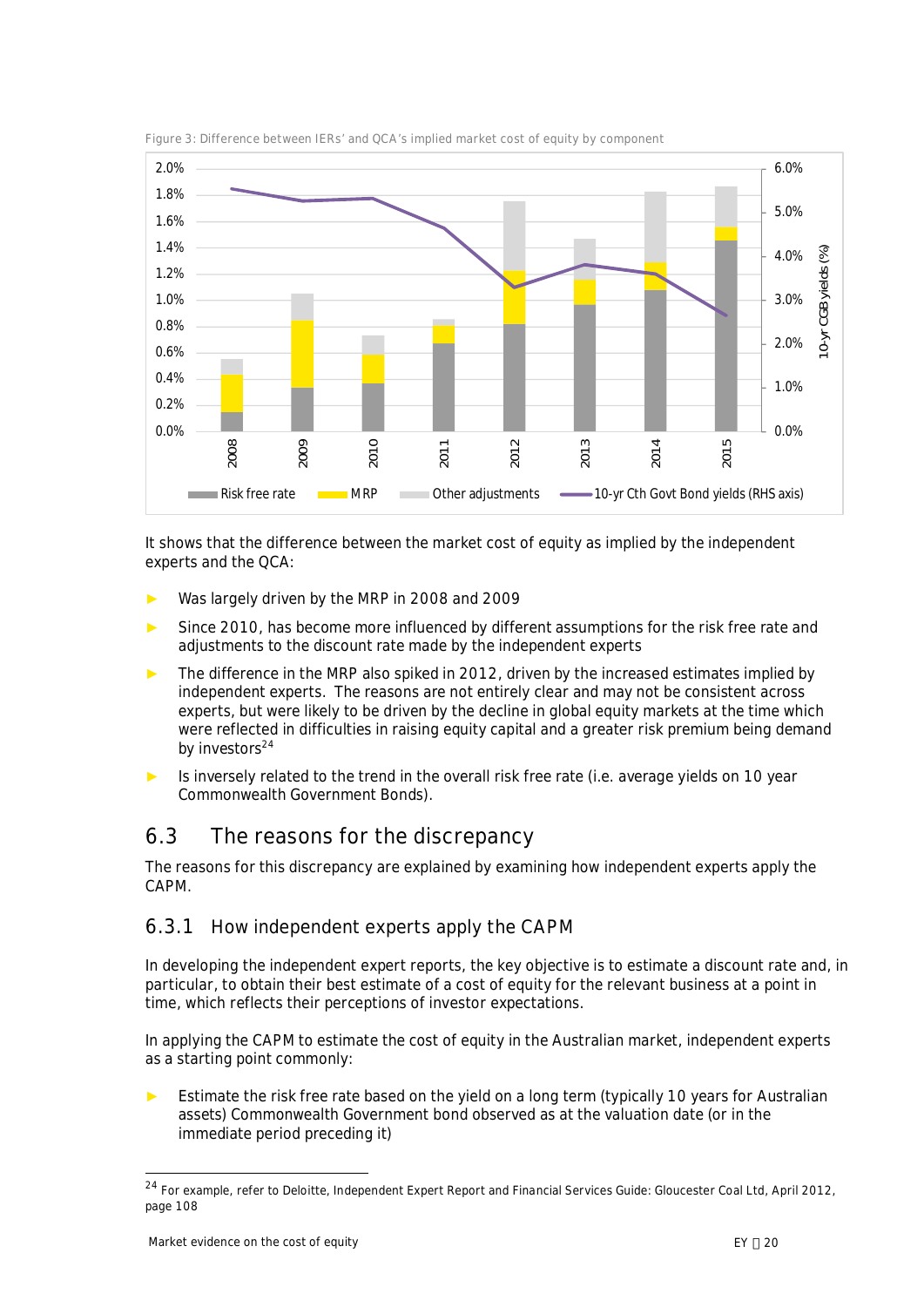- Apply a value for the MRP that is consistent over time, with 6% being the minimum and most commonly applied point estimate[25](#page-23-0)
- Select a value for beta that is, where sufficient information is available, consistent with the observed range for beta and gearing levels of comparable publicly listed companies.

It is also apparent that most independent experts consider the CAPM as a tool which provides guidance to derive the appropriate cost of equity and discount rate. This is evident from how the discount rate and, the cost of equity in particular, are defined and estimated. For example:

- ► The discount rate and the cost of equity are often defined as a range as opposed to a point estimate to avoid spurious precision. There is also generally more uncertainty (and hence, room for estimation error) associated with estimating a value for each component of the cost of equity compared to the cost of debt
- Independent experts consider a range of factors in their selection of parameter values to achieve the key objective, including the reliability of the data they observe and the degree to which the data is consistent with their knowledge of the asset they are valuing.

As a result, independent experts modify their application of the CAPM to ensure that it yields costs of equity and / or discount rates which are consistent with market expectations.

These approaches to selecting parameter values or deriving the cost of equity or discount rate are employed by independent experts across all stages of the estimation process to:

- All the parameters that theoretically make up the cost of equity:
	- $\blacktriangleright$  the risk free rate
	- $\blacktriangleright$  the market risk premium
	- $\blacktriangleright$  the equity beta, potentially including its derivation (e.g. gearing)
- The overall cost of equity estimate itself or discount rate, both implicitly and explicitly, apparently in lieu of selecting different parameter values. These are, for example, evident from the difference between the calculated discount rate and the discount rate which the independent expert applied to discount cash flows.

#### *Independent expert reports in 2015*

Based on our assessment of the 24 independent expert reports in 2015 that qualified for our review, the independent experts made adjustment in 23 instances.<sup>[26](#page-23-1)</sup> We observed that experts applied the CAPM in different ways, including:

- ► Applying company or project specific risk premia (i.e. adding an "alpha" factor to the conventional CAPM formula) to account for risk factors not captured by beta. One report (Grant Thornton, for Medibio Limited) applied a total beta factor as opposed to the standard systematic risk only measure of beta
- ► Using longer term averages of the government bond yield for the risk free rate as opposed to a short term, contemporaneous or "spot" value
- Increasing the overall inputs-based CAPM cost of equity or discount rate applied based on wider market considerations.

<span id="page-23-0"></span><sup>&</sup>lt;sup>25</sup> This does not suggest that valuation experts view MRP as constant, as they often make adjustments to the risk free rate or the overall cost of equity to reflect the prevailing market conditions.

<span id="page-23-1"></span> $26$  The 7 reports in 2015 that did not appear to make any adjustments were produced by Grant Thornton (4), BDO (2) and KPMG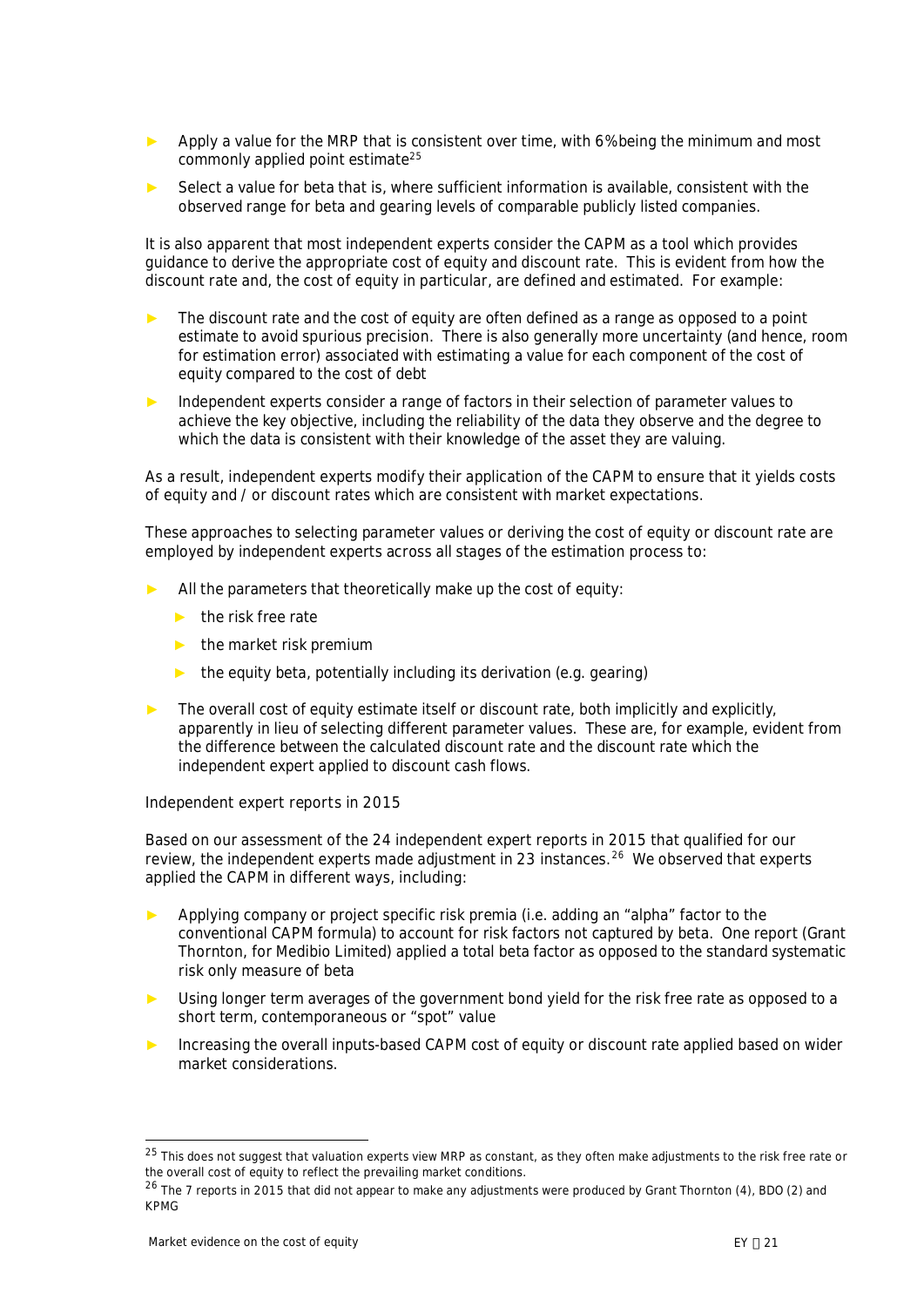Of the 23 independent expert reports that made adjustments, we identified 12 reports where the independent expert made direct adjustments to the risk free rate. In other words, the expert adopted a higher risk free rate in its report than the prevailing spot risk free rate at the time.

The figure below compares the risk free rate adopted by the expert against the prevailing spot risk free rate at the date of the expert report for these 12 reports. Of the 12 reports which made such direct adjustments, the average adjustment was 1.60 percentage points (range of 75 basis points to 267 basis points). Six of these assessments based the risk free rate on five year averages of the 10 year government bond yield, whilst two assessments adopted a 10 year averaging window.



<span id="page-24-3"></span>**Figure 4: Direct adjustments to the risk free rate[27](#page-24-0)**

In the case of iiNet for example, the expert, Lonergan Edwards adopted a risk free rate in its report of 4% which was almost 1 percentage point higher than the then prevailing yield on the 10 year Australian government bond. Lonergan Edwards noted that:

"*In our view, the application of the current (very low) government bond yields and long-term average MRP is inappropriate in the context of determining required equity rates of return (discount rates). Theoretically, the anomalous currently low government bond interest rates could be allowed for by increasing the MRP. However, as it is difficult to reliably measure short-term movements in the MRP, we have instead increased the risk-free rate for the purposes of estimating required equity rates of return. This is consistent with the approach adopted by other valuation experts and the investment analysts which provide research reports on ii Net."[28](#page-24-1)*

In addition to the direct adjustments to the risk free rate, we identified 4 independent expert reports (which included 6 discount rate assessments, given the assessment of Asciano in September 2015 contained multiple assessments) with uplifts at the overall WACC level (i.e. WACC applied exceeded calculated WACC) not explicitly attributed to asset / project specific factors.<sup>[29](#page-24-2)</sup> All of these assessments were undertaken by Grant Samuel and all cited factors such as low government bond yields as the primary reason for the adjustment.

<span id="page-24-0"></span><sup>&</sup>lt;sup>27</sup> Note that we observed differences in the risk free rates quoted by BDO in their assessment of the discount rate for Coalspur Mines (February 2015) and CIC Australia (March 2015) however, we have not included these in the chart above. In both assessments, the risk free rate used in the calculation of the cost of equity differed from the value indicated in the risk free rate discussion. The source of the variation in both is unexplained.

<span id="page-24-1"></span><sup>&</sup>lt;sup>28</sup> Lonergan Edwards & Associates Limited, Independent Expert Report, iiNet Ltd, 10 June 2015, page 104.

<span id="page-24-2"></span><sup>&</sup>lt;sup>29</sup> Note that we have excluded the February 2015 expert report for Coalspur Mines. The expert did not included a project specific risk factor in the CAPM formula but explained that the choice of the higher than calculated WACC that it applied was to adjust for project specific risk. We have also excluded the March 2015 expert report for CIC Australia which applied a higher uplifted WACC for more distant future cash flows as the expert attributed the uplift to project specific risks.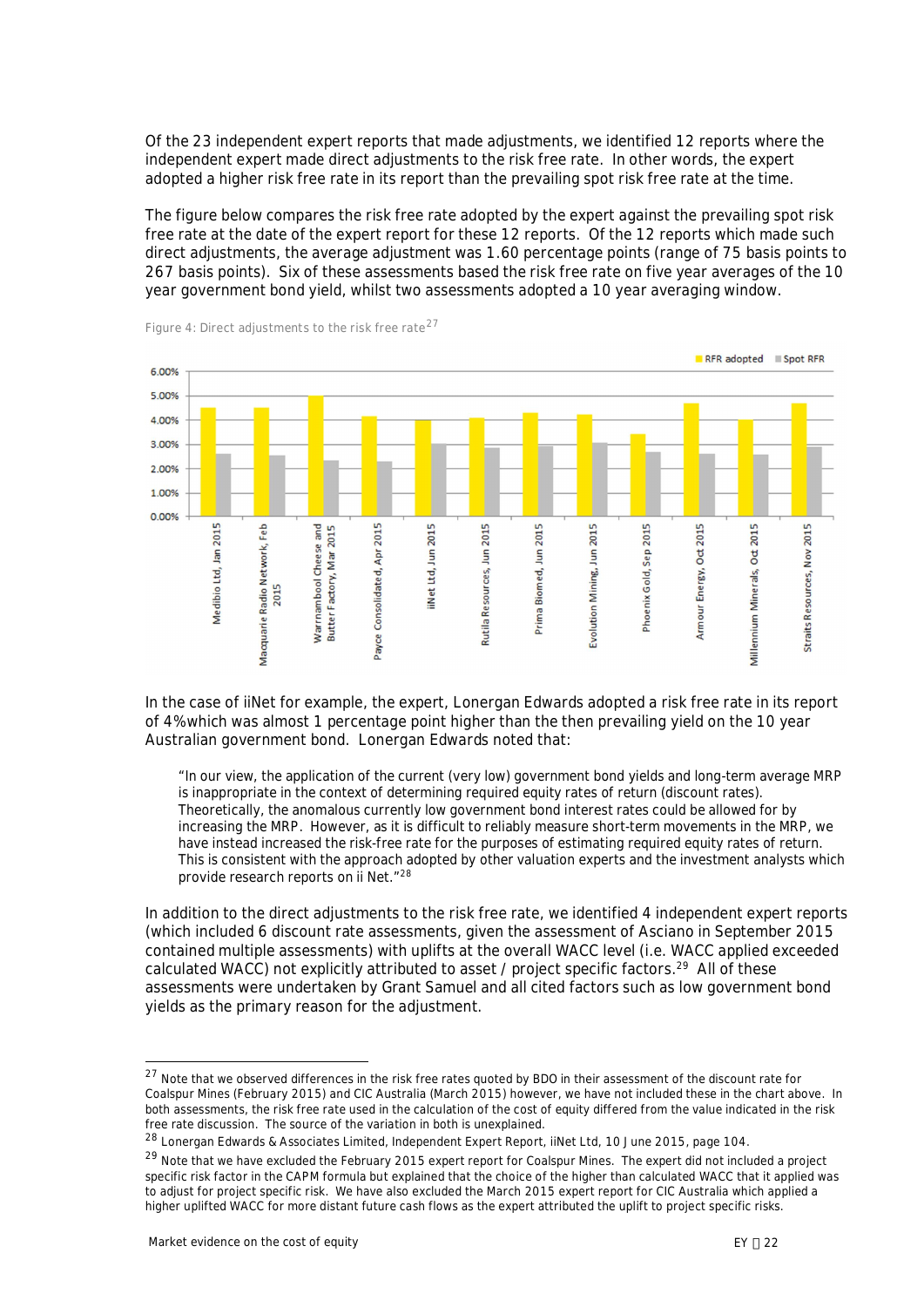| Company                                 | Expert              | Expert<br>report date | Calculated<br>market cost of<br>equity | Adjusted<br>market cost of<br>equity | EY assessed<br>MCOE uplift |
|-----------------------------------------|---------------------|-----------------------|----------------------------------------|--------------------------------------|----------------------------|
| TOLL                                    | <b>Grant Samuel</b> | 1/04/15               | 8.50%                                  | 9.15%                                | $+0.65%$                   |
| Novion                                  | <b>Grant Samuel</b> | 14/04/15              | 8.32%                                  | 10.56%                               | $+2.24%$                   |
| <b>SKILLED Group</b>                    | <b>Grant Samuel</b> | 24/06/15              | 8.80%                                  | 12.27%                               | $+3.47%$                   |
| Asciano - Pacific National              | <b>Grant Samuel</b> | 29/09/15              | 8.80%                                  | 10.05%                               | $+1.25%$                   |
| Asciano - Patrick T&L                   | <b>Grant Samuel</b> | 29/09/15              | 8.80%                                  | 10.74%                               | $+1.94%$                   |
| Asciano - Building and Auto<br>Products | <b>Grant Samuel</b> | 29/09/15              | 8.80%                                  | 10.27%                               | $+1.47%$                   |
| Average                                 |                     |                       | 8.67%                                  | 10.51%                               | $+1.84%$                   |

**Table 7: Market cost of equity uplifts based on adjustments made to the overall WACC**

### **6.3.2 Relevant examples of how independent experts apply the CAPM**

There are a few expert reports which warrant closer examination as they provide relevant examples of how market considerations affect an independent expert's assessment of the cost of equity and / or discount rate.

Independent experts tend to adopt the same approach to reflecting market considerations in their estimates of the cost of equity or discount rate. Of the independent experts that used the CAPM to estimate the cost of equity between 2008 and 2015, the top 8 experts by number of reports (which together developed 86% of the 201 reports in our review, as shown in [Table 4\)](#page-18-0) specifically noted how their assessments of the appropriate cost of equity or discount rate were impacted by market considerations.

Grant Samuel's recent assessment of the proposed acquisition of SKILLED Group appears to apply a cost of equity of 12.8% when its calculated cost of equity was 9.4%. It stated as follows:

*"In Grant Samuel's opinion, these calculations understate the true cost of capital. In this context:*

- " *anecdotal information suggests that equity investors have substantially repriced risk since the global financial crisis and that acquirers are pricing offers on the basis of hurdle rates well above those implied by theoretical models. However this has yet to be translated into the measures of market risk premium (at least those based on longer term historical data). In this regard, an increase in the market risk premium of 1% (i.e. from 6% to 7%) would increase the calculated WACC range to 8.2-9.3%;*
- " *global interest rates, including long term bond rates, are at very low levels by comparison with historical norms reflecting the liquidity being pumped into many advanced economies to stimulate economic activity. Effective real interest rates are now low, if not negative in some jurisdictions. Grant Samuel does not believe this position is sustainable and the risk is clearly towards a rise in bond yields. Conceptually, the interest rates used to calculate the discount rate should recognise this expectation (i.e. they should be forecast for each future period) but for practical ease market practice is that a single average rate based on the long term bond rate is generally adopted for valuation purposes. Some academics/valuation practitioners consider it to be inappropriate to add a "normal" market risk premium (e.g. 6%) to a temporarily depressed bond yield and therefore advocate that a "normalised" risk free rate should be used. On this basis, an increase in the risk free rate to (say) 5% would increase the calculated WACC range to 9.5-10.5%; and*
- " *analysis of research reports on SKILLED indicates that brokers are currently adopting WACCs in the range [of] 10.8-11.5% with a median of 11.1%."[30](#page-25-0)*

Grant Samuel made similar statements in respect of its expert reports for Novion Proprety Group (where it also applied a different discount rate to that estimated). This report also stated that:

<span id="page-25-1"></span>*"strict application of the CAPM at the present time gives results that are uncharacteristically low (primarily because of very low government bond rates) and are inconsistent with other measures."* [31](#page-25-1)

<span id="page-25-0"></span><sup>30</sup> Grant Samuel, Independent Expert Report for SKILLED Group Limited: Offer by Programmed Maintenance Services Limited, 21 August 2015, page 59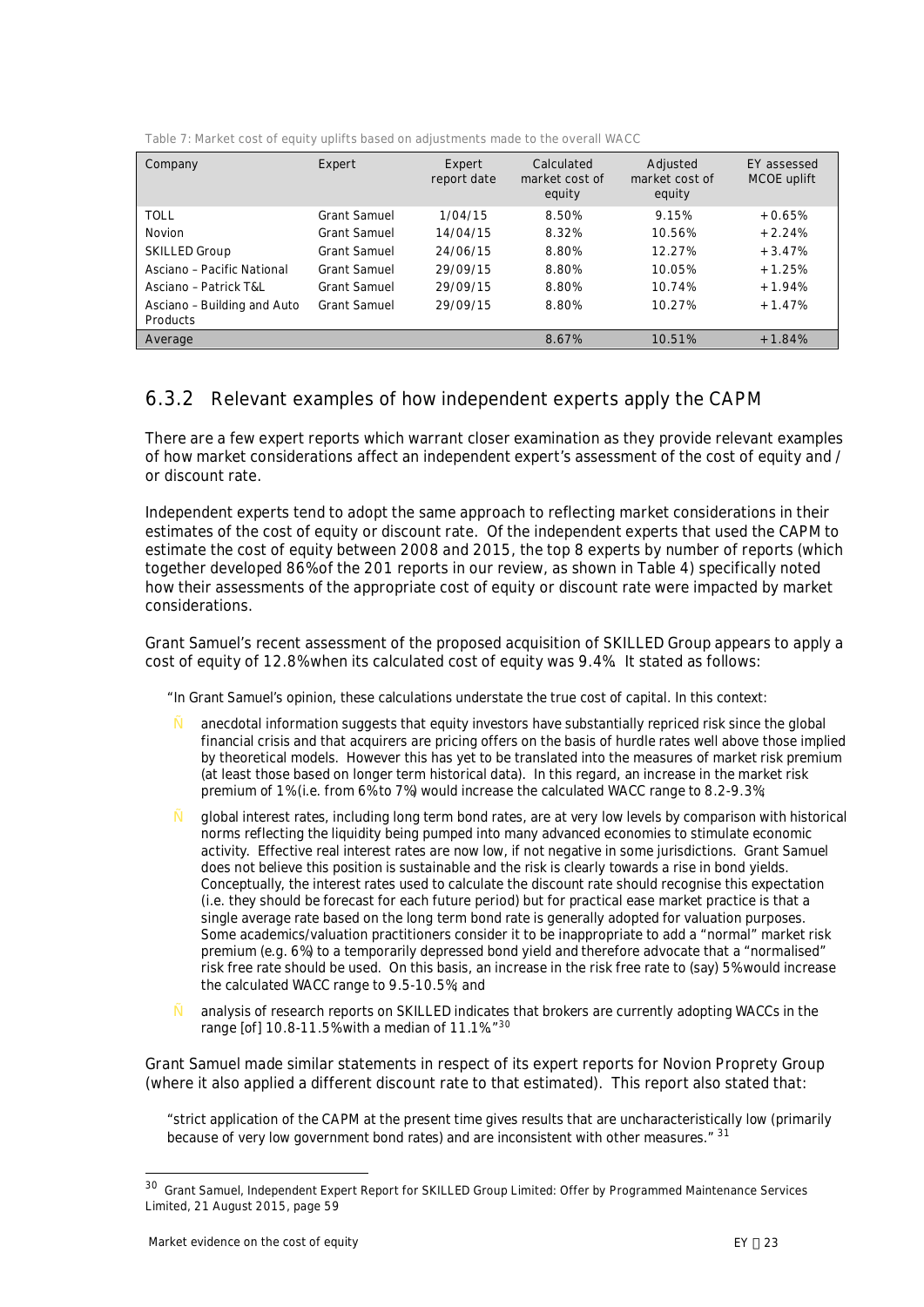The discussion by Grant Samuel around earnings multiples raises a key issue relevant to the implied market cost of equity, particularly given the circumstances that relate to the ongoing dispute between regulated utilities and the regulators such as the QCA (i.e. significant recent falls in the 10 year Commonwealth Government bond yield). It specifically provides corroborating evidence on the extent to which the market cost of equity might have changed in recent times.

Grant Samuel finds little evidence based on observed trading multiples over time that the recent falls in Government bond yields have been incorporated into market valuations, which may explain why they (and other independent experts) are reluctant to reflect that in their valuations. For example, Grant Samuel's reports for Novion Proprety Group specifically noted that the repricing of risk can be:

*"… evidenced through the decline in earnings multiples (relative to the peak in 2007) although it has yet to be translated into the measures of market risk premium (at least those based on longer term historical data)."* [32](#page-26-0)

The intent of Grant Samuel's approach appears to be consistent with the other major independent experts.

For example, Deloitte adopted a value for the (equity) MRP which was different from the value adopted for the same parameter in immediately prior expert reports on numerous instances. Similar practices were also adopted by BDO and Lonergan Edwards. Deloitte cites similar reasons as Grant Samuel to explain why it adopted a value of 7.5% for the market risk premium (in its July 2015 report on Energy Developments Limited).<sup>[33](#page-26-1)</sup> Deloitte noted that:

*"We have considered both the historically observed EMRP and the prospective approaches as a guideline in determining the appropriate EMRP to use in this report. Australian studies on the historical risk premium approach generally indicate that the EMRP would be in the range of 5% to 8%.*

*In recent years it has been common market practice in Australia in expert's reports and regulatory decisions to adopt an EMRP of 6% to 7.5%.*

*The recent severe decline in equity values worldwide and the difficultly companies are experiencing in raising equity capital may be indicative of investors demanding a greater risk premium. In addition, with particular regard to expected future cash flows and observed bond default spreads, current prospective measures appear to indicate an increase in the EMRP.*

*Having considered the various approaches and their limitations, we consider an EMRP of 7.5% to be appropriate."*

Most of the other experts chose to adjust the spot risk free rate as a method to reflect market conditions.

KPMG noted in its assessment of Consolidated Media Holdings that:

*"Recent market volatility and risk aversion by investors, driven by macro-economic uncertainty, particularly in Europe, has contributed to bond yields trading at historical lows. Further, market evidence indicates that bond yields and the MRP are strongly inversely correlated. In this context, it is important that any assessment of the risk-free rate should be made with respect to the position adopted in deriving the MRP, and there are two relevant options available when undertaking this exercise:*

" *Adopt a historical MRP as a proxy for the expected MRP and adjust the spot risk-free rate to take into account the relationship highlighted above; or*

<sup>31</sup> Grant Samuel, Independent Expert Report for Novion Property Group: Proposed Merger with Federation Centres, 14 April 2015, page 67

<span id="page-26-0"></span><sup>32</sup> Grant Samuel, Independent Expert Report for Novion Property Group: Proposed Merger with Federation Centres, 14 April 2015, page 68

<span id="page-26-1"></span><sup>33</sup> Deloitte, Independent Expert Report and Financial Services Guide: Energy Developments Limited, 3 September 2015, page 58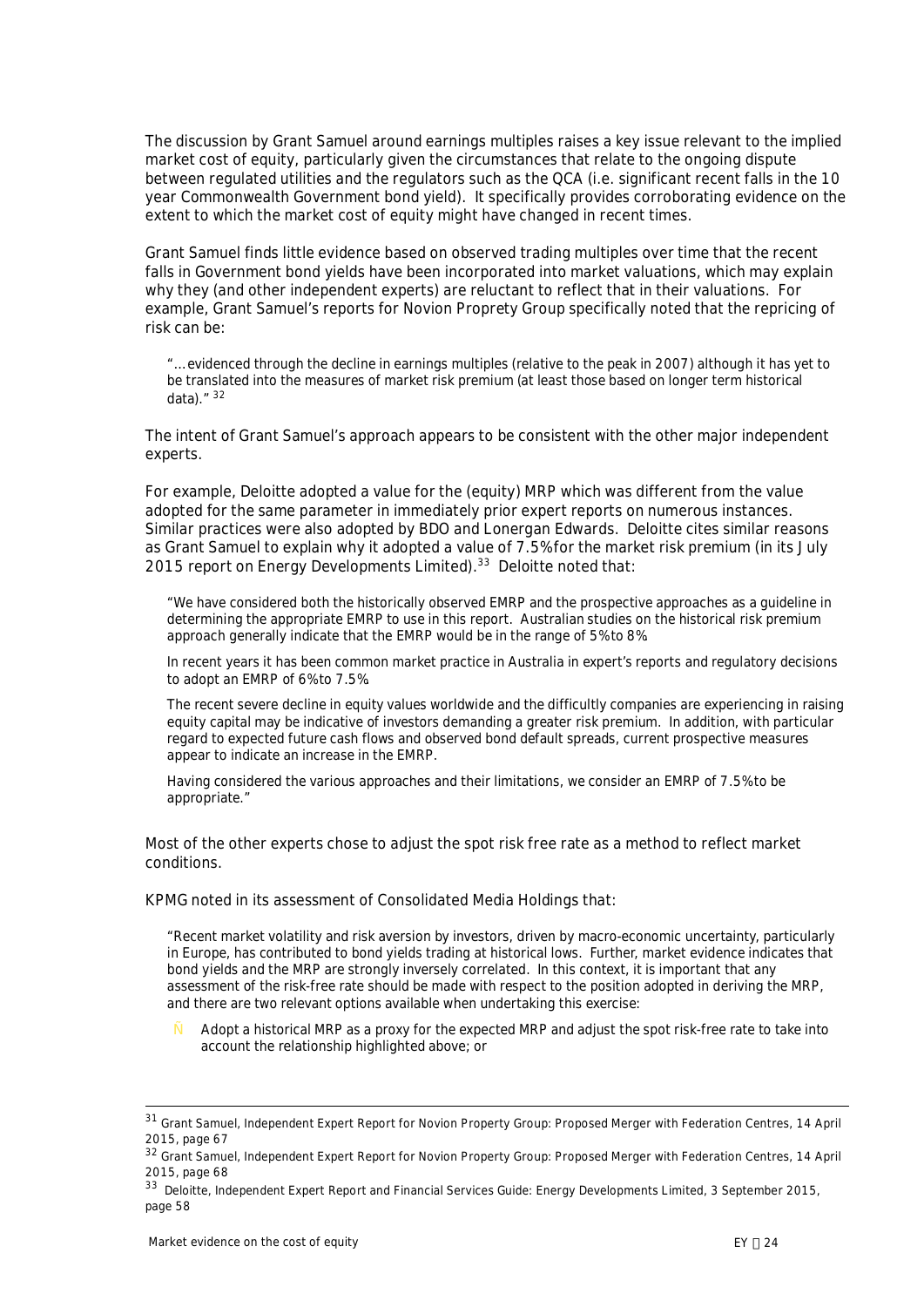" *Adopt the spot risk-free rate and adjust the MRP for the perceived additional risks attaching to equity investments implicit from historically low (or high as the case may be) risk free-rates to reflect the current investment environment and the inverse relationship between the two variables.*

*For the purposes of our analysis, we have adopted the former approach and applied a historical estimate of the MRP and adjusted the risk-free rate accordingly."*[34](#page-27-0)

In its 2015 independent expert report for Straits Resources, BDO noted that:

*Commonwealth Treasury bond yields are currently at historically low levels. In our view, the current low yield levels may not persist over the medium to long term.*

*Having regard to the above, in our view an appropriate risk free rate to use in calculating the cost of equity capital for Straits is the 10 year average of the rate on 10-year Commonwealth Treasury Bonds."*[35](#page-27-1)

PwC noted that:

*"While lower equity market values in recent years reflect investor assessments of likely future cash flows, the current state of equity markets is not consistent with the view that the significantly lower Government Bond rates have fed through into a significantly lower cost of equity. Instead it appears that Government Bond rates in Australia (along with a number of other major markets including the USA and UK) are abnormally low reflecting "flight to quality" among investors in response to global economic uncertainty.*

*Accordingly, we consider that it is not necessarily appropriate to use the observed spot Government Bond rate in conjunction with the long term estimate of equity market risk premium of 6% for the Australian market at 31 December 2011…*

*Combining the financial market estimate of inflation of 2.5% and a real risk free rate of 2.5% implies a longer term risk free rate for Australia in the order of 5.1% or 1.4% above the spot Government Bond yield at 31 December 2011.*

*In terms of adjustment to reflect the abnormally low level of Government Bond yields, this could arguably be made by*

- " *Adding an amount to the spot measure of Rf*
- " *Adjusting the measure of EMRP used to reflect an additional short term component of risk over and above the depressed measure of Rf.*

*For the purposes of estimating the cost of equity, we have added an amount to Rf and retained the long term measure of EMRP."*[36](#page-27-2)

Grant Thornton stated in its report for Rutila Resources Limited that:

*"Given the noises nature (sic) around the existing short-term risk free rate, we have placed more emphasis on the risk free rate observed over a longer period of time. Based on the above, we have adopted the risk free rate of 4.07%, which is based on the 5 year average yield on the 10 year Australian Government Bond."*[37](#page-27-3)

Lonergan Edwards<sup>[38](#page-27-4)</sup> and RSM Bird Cameron<sup>[39](#page-27-5)</sup> also tend to make similar adjustments to the risk free rate.

<span id="page-27-0"></span><sup>34</sup> KPMG, Independent Expert Report, 24 September 2012, Consolidated Media Holdings Limited, 24 September 2012, page 92

<span id="page-27-1"></span><sup>35</sup> BDO, Independent Expert's Report, Straits Resources Limited, 10 November 2015, page 60

<span id="page-27-2"></span><sup>36</sup> PwC, Independent Expert's Report on the proposed merger with Whitehaven Coal Limited, Aston Resources Limited, March 2012, page 88

<span id="page-27-3"></span><sup>&</sup>lt;sup>37</sup> Grant Thornton, Independent Expert's Report and Financial Services Guide, Rutila Resources Limited, 19 June 2015, page  $60$ 

<span id="page-27-4"></span><sup>38</sup> For example, refer to Lonergan Edwards & Associates Limited, Independent Expert's Report, Country Road Group, 21 July 2014, page 56

<span id="page-27-5"></span><sup>39</sup> For example, refer to RSM Bird Cameron, Financial Services Guide and Independent Expert's Report, Otis Energy, November 2014, page 42.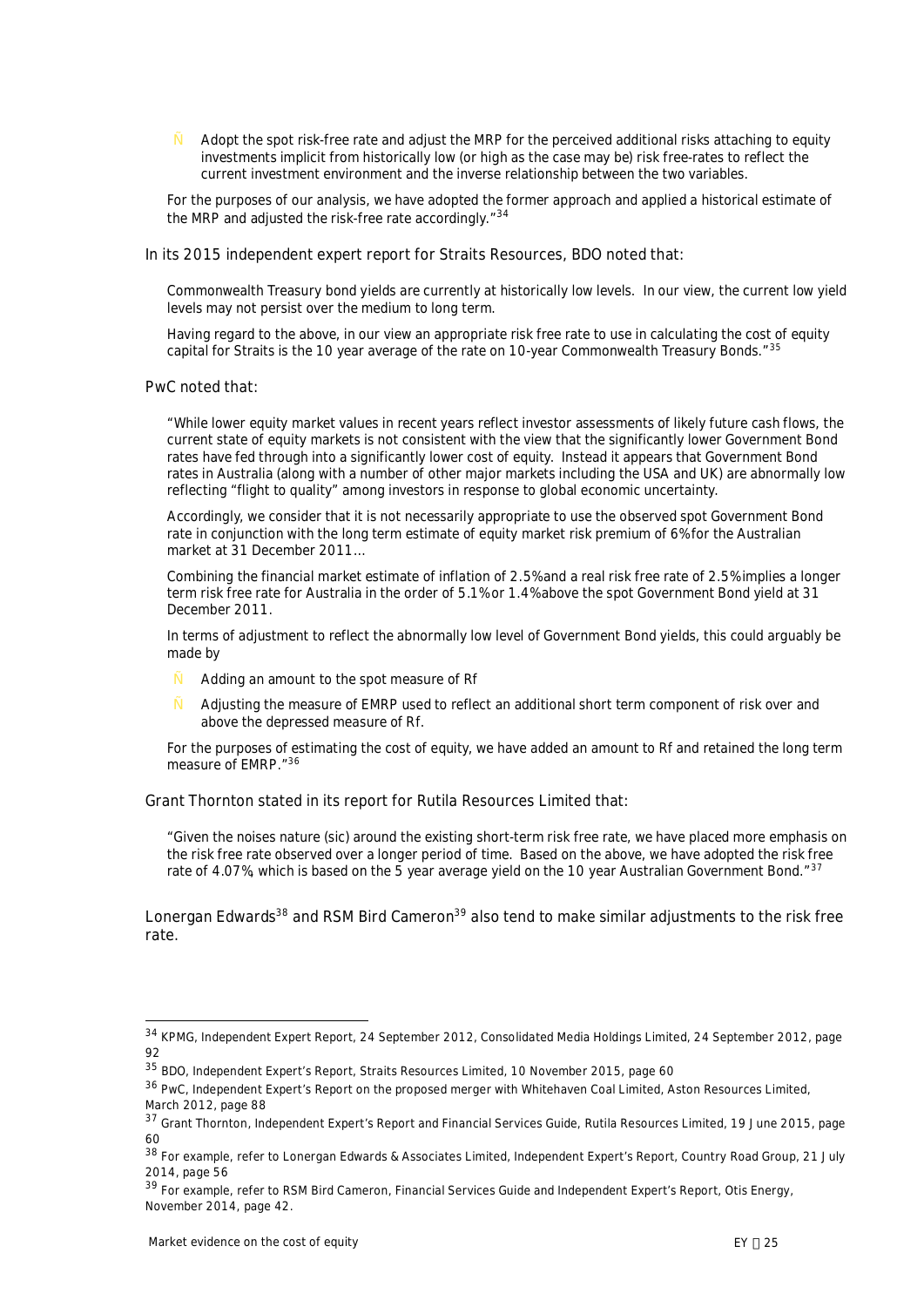### <span id="page-28-0"></span>**6.4 Formulation of the discount rate and the value of imputation credits**

It is evident from the independent expert reports reviewed that the formulation of the discount rate typically applied by independent experts is different to that applied by the QCA. Independent expert reports typically apply a nominal post-tax discount rate, as discussed in Section [4](#page-12-0) of this report.

The QCA estimates what is often referred to as a 'vanilla' discount rate. The QCA's approach incorporates a pre-tax cost of debt with a post-tax cost of equity, which effectively means that all tax effects are accounted for within the net cash flows rather than in the discount rate.

It is also evident that in calculating a discount rate, independent experts do not assign a value to imputation credits. Since 1 July 2015, the QCA values imputation credits at 0.47 in their regulatory decisions. Prior to this, imputation credits were valued at 0.50.

The value of imputation credits can be taken into account by adjusting the discount rate applied to net cash flows, or by adjusting the net cash flows (in particular, by adjusting the tax cash flows).<sup>[40](#page-28-1)</sup> The value of imputation credits has the effect of lowering the allowed cost of equity, and therefore the returns to equity holders. This is because:

- Imputation credits reflect the tax credit investors receive from the Government on dividends that have been paid on a franked basis (i.e. taxed at the corporate level). In effect, investors receive a credit against their personal tax liability for the corporate tax that the company has already paid on the dividends
- To the extent that imputation credits have any value to investors, that value will be incorporated into the lower returns investors require from investing in equity (i.e. a lower market cost of equity). This is because investors will receive part of their required return in the form of the tax credit from the government.

To allow an "apples for apples" comparison between the market cost of equity implied from independent expert reports and the QCA's implied market cost of equity, it is therefore necessary to include the difference in the value assigned to imputation credits by independent experts and the QCA.

To estimate the difference in value for the period from 2008 - 2015 I have considered the proportion of the return which the equity holder receives from the government by way of a tax credit as follows:

- The company pays tax (T) at the rate of 30% on each dollar of pre-tax profits. As such it can distribute dividends worth \$1-T to the shareholder
- ► As the dividends have been subject to corporate tax, the government provides imputation credits of T to the shareholder
- If imputation credits are valued by investors, the credits provided by the government would be worth  $\vec{q}$  to the investor, where grepresents the value of imputation credits
- ► The shareholder's total return is therefore the sum of the first and third points above or 1-T(1-  $\phi$ . Of this, the proportion provided by the company is (1-t) and the proportion provided by the government (or not required to be provided by the company) is gT.

If the corporate tax rate (i.e. T) is 30% (on average) and the QCA assigns a value of 0.47 (post 1 July 2015) and 0.50 (pre 1 July 2015) to imputation credits (i.e. g), we estimate that the market cost of equity needs to be reduced by around 17% to remove the value that the QCA attributes to imputation credits.

<span id="page-28-1"></span><sup>&</sup>lt;sup>40</sup> Where the adjustment is made in the net cash flows, it is necessary to use a consistently defined discount rate.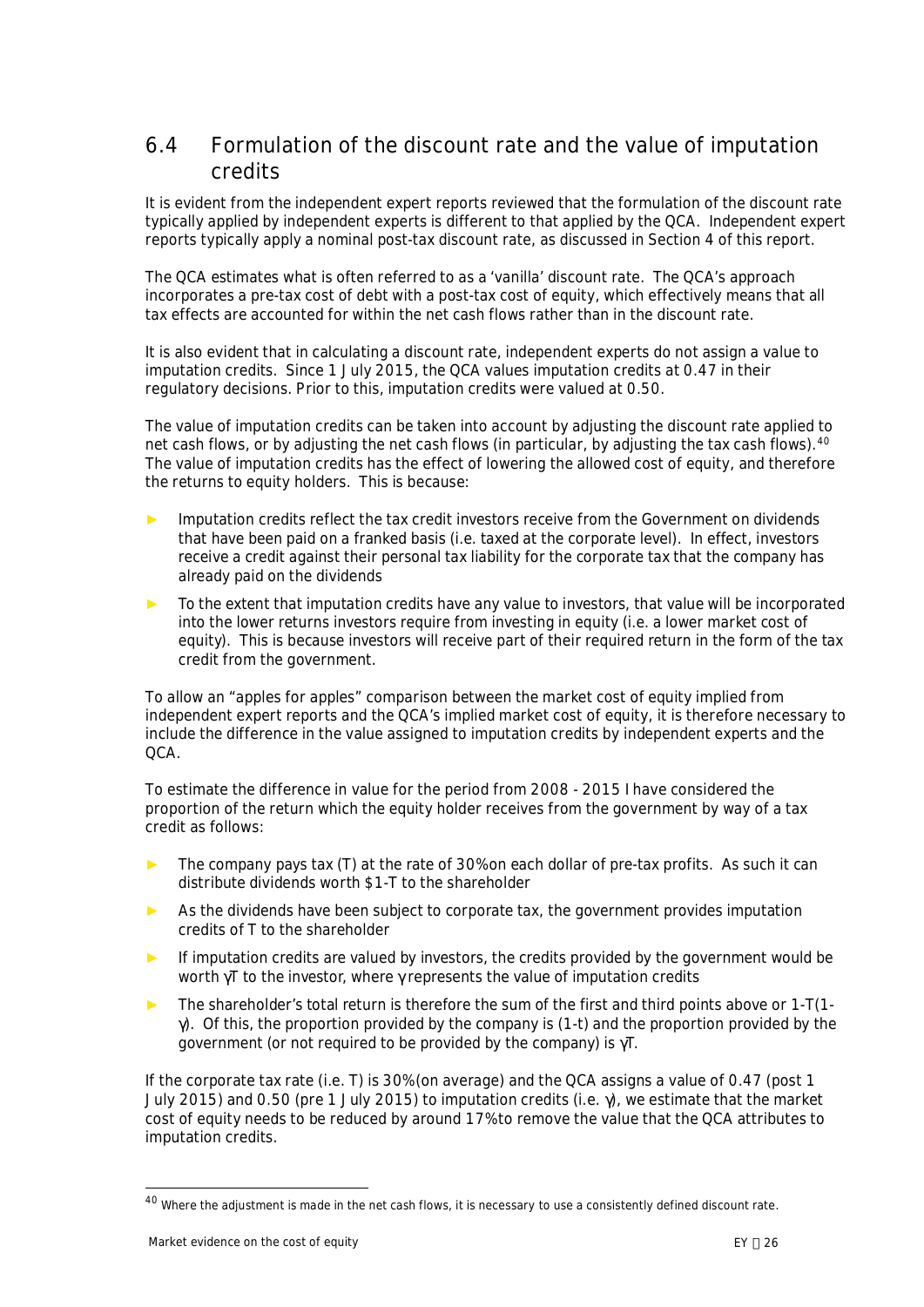This equates approximately to around 1.7 percentage points percentage points difference in the average market cost equity implied by the QCA determinations and the average implied market cost of equity using the QCA's approach accounting for imputation credits.[41](#page-29-2)

This amount should be added to the differences observed in section 6.2 if an appropriate comparison is to be made between the market cost of equity implied from independent expert reports and the market cost of equity implied by applying the QCA's approach.

[Figure 5](#page-29-1) below illustrates the difference between the IER implied market cost of equity and the QCA implied market cost of equity accounting for the impact of imputation credits. It further highlights the fact that the QCA's market cost of equity is significantly lower than that of the IER.



<span id="page-29-1"></span>**Figure 5: Implied market cost of equity accounting for imputation credits**

### <span id="page-29-0"></span>**6.5 Other issues**

As part of this analysis, we also focused on 3 specific aspects of the independent experts' estimation of the market cost of equity.

- Infrastructure sector has there been any significant trend in the cost of equity or equity betas specifically, as estimated by independent experts over the period?
- Risk free rate has there been any evidence that independent experts have relied on an approach other than using 10 year Commonwealth Government bonds as a proxy for the risk free rate?
- Imputation credits has there been any evidence of a consistent trend in relation to the treatment of imputation credits by independent experts, either in general or by particular experts?

<span id="page-29-2"></span><sup>&</sup>lt;sup>41</sup> In practice, it means that the QCA's implied market cost of equity is, on average, overstated by this amount.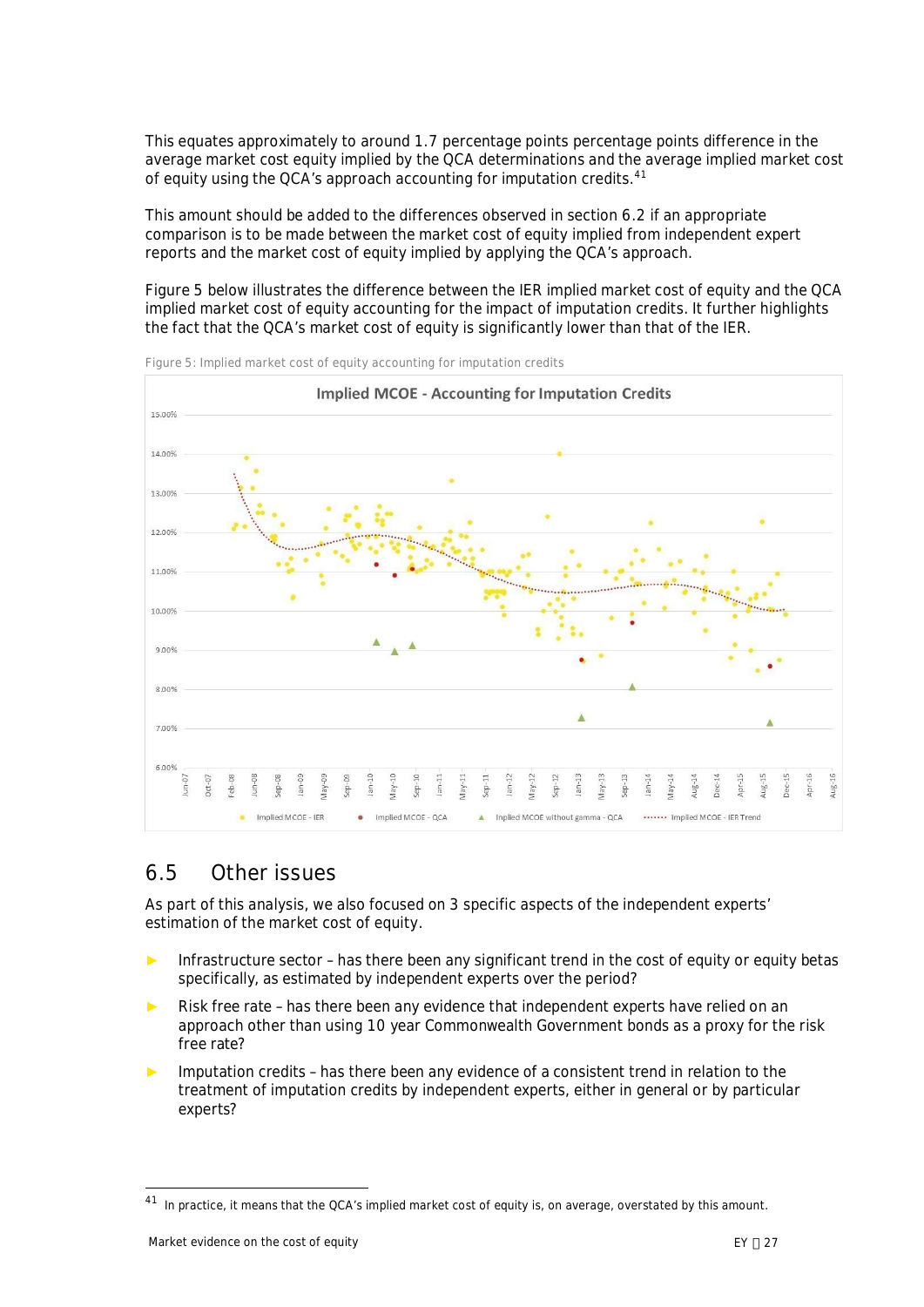### **6.5.1 Infrastructure sector**

The CONNECT 4 Experts Report database categorises independent expert reports using the Global Industry Classification Standard (GICS), an industry standard developed by MSCI Inc and Standard & Poor's. The GICS does not include a subset for 'infrastructure', so we have instead identified the following GICS industries as a proxy for our purposes:

- **Utilities**
- **Transportation**
- Telecommunication.

These are the GICS industries that most closely align with the definition of "infrastructure". However we note that utilities, transportation and telecommunication as defined by the GICS industries do not necessarily reflect the equivalent risk profile of Aurizon.

Based on this definition, we identified 24 independent expert reports in the 'infrastructure' sector<sup>[42](#page-30-0)</sup> out of the 201 that qualified for our review. Between 2008 and 2015, the difference between the market cost of equity as implied by independent experts (11.28%) and the QCA (10.01%) is 1.27 percentage points, only slightly higher than the differential observed in the overall dataset (1.12 percentage points).

### **6.5.2 Risk free rates**

Based on our analysis, the overwhelming majority of independent expert reports relied on 10 year Commonwealth Government bonds as the basis for estimating a proxy for the risk free rate. There were at least five (5) independent expert reports that qualified for our review that relied on other Commonwealth Government bonds as a proxy for the nominal risk free rate of return in their analyses. These were excluded these because this approach was chosen for specific purposes (e.g. the life of the asset relevant to the transaction) and do not provide an appropriate basis for comparison for our purposes.

Most notably, BDO's independent expert report for Signature Capital Investments<sup>[43](#page-30-1)</sup> applied a 5 year risk free rate term to calculate the cost of equity based on the period of Signature's expected investment cash flows, which were not consistent with long term investments. Incenta also omitted BDO's report for Signature Capital Investments as it "is not comparable to those assessing long term investments, which apply a 10 year risk free rate".<sup>[44](#page-30-2)</sup>

Overall, the number of independent expert reports that relied on an approach other than the 10 year Commonwealth Government bonds represents a significant minority (i.e. 2 per cent).

### **6.5.3 Imputation credits**

There is no evidence that market practitioners (i.e. independent experts) take information on imputation credits into account in estimating required rates of returns, as implied by the analysis in Section [6.4.](#page-28-0) Of the 201 reports we reviewed, we did not identify any reports that aim to account for the value of imputation credits.

Grant Samuel makes no explicit allowance for the impact of Australia's dividend imputation system in its MRP. It specifically states that:

*"… the evidence gathered to date as to the value of the market attributes to franking credits is insufficient to rely on for valuation purposes. The studies that measure the value attributed to franking credits are based*

<span id="page-30-0"></span><sup>42</sup> Note that this definition of infrastructure based on the GICS industries may include segments of the industry which are not directly comparable to the typical definition of infrastructure for our purposes (e.g. the GICS definition of telecommunications includes companies such as My Net Fone Pty Ltd, an internet service provider).

<span id="page-30-1"></span><sup>43</sup> BDO, Independent Expert's Report for Signature Capital Investments, 8 May 2013

<span id="page-30-2"></span><sup>44</sup> Incenta, Update of evidence on the required return on equity from independent expert reports, May 2014, page 21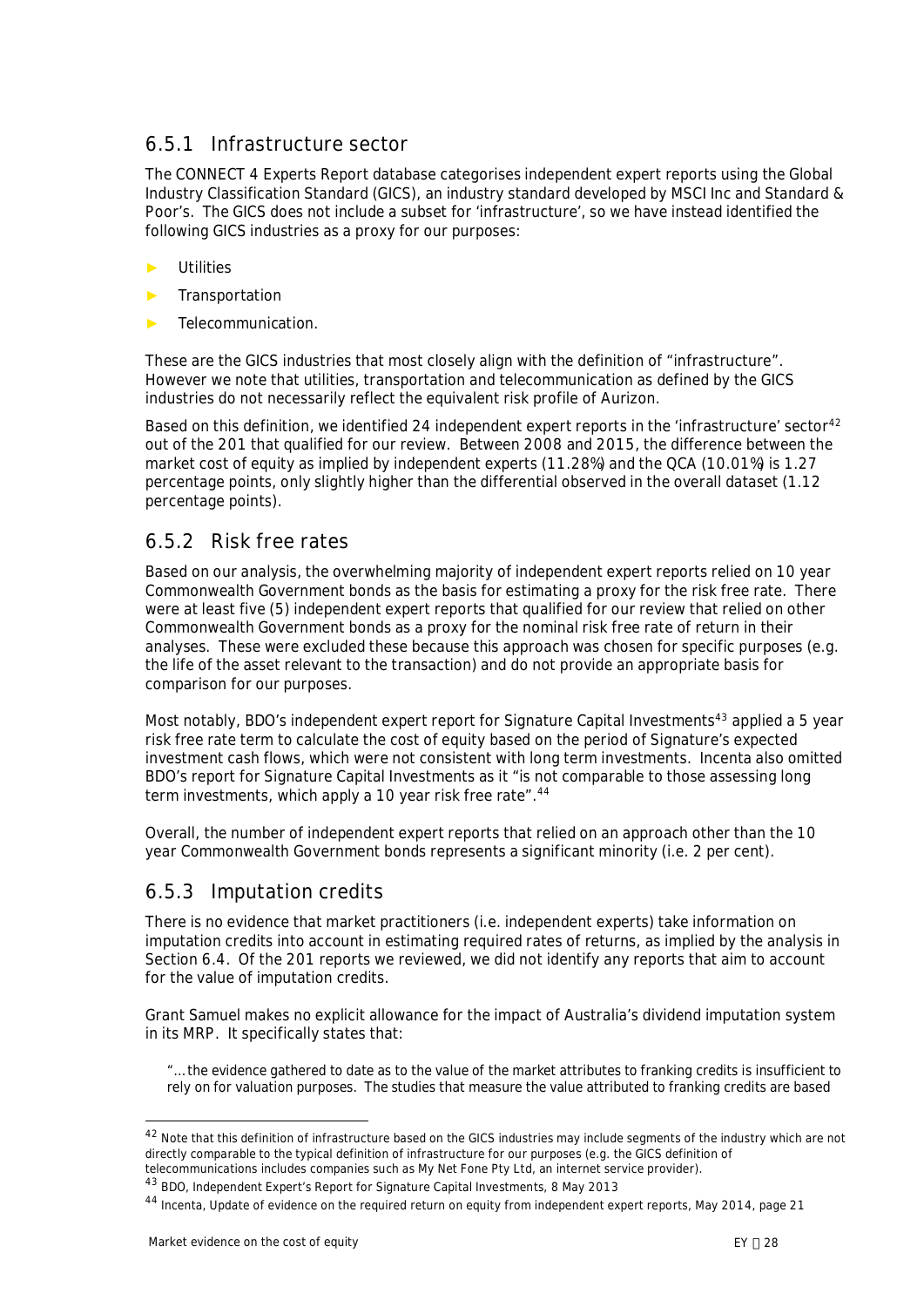*on the immediate value of franking credits distributed and do not address the risk and other issues associated with the ability to utilise them over the longer term. More importantly, Grant Samuel does not believe that such adjustments are widely used by acquirers of assets at present."[45](#page-31-0)*

A similar approach to imputation credits is adopted by Deloitte, BDO and Lonergan Edwards.

Deloitte share a common view across their Independent Expert Reports concluding the following about the impact of dividend imputation:

*"We have not adjusted the cost of capital or the projected cash flows for the impact of dividend imputation due to the diverse views as to the value of imputation credits and the appropriate method that should be employed to calculate this value… In our view, the evidence relating to the value that the market ascribes to imputation credits is inconclusive."[46](#page-31-1)*

In all recent decisions, BDO consistently calculate WACC without adjusting for dividend imputation. Similarly, Lonergan Edwards adopt the following view in their Independent Expert Reports:

*"Given free capital flows between developed countries and the small size of the Australian stock market (as a percentage of global markets), the cost of capital of listed companies (other than perhaps regulated infrastructure assets) should be assessed in a global context ignoring Australian imputation. This is the approach generally adopted by independent experts."[47](#page-31-2)*

Based on this, there is strong evidence that independent experts consistently do not attempt to account for the value of imputation credits.

<span id="page-31-0"></span><sup>45</sup> Grant Samuel, Independent Expert's Report, Asciano, 30 September 2015, page 315

<span id="page-31-1"></span><sup>46</sup> Deloitte, Independent Expert's Report, Energy Developments Limited, 3 September 2015, page 63

<span id="page-31-2"></span><sup>47</sup> Lonergan Edwards, Independent Expert's Report, iiNet, 10 June 2015, page 102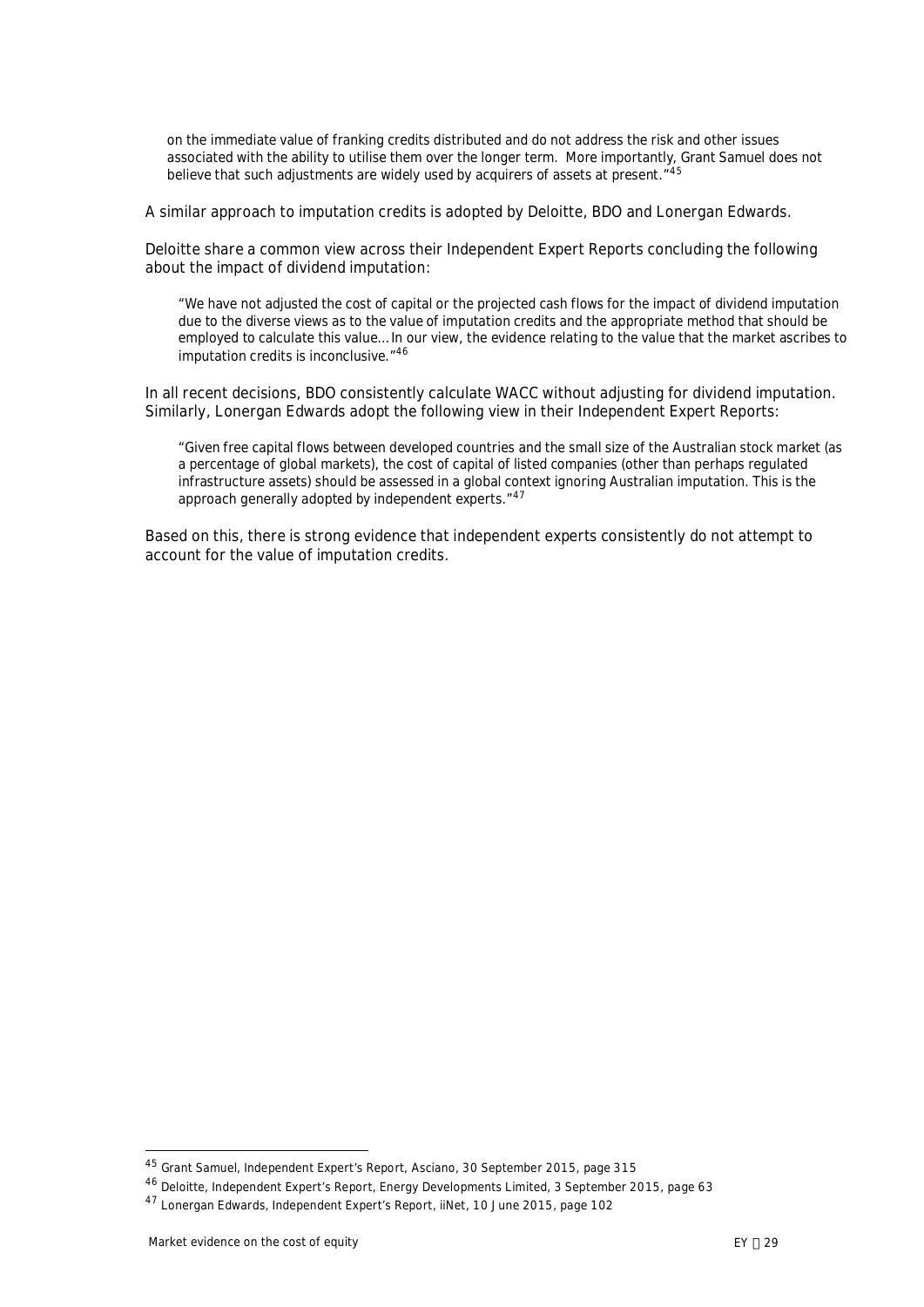# <span id="page-32-0"></span>**7. Other evidence**

This section presents some other evidence relevant to the conclusions drawn in Section 6. In particular, it:

- ► Summarises the conclusions of other similar studies a number of which have been undertaken
- ► Examines at the evidence of what other regulators are doing in the current market environment.

# <span id="page-32-1"></span>**7.1 Other studies of the cost of equity**

There have a number of similar studies undertaken on how independent experts have estimated the cost of equity. The public studies include:

- $\blacktriangleright$  EY (2012)<sup>[48](#page-32-2)</sup>
- $SFG (2013)^{49}$  $SFG (2013)^{49}$  $SFG (2013)^{49}$
- $\blacktriangleright$  Incenta (2014)<sup>[50](#page-32-4)</sup>
- $\blacktriangleright$  Incenta (2015).<sup>[51](#page-32-5)</sup>

According to these studies, it is clear that the approach taken by independent experts to estimate the components of the cost of equity differs from that taken by regulators such as the Australian Energy Regulator (AER). In particular, independent experts blend financial theory, market data, market knowledge and other information, to inform the way they apply models such as the CAPM. They do not apply such models in the way the AER does.

As shown in EY (2012), SFG (2013), Incenta (2014) and Incenta (2015), and summarised below, this fundamental difference in their approach is clearly reflected in the estimates of the market cost of equity implied by independent experts, as compared with using the AER's approach.

| Non-asset specific uplifts made to overall WACC or cost of equity |                       |                                      |                                         |  |  |  |  |
|-------------------------------------------------------------------|-----------------------|--------------------------------------|-----------------------------------------|--|--|--|--|
| Study                                                             | Period covered        | AER Implied market cost of<br>equity | Expert implied market cost<br>of equity |  |  |  |  |
| EY (2012)                                                         | 1 Jan 08 - 10 Oct 12  | 9.5%                                 | 10.7%                                   |  |  |  |  |
| SFG (2013)                                                        | 10 Oct 12 - 26 Apr 13 | 8.5%                                 | 10.2% to 11.6%                          |  |  |  |  |
| Incenta $(2014)$                                                  | 27 Apr 13 - 20 Apr 14 | 10.2%                                | 12.2%                                   |  |  |  |  |
| Incenta $(2015)$                                                  | 21 Apr 14 - 31 Jan 15 | 10.1%                                | 10.5%                                   |  |  |  |  |

**Table 8: Summary of findings from previous reports**

Note: All figures do not adjust for imputation credits

This shows that there continues to be material differences in the market cost of equity estimated by independent experts and implied using the regulator's approach (in this case, the AER).

The above findings do not capture direct adjustments made by the independent expert to the risk free rate (as identified in [Figure 4](#page-24-3) of this report). Our analysis indicates that direct adjustments to the risk free rate ranging from an uplift of 75 basis points to 267 basis points over the spot risk free rate, were made in 12 independent expert reports in 2015.

<span id="page-32-3"></span><span id="page-32-2"></span><sup>48</sup> EY, Market evidence on the cost of equity: Victorian Gas Access Arrangement Review 2013-2017, 8 November 2012 49 SFG, Evidence on the required return on equity from independent expert reports: Report for the Energy Networks Association, June 2013

<span id="page-32-4"></span><sup>50</sup> Incenta, Update of evidence on the required return on equity from independent expert reports, May 2014

<span id="page-32-5"></span><sup>51</sup> Incenta, Further update on the required return on equity from independent expert reports, Jemena Gas Networks, Jemena Electricity Networks, ActewAGL, Ausgrid, AusNet Services, Australian Gas Networks, Citipower, Endeavor Energy, Energex, Ergon, Essential Energy, Powercor, SA PowerNetworks and United Energy, February 2015.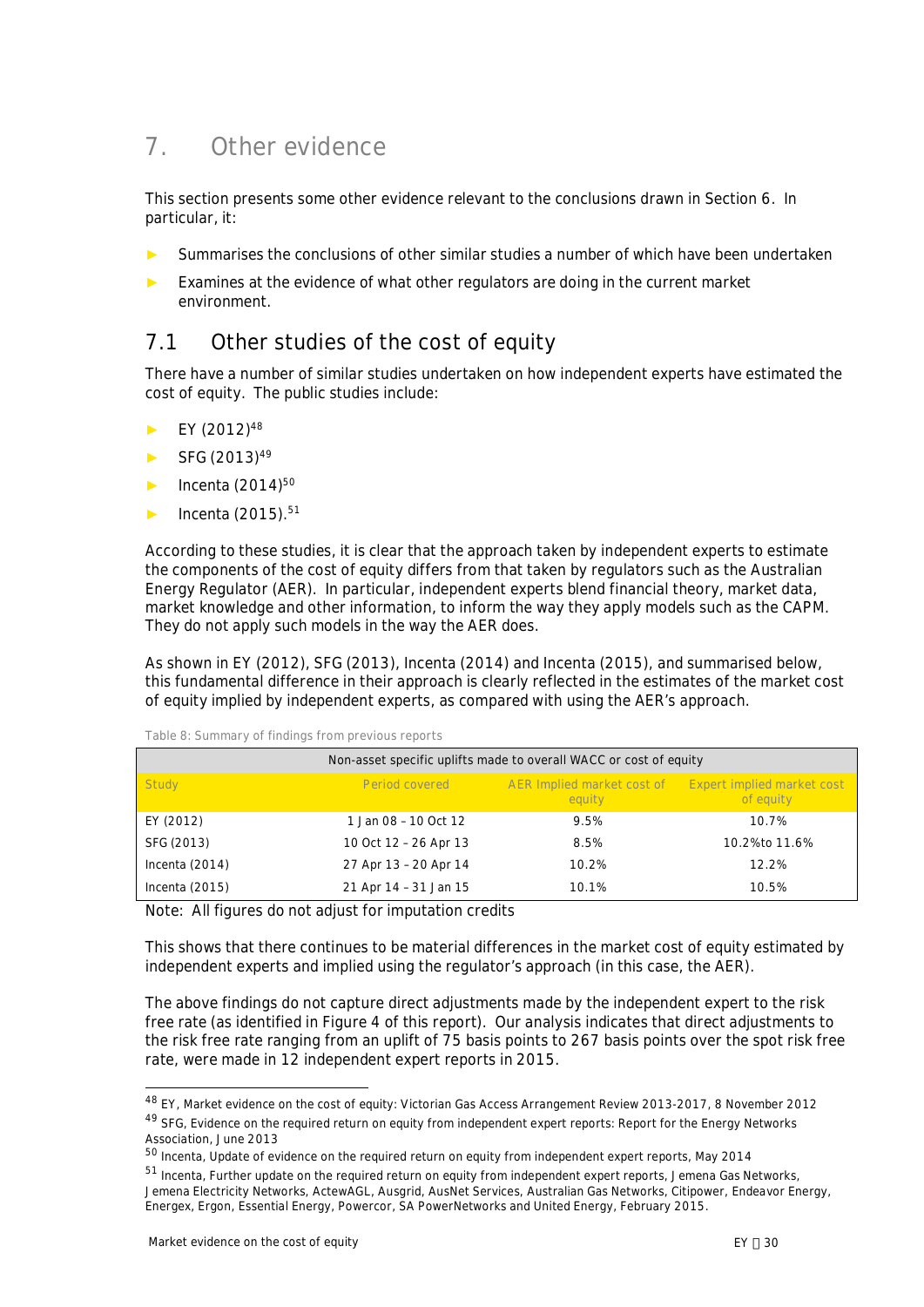These findings confirm that applying the CAPM in a mechanistic way will lead to MCOE estimates (and most likely discount rate and rate of return estimates) that are out of line with the overall views of independent experts. To the extent that independent expert views are more consistent with the broader views of market practitioners, which we believe is likely to be the case, the mechanistic application of the CAPM will result in regulated businesses being denied the opportunity to recover a reasonable allowance for their required return on capital.

This is even before an increment is added to the independent expert values to allow for the value that regulators ascribe to imputation credits, as discussed in Section 6.4 of this report and noted by both SFG and Incenta in their previous studies.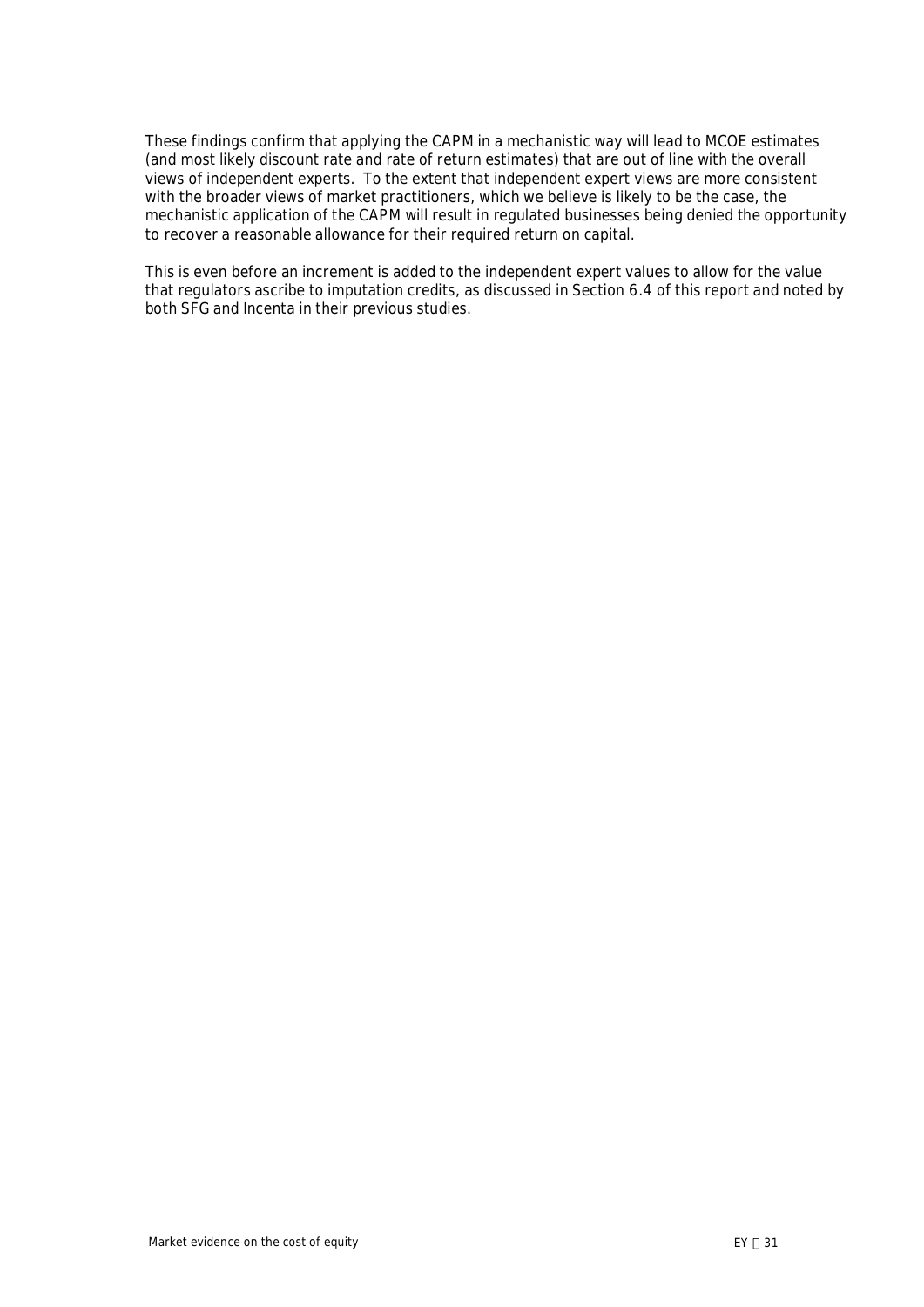# <span id="page-34-0"></span>**Appendix A Reports analysed for cost of equity**

| Company Name                                           | Independent Expert    | <b>Expert Report</b><br>Date | Independent Expert<br>Market Cost of Equity<br>(A) | QCA's Implied<br>Cost of Equity<br>(B) | <b>Difference</b><br>$(A - B)$ |
|--------------------------------------------------------|-----------------------|------------------------------|----------------------------------------------------|----------------------------------------|--------------------------------|
| CMI Ltd                                                | <b>InterFinancial</b> | 20/02/2008                   | 12.10%                                             | 12.54%                                 | $-0.44%$                       |
| Anzon Energy Ltd                                       | Deloitte              | 3/03/2008                    | 12.20%                                             | 12.62%                                 | $-0.42%$                       |
| Olympia Resources Ltd                                  | <b>BDO</b>            | 26/03/2008                   | 13.14%                                             | 12.26%                                 | 0.88%                          |
| Austral Gold Ltd                                       | <b>InterFinancial</b> | 15/04/2008                   | 12.15%                                             | 12.12%                                 | 0.03%                          |
| CBD Energy Ltd                                         | <b>VMC Global</b>     | 24/04/2008                   | 13.91%                                             | 12.19%                                 | 1.72%                          |
| DoloMatrix International<br>Ltd                        | <b>PKF</b>            | 26/05/2008                   | 13.13%                                             | 12.34%                                 | 0.79%                          |
| Bemax Resources Ltd                                    | Lonergan &<br>Edwards | 26/05/2008                   | 13.57%                                             | 12.65%                                 | $-0.01%$                       |
| Sydney Gas Ltd                                         | <b>Grant Thornton</b> | 23/06/2008                   | 12.50%                                             | 12.76%                                 | $-0.26%$                       |
| ARC Energy Ltd                                         | Deloitte              | 30/06/2008                   | 12.70%                                             | 12.77%                                 | $-0.07%$                       |
| Macquarie Capital<br>Alliance Group                    | Deloitte              | 16/06/2008                   | 12.50%                                             | 12.62%                                 | $-0.12%$                       |
| Anzon Australia Ltd                                    | <b>KPMG</b>           | 16/06/2008                   | 11.90%                                             | 11.68%                                 | 0.22%                          |
| Origin Energy Ltd                                      | <b>Grant Samuel</b>   | 15/09/2008                   | 11.80%                                             | 11.63%                                 | 0.18%                          |
| CMI Ltd                                                | <b>InterFinancial</b> | 17/09/2008                   | 12.45%                                             | 11.59%                                 | 0.86%                          |
| <b>ERG Ltd</b>                                         | Ernst & Young         | 17/09/2008                   | 12.45%                                             | 11.59%                                 | 0.86%                          |
| Sunshine Gas Ltd                                       | Deloitte              | 20/08/2008                   | 11.91%                                             | 11.56%                                 | $-0.04%$                       |
| Portman Ltd                                            | <b>KPMG</b>           | 11/09/2008                   | 11.20%                                             | 11.37%                                 | $-0.17%$                       |
| Grange Resources Ltd                                   | Lonergan &<br>Edwards | 28/10/2008                   | 12.20%                                             | 10.74%                                 | 1.46%                          |
| Mount Gibson Iron Ltd                                  | <b>KPMG</b>           | 21/11/2008                   | 11.20%                                             | 10.31%                                 | 0.89%                          |
| Babcock & Brown<br><b>Communities Group</b>            | Deloitte              | 28/11/2008                   | 11.00%                                             | 10.12%                                 | 0.88%                          |
| Australian Zircon NL                                   | <b>BDO</b>            | 10/12/2008                   | 11.34%                                             | 9.85%                                  | 1.49%                          |
| Pacific Energy Ltd                                     | <b>BDO</b>            | 16/12/2008                   | 11.05%                                             | 9.75%                                  | 1.30%                          |
| Gindalbie Metals Ltd                                   | Deloitte              | 19/12/2008                   | 10.33%                                             | 9.68%                                  | 0.65%                          |
| Perilya Ltd                                            | Ernst & Young         | 24/12/2008                   | 10.37%                                             | 9.63%                                  | 0.74%                          |
| Hutchison<br>Telecommunications                        | Lonergan &<br>Edwards | 26/02/2009                   | 11.30%                                             | 9.32%                                  | 1.98%                          |
| (Australia) Ltd<br>Macquarie<br>Communications         | Deloitte              | 31/03/2009                   | 11.44%                                             | 9.78%                                  | 1.66%                          |
| Infrastructure Group<br><b>Consolidated Rutile Ltd</b> | Ernst & Young         | 17/04/2009                   | 11.72%                                             | 9.92%                                  | 1.80%                          |
| Gloucester Coal Ltd                                    | PwC                   | 18/05/2009                   | 10.90%                                             | 9.92%                                  | 0.98%                          |
| Dioro Exploration NL                                   | <b>KPMG</b>           | 27/05/2009                   | 10.70%                                             | 10.15%                                 | 0.55%                          |
| Olympia Resources Ltd                                  | <b>BDO</b>            | 11/06/2009                   | 12.11%                                             | 10.44%                                 | 1.67%                          |
| Macquarie Leisure Trust<br>Group                       | Lonergan &<br>Edwards | 25/06/2009                   | 12.60%                                             | 10.72%                                 | 1.88%                          |
| <b>CBH Resources Ltd</b>                               | <b>Grant Thornton</b> | 31/07/2009                   | 11.50%                                             | 10.92%                                 | 0.58%                          |
| Macquarie Airports                                     | <b>KPMG</b>           | 4/09/2009                    | 11.40%                                             | 11.15%                                 | 0.25%                          |
| CMI Ltd                                                | InterFinancial        | 18/09/2009                   | 12.32%                                             | 11.03%                                 | 1.29%                          |
| Warwick Resources Ltd                                  | <b>BDO</b>            | 8/09/2009                    | 12.43%                                             | 10.99%                                 | 1.44%                          |
| Felix Resources Ltd                                    | Deloitte              | 30/09/2009                   | 11.94%                                             | 10.97%                                 | 0.97%                          |
| eBet Ltd                                               | Grant Thornton        | 2/10/2009                    | 11.28%                                             | 10.96%                                 | 0.32%                          |
| WebSpy Ltd                                             | <b>BDO</b>            | 9/10/2009                    | 12.43%                                             | 10.95%                                 | 1.48%                          |
| WestSide Corporation Ltd                               | Deloitte              | 20/10/2009                   | 11.78%                                             | 11.09%                                 | 0.69%                          |
| Lend Lease Primelife                                   | Deloitte              | 28/09/2009                   | 11.66%                                             | 11.28%                                 | 1.02%                          |
| Group                                                  |                       |                              |                                                    |                                        |                                |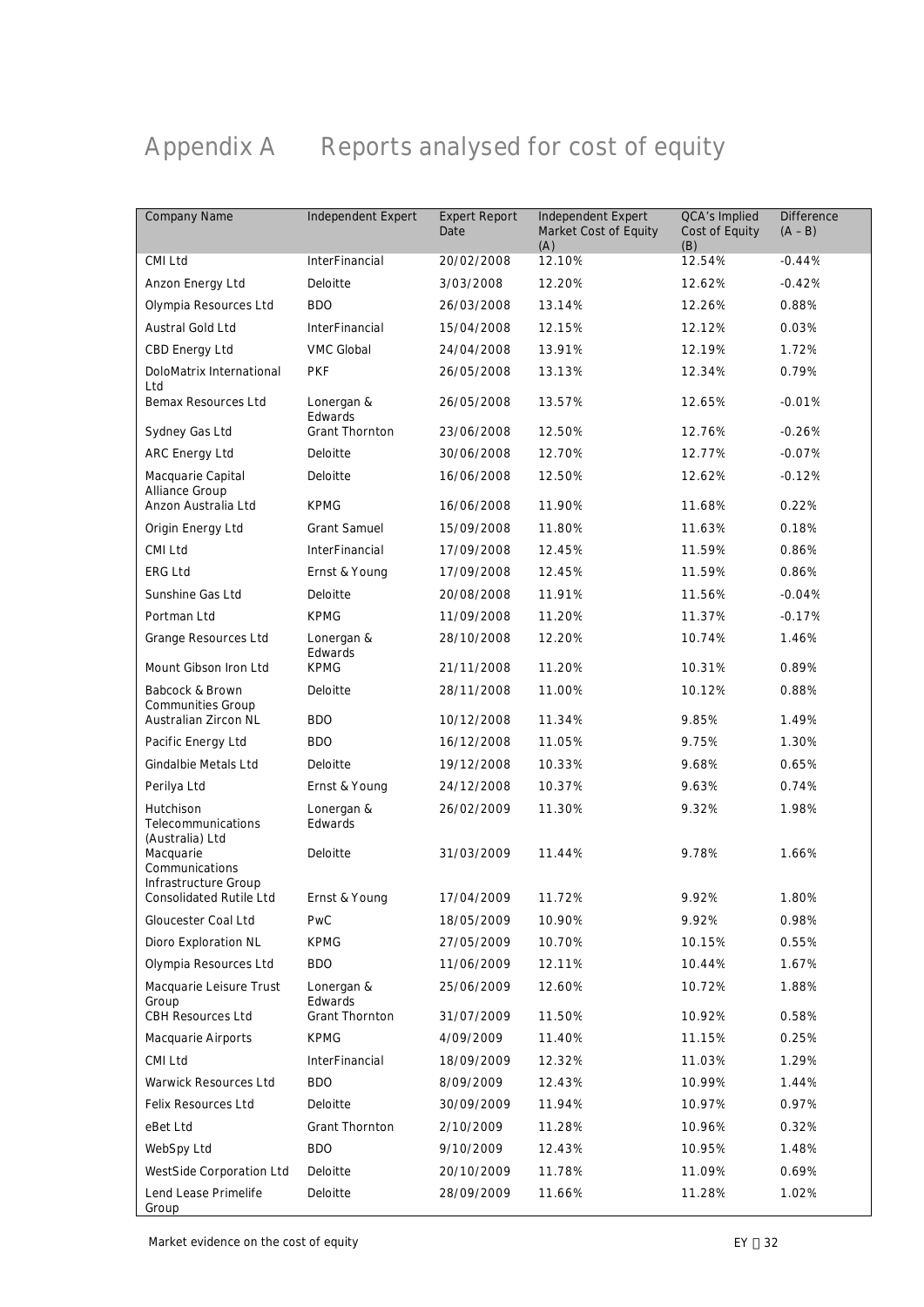| <b>Company Name</b>                                            | Independent Expert      | <b>Expert Report</b><br>Date | Independent Expert<br>Market Cost of Equity<br>(A) | QCA's Implied<br>Cost of Equity<br>(B) | <b>Difference</b><br>$(A - B)$ |
|----------------------------------------------------------------|-------------------------|------------------------------|----------------------------------------------------|----------------------------------------|--------------------------------|
| Macquarie Media Group                                          | Ernst & Young           | 28/10/2009                   | 11.59%                                             | 11.31%                                 | 0.28%                          |
| Moly Mines Ltd                                                 | <b>BDO</b>              | 13/11/2009                   | 12.63%                                             | 11.30%                                 | 1.33%                          |
| <b>United Minerals</b><br>Corporation NL                       | Deloitte                | 16/10/2009                   | 12.20%                                             | 11.25%                                 | 0.95%                          |
| Fox Invest Ltd                                                 | <b>BDO</b>              | 25/11/2009                   | 12.16%                                             | 11.16%                                 | 1.00%                          |
| IOR Group Ltd                                                  | Deloitte                | 30/11/2009                   | 12.20%                                             | 11.11%                                 | 1.09%                          |
| Drummond Gold Ltd                                              | InterFinancial          | 30/11/2009                   | 11.70%                                             | 11.07%                                 | 0.63%                          |
| Alinta Energy Group                                            | <b>Grant Samuel</b>     | 12/01/2010                   | 11.90%                                             | 11.06%                                 | 0.84%                          |
| Dioro Exploration NL                                           | <b>KPMG</b>             | 28/01/2010                   | 11.60%                                             | 11.12%                                 | 0.48%                          |
| <b>CBH Resources Ltd</b>                                       | <b>Grant Thornton</b>   | 26/02/2010                   | 11.50%                                             | 10.94%                                 | 0.56%                          |
| Macarthur Coal Ltd                                             | Lonergan &<br>Edwards   | 26/02/2010                   | 11.90%                                             | 10.94%                                 | 0.96%                          |
| Gloucester Coal Ltd                                            | Deloitte                | 3/03/2010                    | 12.31%                                             | 10.96%                                 | 1.35%                          |
| Victoria Petroleum NL                                          | Deloitte                | 5/03/2010                    | 12.46%                                             | 10.97%                                 | 1.49%                          |
| Seven Network Ltd [The]                                        | Deloitte                | 22/02/2010                   | 12.67%                                             | 11.05%                                 | 1.05%                          |
| <b>CBH Resources Ltd</b>                                       | <b>Grant Thornton</b>   | 26/02/2010                   | 11.67%                                             | 11.16%                                 | 0.51%                          |
| <b>KFM Diversified</b><br>Infrastructure and<br>Logistics Fund | Deloitte                | 29/03/2010                   | 12.30%                                             | 11.18%                                 | 1.12%                          |
| <b>Entellect Solutions Ltd</b>                                 | <b>RSM Bird Cameron</b> | 30/03/2010                   | 12.20%                                             | 11.21%                                 | 0.99%                          |
| <b>Consolidated Media</b><br>Holdings Ltd                      | Deloitte                | 23/04/2010                   | 12.47%                                             | 11.40%                                 | 1.07%                          |
| <b>CVC Property Fund</b>                                       | Haines Norton           | 14/05/2010                   | 12.48%                                             | 11.32%                                 | 1.16%                          |
| <b>CBH Resources Ltd</b>                                       | <b>Grant Thornton</b>   | 27/04/2010                   | 11.75%                                             | 11.31%                                 | 0.44%                          |
| Arrow Energy Ltd                                               | Deloitte                | 2/06/2010                    | 11.60%                                             | 11.00%                                 | 0.60%                          |
| Gloucester Coal Ltd                                            | Deloitte                | 19/06/2010                   | 11.51%                                             | 10.87%                                 | 0.64%                          |
| Jupiter Mines Ltd                                              | Ernst & Young           | 22/06/2010                   | 11.70%                                             | 10.88%                                 | 0.82%                          |
| Centennial Coal Company<br>Ltd                                 | Ernst & Young           | 16/08/2010                   | 11.05%                                             | 10.72%                                 | 0.33%                          |
| iiNet Ltd                                                      | Lonergan &<br>Edwards   | 18/08/2010                   | 11.64%                                             | 10.71%                                 | 0.93%                          |
| Australian Power and Gas<br>Company Ltd                        | <b>Grant Thornton</b>   | 19/08/2010                   | 11.10%                                             | 10.70%                                 | 0.40%                          |
| Healthscope Ltd                                                | <b>Grant Samuel</b>     | 20/08/2010                   | 11.86%                                             | 10.69%                                 | 0.51%                          |
| Gloucester Coal Ltd                                            | Deloitte                | 24/08/2010                   | 11.37%                                             | 10.66%                                 | 0.71%                          |
| Mosaic Oil NL                                                  | PwC                     | 1/09/2010                    | 11.18%                                             | 10.56%                                 | 0.62%                          |
| Nullarbor Holdings Ltd                                         | Hallchandwick           | 7/09/2010                    | 11.61%                                             | 10.52%                                 | 1.09%                          |
| Prime Infrastructure<br>Group                                  | <b>Grant Samuel</b>     | 24/09/2010                   | 11.00%                                             | 10.69%                                 | 0.31%                          |
| Mako Energy Ltd                                                | RSM Bird Cameron        | 8/11/2010                    | 12.13%                                             | 10.87%                                 | 1.26%                          |
| Intoll Group                                                   | Ernst & Young           | 14/10/2010                   | 11.05%                                             | 10.89%                                 | 0.16%                          |
| MAC Services Group Ltd<br>[The]                                | <b>Grant Samuel</b>     | 9/11/2010                    | 11.10%                                             | 11.00%                                 | 0.10%                          |
| Copper Strike Ltd                                              | RSM Bird Cameron        | 11/11/2010                   | 11.73%                                             | 11.03%                                 | 0.70%                          |
| Northern Energy<br>Corporation Ltd                             | Lonergan &<br>Edwards   | 17/11/2010                   | 11.30%                                             | 11.08%                                 | 0.22%                          |
| Sigma Pharmaceuticals<br>Ltd                                   | Deloitte                | 3/12/2010                    | 11.60%                                             | 11.17%                                 | 0.43%                          |
| Dominion Mining Ltd                                            | <b>KPMG</b>             | 9/12/2010                    | 11.20%                                             | 11.17%                                 | 0.03%                          |
| Engin Ltd                                                      | Lonergan &<br>Edwards   | 20/12/2010                   | 11.64%                                             | 11.21%                                 | 0.43%                          |
| Alinta Energy Group                                            | <b>Grant Samuel</b>     | 1/02/2011                    | 11.50%                                             | 11.19%                                 | 0.31%                          |
| <b>ING Industrial Fund</b>                                     | Deloitte                | 10/02/2011                   | 11.69%                                             | 11.24%                                 | 0.45%                          |
| White Energy Company<br>Ltd                                    | Deloitte                | 22/02/2011                   | 11.84%                                             | 11.28%                                 | 0.56%                          |
| Tower Australia Group<br>Ltd                                   | Lonergan &<br>Edwards   | 11/03/2011                   | 11.20%                                             | 11.24%                                 | $-0.04%$                       |

Market evidence on the cost of equity  $EY \div 33$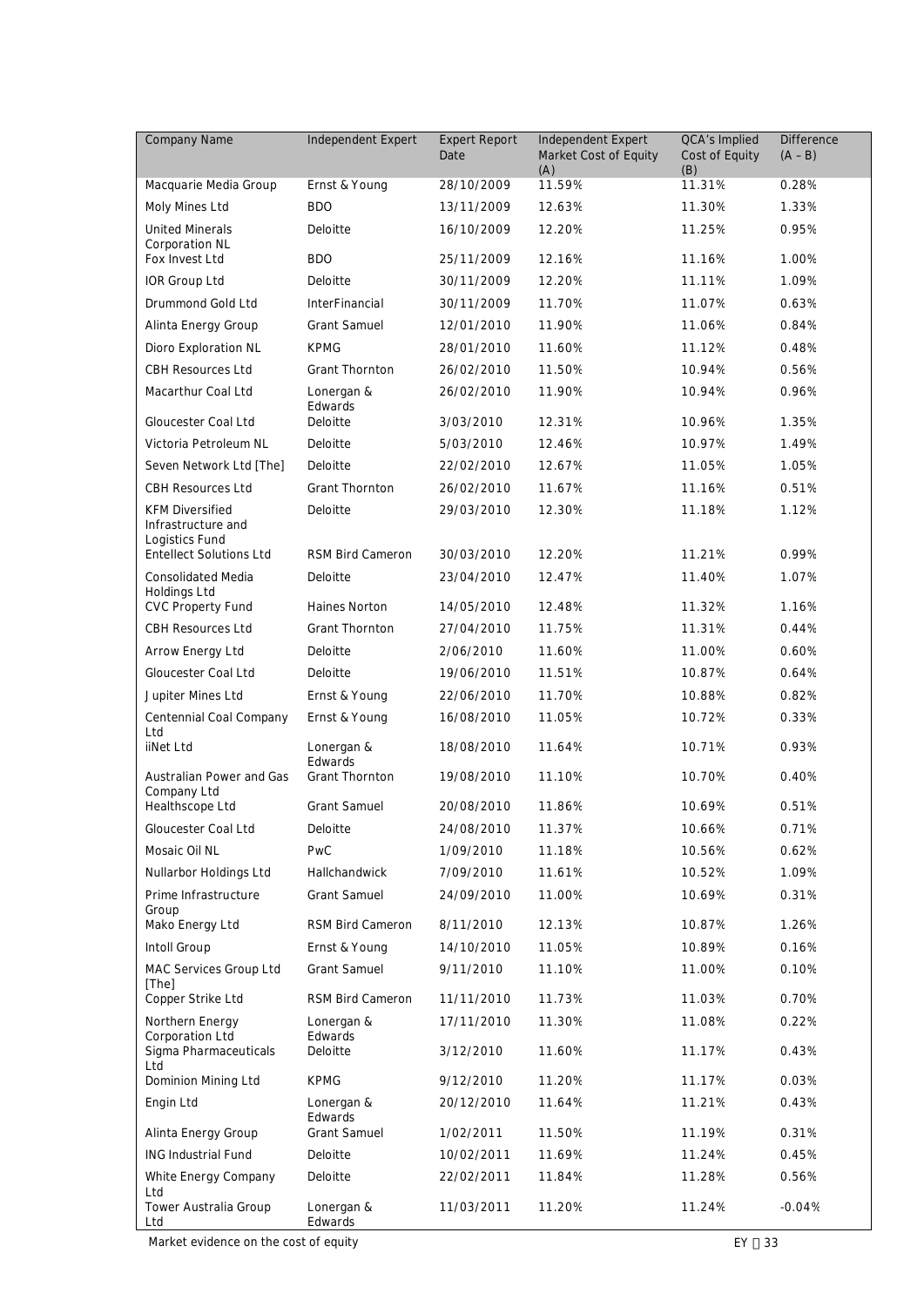| <b>Company Name</b>                                     | Independent Expert      | <b>Expert Report</b><br>Date | Independent Expert<br>Market Cost of Equity<br>(A) | QCA's Implied<br>Cost of Equity<br>(B) | <b>Difference</b><br>$(A - B)$ |  |
|---------------------------------------------------------|-------------------------|------------------------------|----------------------------------------------------|----------------------------------------|--------------------------------|--|
| RHG Ltd                                                 | Deloitte                | 16/03/2011                   | 11.80%                                             | 11.19%                                 | 0.61%                          |  |
| Rialto Energy Ltd                                       | RSM Bird Cameron        | 18/03/2011                   | 12.02%                                             | 11.16%                                 | 0.86%                          |  |
| Mintails Ltd                                            | Hallchandwick           | 24/03/2011                   | 13.32%                                             | 11.12%                                 | 2.20%                          |  |
| Redflex Holdings Ltd                                    | Lonergan &<br>Edwards   | 31/03/2011                   | 11.60%                                             | 11.09%                                 | 0.51%                          |  |
| Spark Infrastructure<br>Group                           | Lonergan &<br>Edwards   | 13/04/2011                   | 11.50%                                             | 11.12%                                 | 0.38%                          |  |
| Gloucester Coal Ltd                                     | Deloitte                | 16/05/2011                   | 11.53%                                             | 11.19%                                 | 0.34%                          |  |
| Copper Strike Ltd                                       | <b>RSM Bird Cameron</b> | 14/05/2011                   | 11.92%                                             | 11.18%                                 | 0.74%                          |  |
| Engin Ltd                                               | Lonergan &<br>Edwards   | 1/06/2011                    | 11.34%                                             | 11.07%                                 | 0.27%                          |  |
| <b>Cellestis Ltd</b>                                    | Deloitte                | 10/06/2011                   | 11.90%                                             | 10.99%                                 | 0.61%                          |  |
| Global Petroleum Ltd                                    | BDO                     | 28/06/2011                   | 12.26%                                             | 10.83%                                 | 1.43%                          |  |
| QMASTOR Ltd                                             | <b>BDO</b>              | 20/07/2011                   | 11.56%                                             | 10.81%                                 | 0.75%                          |  |
| Centrebet International<br>Ltd                          | Lonergan &<br>Edwards   | 8/07/2011                    | 11.20%                                             | 10.77%                                 | 0.43%                          |  |
| <b>Qube Logistics</b>                                   | Deloitte                | 11/07/2011                   | 11.34%                                             | 10.76%                                 | 0.58%                          |  |
| ConnectEast Group                                       | Deloitte                | 22/08/2011                   | 11.00%                                             | 10.06%                                 | 0.94%                          |  |
| Telstra Corporation Ltd                                 | <b>Grant Samuel</b>     | 31/08/2011                   | 11.56%                                             | 9.88%                                  | 1.32%                          |  |
| Mikoh Corporation Ltd                                   | RSM Bird Cameron        | 1/09/2011                    | 10.90%                                             | 9.86%                                  | 1.04%                          |  |
| Copper Strike Ltd                                       | RSM Bird Cameron        | 6/09/2011                    | 10.93%                                             | 9.85%                                  | 1.08%                          |  |
| Northern Energy<br>Corporation Ltd                      | Deloitte                | 19/09/2011                   | 10.33%                                             | 9.78%                                  | 0.55%                          |  |
| Eastern Star Gas Ltd                                    | <b>Grant Samuel</b>     | 22/09/2011                   | 10.50%                                             | 9.76%                                  | 0.74%                          |  |
| Centro Retail Group                                     | <b>Grant Samuel</b>     | 29/09/2011                   | 11.00%                                             | 9.47%                                  | 1.53%                          |  |
| Centro Properties Group                                 | <b>Grant Samuel</b>     | 5/10/2011                    | 11.00%                                             | 9.67%                                  | 1.33%                          |  |
| Bondi Mining Ltd                                        | <b>InterFinancial</b>   | 7/10/2011                    | 10.45%                                             | 9.66%                                  | 0.79%                          |  |
| Oceania Capital Partners<br>Ltd                         | Deloitte                | 10/10/2011                   | 10.50%                                             | 9.66%                                  | 0.84%                          |  |
| Coal & Allied Industries<br>Ltd                         | Lonergan &<br>Edwards   | 21/10/2011                   | 11.00%                                             | 9.79%                                  | 1.21%                          |  |
| Fosters Group Ltd                                       | <b>Grant Samuel</b>     | 26/10/2011                   | 10.50%                                             | 9.84%                                  | 0.66%                          |  |
| Wentworth Holdings Ltd                                  | Leadenhall              | 15/11/2011                   | 10.50%                                             | 9.81%                                  | 0.69%                          |  |
| Bow Energy Ltd                                          | <b>Grant Samuel</b>     | 16/11/2011                   | 10.50%                                             | 9.79%                                  | 0.71%                          |  |
| Syngas Ltd                                              | <b>Grant Thornton</b>   | 17/11/2011                   | 10.36%                                             | 9.76%                                  | 0.60%                          |  |
| <b>AUSTAR United</b><br><b>Communications Ltd</b>       | <b>Grant Samuel</b>     | 8/12/2011                    | 10.50%                                             | 9.33%                                  | 1.17%                          |  |
| Brockman Resources Ltd                                  | Deloitte                | 14/12/2011                   | 10.10%                                             | 9.27%                                  | 0.83%                          |  |
| Living and Leisure<br>Australia Group                   | <b>Grant Thornton</b>   | 20/12/2011                   | 11.00%                                             | 9.22%                                  | 1.78%                          |  |
| DoloMatrix International<br>Ltd                         | Lonergan &<br>Edwards   | 22/12/2011                   | 10.50%                                             | 9.23%                                  | 1.27%                          |  |
| Murchison Metals Ltd                                    | <b>KPMG</b>             | 23/12/2011                   | 9.90%                                              | 9.23%                                  | 0.67%                          |  |
| My Net Fone Ltd                                         | Leadenhall              | 23/12/2011                   | 10.44%                                             | 9.23%                                  | 0.77%                          |  |
| KIP McGrath Education<br><b>Centres Ltd</b>             | Crowe Horwath           | 5/01/2012                    | 10.91%                                             | 9.23%                                  | 1.68%                          |  |
| oOh!media Group Ltd                                     | <b>Grant Thornton</b>   | 20/01/2012                   | 11.00%                                             | 9.28%                                  | 1.72%                          |  |
| Aston Resources Ltd                                     | PwC                     | 6/03/2012                    | 11.10%                                             | 9.67%                                  | 1.43%                          |  |
| CMI Ltd                                                 | Lonergan &<br>Edwards   | 29/03/2012                   | 11.40%                                             | 9.71%                                  | 0.79%                          |  |
| Ludowici Ltd                                            | <b>Grant Thornton</b>   | 3/04/2012                    | 10.60%                                             | 9.68%                                  | 0.92%                          |  |
| <b>ING Real Estate</b><br><b>Community Living Group</b> | Deloitte                | 24/04/2012                   | 10.92%                                             | 9.42%                                  | 1.50%                          |  |
| Gloucester Coal Ltd                                     | Deloitte                | 26/04/2012                   | 11.44%                                             | 9.39%                                  | 2.05%                          |  |
| Nexbis Ltd                                              | <b>Grant Thornton</b>   | 9/05/2012                    | 10.50%                                             | 9.11%                                  | 1.39%                          |  |
| Genesis Resources Ltd                                   | RSM Bird Cameron        | 13/06/2012                   | 9.54%                                              | 8.43%                                  | 1.11%                          |  |

Market evidence on the cost of equity  $EY \div 34$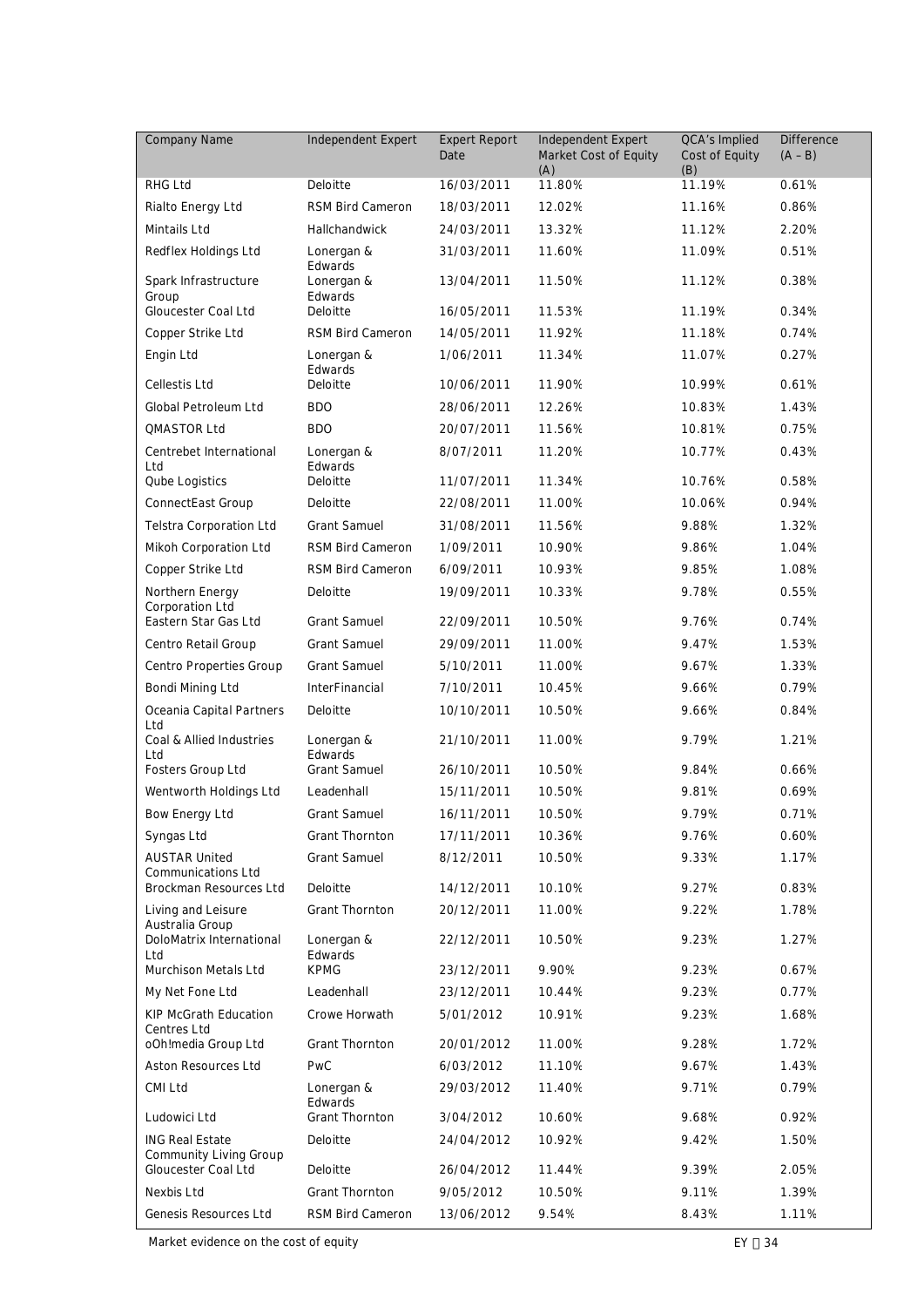| Company Name                                     | Independent Expert                      | <b>Expert Report</b><br>Date | Independent Expert<br>Market Cost of Equity<br>(A) | <b>QCA's Implied</b><br>Cost of Equity<br>(B) | <b>Difference</b><br>$(A - B)$ |  |
|--------------------------------------------------|-----------------------------------------|------------------------------|----------------------------------------------------|-----------------------------------------------|--------------------------------|--|
| Spotless Group Ltd                               | <b>Grant Samuel</b>                     | 15/06/2012                   | 9.40%                                              | 8.41%                                         | 0.59%                          |  |
| Norton Gold Fields Ltd                           | Grant Thornton                          | 13/07/2012                   | 10.00%                                             | 8.47%                                         | 1.53%                          |  |
| Hastings Diversified<br><b>Utilities Fund</b>    | <b>Grant Samuel</b>                     | 3/08/2012                    | 12.40%                                             | 8.40%                                         | 0.60%                          |  |
| Westgold Resources Ltd                           | <b>BDO</b>                              | 16/08/2012                   | 10.18%                                             | 8.62%                                         | 1.56%                          |  |
| Arafura Resources Ltd                            | <b>BDO</b>                              | 13/09/2012                   | 9.99%                                              | 8.65%                                         | 1.34%                          |  |
| <b>Consolidated Media</b><br><b>Holdings Ltd</b> | <b>KPMG</b>                             | 24/09/2012                   | 10.30%                                             | 8.62%                                         | 1.68%                          |  |
| <b>Bremer Park Ltd</b>                           | Moore Stephens                          | 28/09/2012                   | 9.30%                                              | 8.61%                                         | 0.69%                          |  |
| Duet Group                                       | <b>Grant Samuel</b>                     | 3/10/2012                    | 14.00%                                             | 8.60%                                         | 0.40%                          |  |
| MediVac Ltd                                      | RSM Bird Cameron                        | 12/10/2012                   | 9.84%                                              | 8.56%                                         | 1.28%                          |  |
| Pluton Resources Ltd                             | <b>BDO</b>                              | 17/10/2012                   | 9.63%                                              | 8.52%                                         | 1.11%                          |  |
| <b>Focus Minerals Ltd</b>                        | <b>BDO</b>                              | 23/10/2012                   | 10.15%                                             | 8.51%                                         | 1.64%                          |  |
| Stanmore Coal Ltd                                | Lonergan &                              | 25/10/2012                   | 10.50%                                             | 8.53%                                         | 1.97%                          |  |
| CGA Mining Ltd                                   | Edwards<br><b>BDO</b>                   | 5/11/2012                    | 10.90%                                             | 8.60%                                         | 1.51%                          |  |
| Integra Mining Ltd                               | Ernst & Young                           | 7/11/2012                    | 11.11%                                             | 8.62%                                         | 2.49%                          |  |
| Cortona Resources Ltd                            | <b>BDO</b>                              | 14/11/2012                   | 9.41%                                              | 8.72%                                         | 0.69%                          |  |
| Australian Infrastructure                        | <b>Grant Samuel</b>                     | 7/12/2012                    | 11.51%                                             | 8.68%                                         | 0.52%                          |  |
| Fund<br>Realm Resources Ltd                      | RSM Bird Cameron                        | 11/12/2012                   | 9.56%                                              | 8.68%                                         | 0.88%                          |  |
| Wentworth Holdings Ltd                           | Leadenhall                              | 17/12/2012                   | 10.32%                                             | 8.73%                                         | 1.59%                          |  |
| Macmahon Holdings Ltd                            | Ernst & Young                           | 14/01/2013                   | 11.17%                                             | 8.85%                                         | 2.32%                          |  |
| Endocoal Ltd                                     | Ernst & Young                           | 25/01/2013                   | 9.40%                                              | 8.84%                                         | 0.56%                          |  |
| <b>YTC Resources Ltd</b>                         | <b>BDO</b>                              | 5/02/2013                    | 8.72%                                              | 8.87%                                         | 1.35%                          |  |
| Coalspur Mines Ltd                               | <b>BDO</b>                              | 7/05/2013                    | 8.86%                                              | 8.75%                                         | 0.11%                          |  |
| Polymetals Mining                                | <b>Grant Thornton</b>                   | 31/05/2013                   | 11.00%                                             | 8.68%                                         | 2.32%                          |  |
| <b>Elemental Minerals</b>                        | <b>BDO</b>                              | 1/07/2013                    | 9.82%                                              | 8.83%                                         | 0.99%                          |  |
| <b>ILH Group</b>                                 | <b>DMR Corporate</b>                    | 13/10/2014                   | 10.83%                                             | 8.92%                                         | 1.91%                          |  |
| Australian Power and Gas                         | <b>Grant Thornton</b>                   | 13/08/2013                   | 11.00%                                             | 8.82%                                         | 2.19%                          |  |
| Gujarat NRE Coking Coal                          | <b>BDO</b>                              | 26/08/2013                   | 11.02%                                             | 8.88%                                         | 0.84%                          |  |
| Ltd                                              |                                         |                              |                                                    |                                               |                                |  |
| Clough                                           | <b>Grant Samuel</b>                     | 11/10/2013                   | 11.21%                                             | 9.09%                                         | 0.91%                          |  |
| Spencer Resources                                | Leadenhall                              | 13/11/2013                   | 9.93%                                              | 9.09%                                         | 0.84%                          |  |
| Australasian Wealth<br>Investments               | <b>BDO</b>                              | 14/10/2013                   | 10.81%                                             | 9.09%                                         | 1.72%                          |  |
| <b>RHG</b>                                       | Deloitte                                | 5/11/2013                    | 11.55%                                             | 9.18%                                         | 1.82%                          |  |
| Cockatoo Coal<br>Blackwood                       | <b>Grant Thornton</b><br>Grant Thornton | 8/11/2013                    | 10.70%                                             | 9.19%<br>9.22%                                | 1.52%<br>1.48%                 |  |
| <b>Greencross Limited</b>                        | Deloitte                                | 25/11/2013<br>11/12/2013     | 10.70%                                             | 9.26%                                         | 2.04%                          |  |
|                                                  | Leadenhall                              | 17/12/2013                   | 11.30%<br>10.21%                                   | 9.24%                                         | 0.97%                          |  |
| FRR Corporation Ltd<br>CFX Retail Property Trust | <b>Grant Samuel</b>                     | 7/02/2014                    | 12.24%                                             | 9.18%                                         | 0.92%                          |  |
| Envestra                                         | <b>Grant Samuel</b>                     | 4/03/2014                    | 11.58%                                             | 9.18%                                         | 1.02%                          |  |
| <b>Wolf Minerals</b>                             | <b>BDO</b>                              | 2/04/2014                    | 10.07%                                             | 9.21%                                         | 0.85%                          |  |
| TriAusMin                                        | Value Adviser                           | 9/04/2014                    | 10.62%                                             | 9.23%                                         | 1.39%                          |  |
| Westfield                                        | <b>Grant Samuel</b>                     | 11/04/2014                   | 10.71%                                             | 9.23%                                         | 0.77%                          |  |
| Nexus Energy Ltd                                 | Deloitte                                | 5/05/2014                    | 11.19%                                             | 9.18%                                         | 2.01%                          |  |
| David Jones Ltd                                  | <b>Grant Samuel</b>                     | 22/05/2014                   | 10.79%                                             | 9.06%                                         | 0.94%                          |  |
| Aquila Resources                                 | <b>Grant Samuel</b>                     | 20/06/2014                   | 11.26%                                             | 8.99%                                         | 0.71%                          |  |
| Gondwana Resources Ltd                           | <b>BDO</b>                              | 16/07/2014                   | 10.47%                                             | 8.83%                                         | 1.64%                          |  |
| Country Road Ltd                                 | Lonergan &                              | 21/07/2014                   | 10.50%                                             | 8.80%                                         | 1.70%                          |  |
|                                                  | Edwards                                 |                              |                                                    |                                               |                                |  |
| Armidale Investment<br>Corporation Ltd           | <b>Titan Partners</b>                   | 2/09/2014                    | 9.95%                                              | 8.78%                                         | 1.17%                          |  |
| Wotif.com Holdings Ltd                           | <b>Grant Samuel</b>                     | 5/09/2014                    | 11.03%                                             | 8.79%                                         | 0.71%                          |  |
| MDS Financial Group Ltd                          | William Buck                            | 17/10/2014                   | 10.97%                                             | 8.81%                                         | 2.16%                          |  |

Market evidence on the cost of equity  $EY \div 35$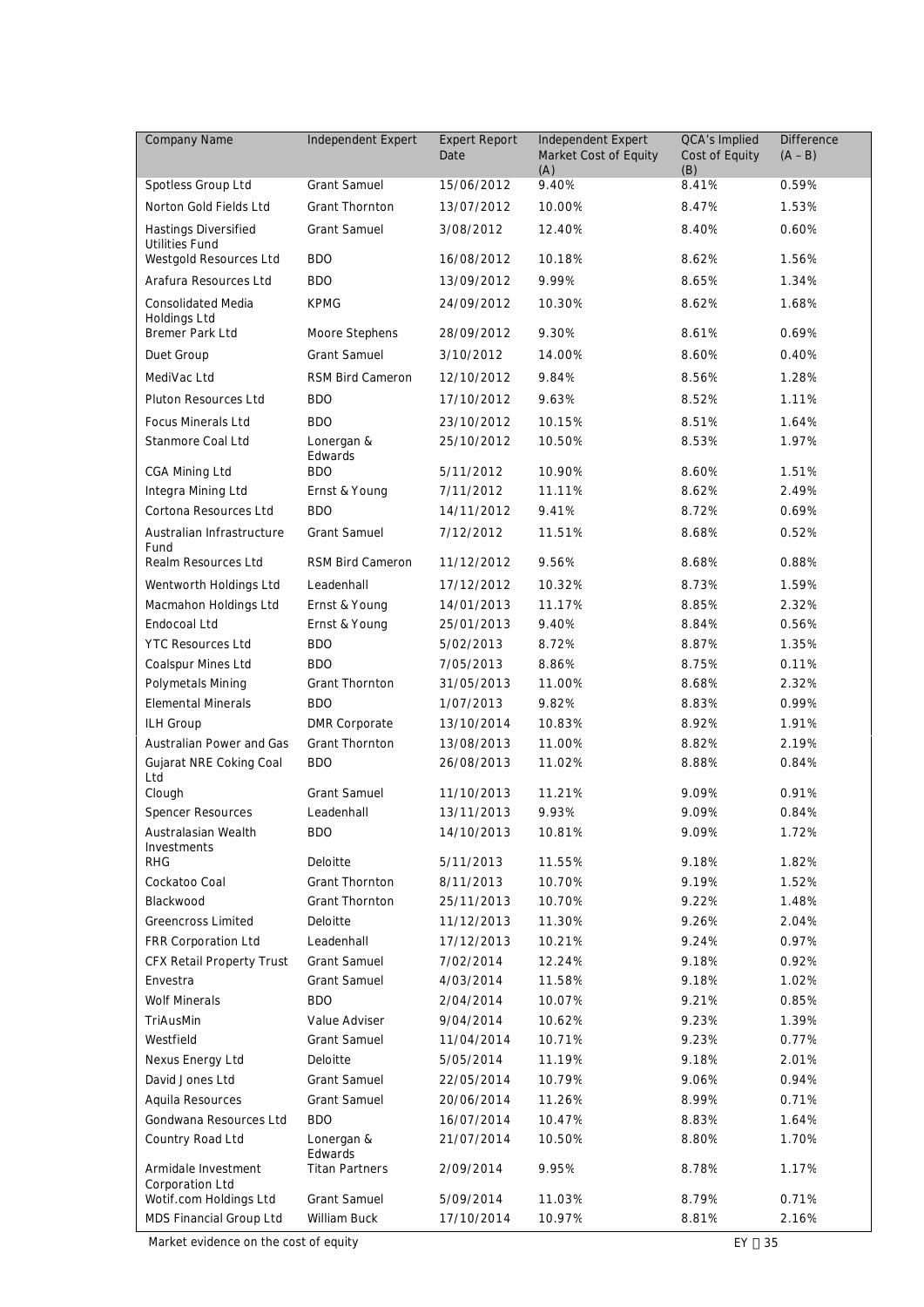| <b>Company Name</b>                             | Independent Expert                                      | <b>Expert Report</b><br>Independent Expert<br>Market Cost of Equity<br>Date<br>(A) |        | <b>QCA's Implied</b><br>Cost of Equity<br>(B) | <b>Difference</b><br>$(A - B)$ |  |
|-------------------------------------------------|---------------------------------------------------------|------------------------------------------------------------------------------------|--------|-----------------------------------------------|--------------------------------|--|
| Solco Ltd                                       | Crowe Horwath                                           | 8.74%<br>24/10/2014<br>10.30%                                                      |        | 1.56%                                         |                                |  |
| Nexus Energy Ltd                                | Lonergan &<br>Edwards                                   | 30/10/2014                                                                         | 10.50% | 8.72%                                         | 1.78%                          |  |
| Arena REIT                                      | <b>KPMG</b>                                             | 3/11/2014                                                                          | 10.60% | 8.70%                                         | 1.90%                          |  |
| Empire Oil and Gas NL                           | <b>KPMG</b>                                             | 3/11/2014                                                                          | 9.50%  | 8.70%                                         | 0.80%                          |  |
| Otis Energy Ltd                                 | RSM Bird Cameron                                        | 6/11/2014                                                                          | 11.40% | 8.69%                                         | 2.71%                          |  |
| Medibio Limited                                 | <b>Grant Thornton</b>                                   | 22/01/2015                                                                         | 10.50% | 8.20%                                         | 2.30%                          |  |
| Macquarie Radio Network                         | <b>Grant Thornton</b>                                   | 19/02/2015                                                                         | 10.30% | 8.00%                                         | 2.30%                          |  |
| Coalspur Mines Ltd                              | <b>BDO</b>                                              | 26/02/2015                                                                         | 10.45% | 7.95%                                         | 1.30%                          |  |
| CIC Australia Limited                           | <b>BDO</b>                                              | 13/03/2015                                                                         | 8.81%  | 7.95%                                         | 0.86%                          |  |
| Warrnambool Cheese and<br><b>Butter Factory</b> | <b>Grant Thornton</b>                                   | 26/03/2015                                                                         | 11.00% | 7.92%                                         | 3.08%                          |  |
| <b>TOLL</b>                                     | <b>Grant Samuel</b>                                     | 1/04/2015                                                                          | 9.15%  | 7.89%                                         | 0.61%                          |  |
| Norton Gold Fields Ltd                          | Deloitte                                                | 2/04/2015                                                                          | 9.87%  | 7.88%                                         | 1.99%                          |  |
| <b>PAYCE Consolidated Ltd</b>                   | HanrickCurran                                           | 2/04/2015                                                                          | 10.17% | 7.88%                                         | 2.29%                          |  |
| Novion                                          | <b>Grant Samuel</b>                                     | 14/04/2015                                                                         | 10.56% | 7.83%                                         | 0.49%                          |  |
| iiNet Ltd                                       | Lonergan &<br>Edwards                                   | 10/06/2015                                                                         | 10.00% | 8.16%                                         | 1.84%                          |  |
| Rutila Resources                                | <b>Grant Thornton</b>                                   | 19/06/2015                                                                         | 10.10% | 8.14%                                         | 1.96%                          |  |
| Prima Biomed Ltd                                | <b>KPMG</b>                                             | 22/06/2015                                                                         | 10.30% | 8.14%                                         | 2.16%                          |  |
| <b>Evolution Mining Ltd</b>                     | EY                                                      | 23/06/2015                                                                         | 9.00%  | 8.14%                                         | 0.86%                          |  |
| <b>Skilled Group</b>                            | <b>Grant Samuel</b>                                     | 24/06/2015                                                                         | 12.27% | 8.03%                                         | 0.77%                          |  |
| <b>Energy Developments</b>                      | Deloitte                                                | 20/07/2015                                                                         | 10.33% | 8.63%                                         | 1.70%                          |  |
| <b>Flinders Mines</b>                           | Deloitte                                                | 24/07/2015                                                                         | 10.42% | 8.60%                                         | 1.82%                          |  |
| <b>Sirius Resources</b>                         | <b>BDO</b>                                              | 29/07/2015                                                                         | 8.48%  | 8.58%                                         | 1.33%                          |  |
| Phoenix Gold Limited                            | <b>BDO</b>                                              | 2/09/2015                                                                          | 10.44% | 8.48%                                         | 1.96%                          |  |
| Asciano                                         | <b>Grant Samuel</b>                                     | 29/09/2015                                                                         | 10.05% | 8.49%                                         | 0.31%                          |  |
| Armour Energy                                   | <b>BDO</b>                                              | 2/10/2015                                                                          | 10.68% | 8.50%                                         | 2.18%                          |  |
| <b>Millenmium Minerals</b><br>Limited           | <b>Grant Thornton</b>                                   | 14/10/2015                                                                         | 10.03% | 8.50%                                         | 1.53%                          |  |
| <b>Straits Resources Limited</b>                | <b>BDO</b>                                              | 10/11/2015                                                                         | 10.95% | 8.48%                                         | 2.47%                          |  |
| Naracoota Resources<br>Limited                  | BDO (relying on<br>Valutech) <sup>52</sup>              | 18/11/2015                                                                         | 8.75%  | 8.57%                                         | 0.18%                          |  |
| Polynovo Ltd                                    | Education &<br>Management<br><b>Consulting Services</b> | 21/12/2015                                                                         | 9.91%  | 8.71%                                         | 1.20%                          |  |
|                                                 | <b>AVERAGE</b>                                          |                                                                                    | 11.12% | 9.99%                                         | 1.12%                          |  |

<span id="page-38-0"></span> $52$  BDO produced this independent expert report but relied on Valutech to undertake the discount rate assessment which was used as an input into BDO's work.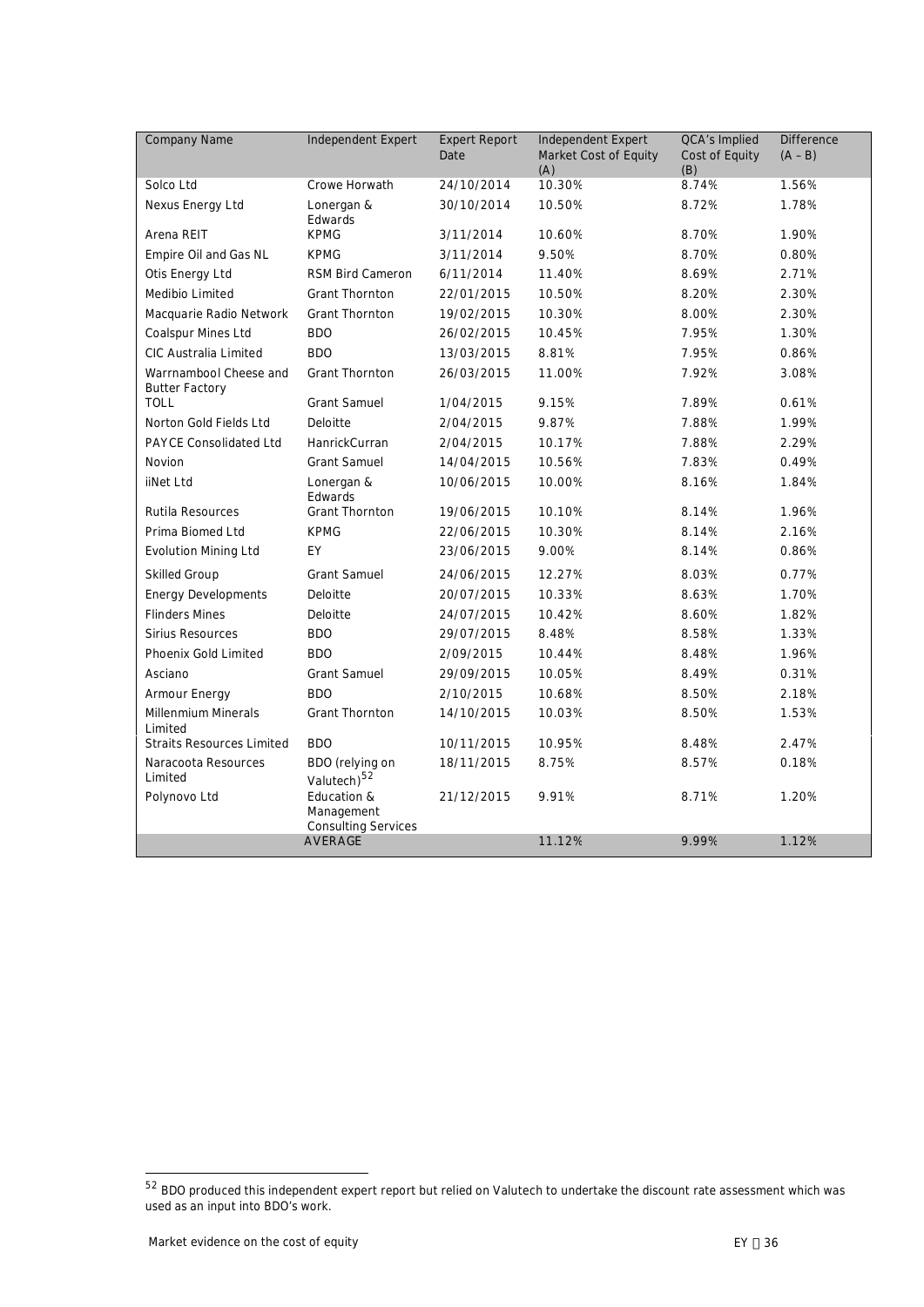# <span id="page-39-0"></span>**Appendix B Adjustments made by independent experts**

#### **Direct adjustments to the risk free rate**

| Company name                          | Independent expert    | <b>Expert report</b> | Risk free rate<br>applied | Spot risk free<br>rate | <b>Direct</b><br>adjustment to<br>risk free rate |       | Expert's<br>calculated<br>narket cost of<br>equity<br>(midpoint) | equity - OCA's<br>approach |
|---------------------------------------|-----------------------|----------------------|---------------------------|------------------------|--------------------------------------------------|-------|------------------------------------------------------------------|----------------------------|
| Medibio Ltd                           | <b>Grant Thornton</b> | 22/02/2015           | 4.50%                     | 2.60%                  | $+1.90%$                                         | 6.00% | 10.50%                                                           | 8.70%                      |
| Macquarie Radio Network               | <b>Grant Thornton</b> | 19/02/2015           | 4.30%                     | 2.55%                  | $+1.75%$                                         | 6.00% | 10.30%                                                           | 8.50%                      |
| Warrnambool Cheese and Butter Factory | <b>Grant Thornton</b> | 26/03/2015           | 5.00%                     | 2.33%                  | $+2.67%$                                         | 6.00% | 11.00%                                                           | 8.42%                      |
| Payce Consolidated Ltd                | HanrickCurran         | 2/04/2015            | 4.17%                     | 2.30%                  | $+1.87%$                                         | 6.00% | 10.17%                                                           | 8.38%                      |
| iiNet Ltd                             | Lonergan & Edwards    | 10/06/2015           | 4.00%                     | 3.05%                  | $+0.95%$                                         | 6.00% | 10.00%                                                           | 8.66%                      |
| Rutila Resources Ltd                  | <b>Grant Thornton</b> | 19/06/2015           | 4.10%                     | 2.88%                  | $+1.22%$                                         | 6.00% | 10.10%                                                           | 8.64%                      |
| Prima Biomed                          | <b>KPMG</b>           | 22/06/2015           | 4.30%                     | 2.95%                  | $+1.35%$                                         | 6.00% | 10.30%                                                           | 8.64%                      |
| <b>Evolution Mining</b>               | EY                    | 23/06/2015           | 4.25%                     | 3.00%                  | $+1.25%$                                         | 6.00% | 11.85%                                                           | 8.64%                      |
| Phoenix Gold                          | <b>BDO</b>            | 2/09/2015            | 3.44%                     | 2.69%                  | $+0.75%$                                         | 7.00% | 10.44%                                                           | 8.48%                      |
| Armour Energy Ltd                     | <b>BDO</b>            | 2/10/2015            | 4.68%                     | 2.62%                  | $+2.06%$                                         | 6.00% | 10.68%                                                           | 8.50%                      |
| Millennium Minerals Ltd               | <b>Grant Thornton</b> | 14/10/2015           | 4.03%                     | 2.59%                  | $+1.44%$                                         | 6.00% | 10.03%                                                           | 8.50%                      |
| <b>Straits Resources</b>              | <b>BDO</b>            | 10/11/2015           | 4.70%                     | 2.89%                  | $+1.81%$                                         | 6.00% | 10.95%                                                           | 8.48%                      |
| Average                               |                       |                      | 4.29%                     | 2.71%                  | $+1.59%$                                         | 6.09% | 10.40%                                                           | 8.55%                      |

Source: EY Analysis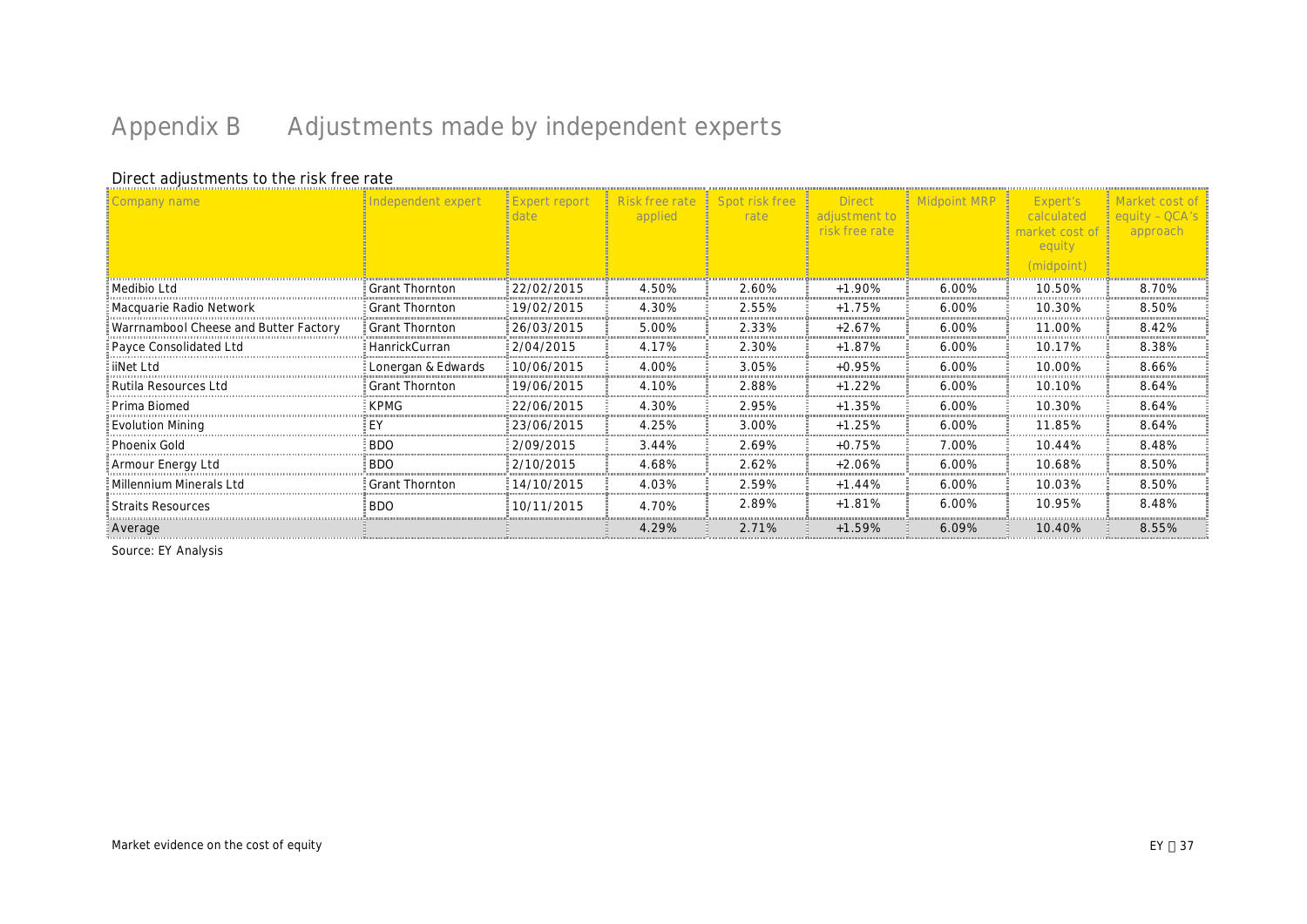#### **Non-asset specific uplifts made at the overall WACC or cost of equity level**

| Company name               | Independent<br>expert | date                     | applied | <b>MRP</b> |       | gearing | Cost of equit<br>uplift | market cost of<br>equity | equity - QCA's<br>approach |
|----------------------------|-----------------------|--------------------------|---------|------------|-------|---------|-------------------------|--------------------------|----------------------------|
| Toll Holdings Ltd          | : Grant Samuel        | 1/04/2015                | 2.50%   | 6.00%      | 0.50% | 23%     | 0.65%                   | 9.15%                    | 8.39%                      |
| Novion                     | Grant Samuel          | $\frac{114}{04/2015}$    | 2.32%   | 6.00%      | .85%  | 18%     | 2.24%                   | 10.56%                   | 8.33%                      |
| Skilled Group Ltd          | : Grant Samuel        | $\frac{1}{2}$ 24/06/2015 | 2.80%   | 6.00%      | 2.60% | 25%     | 3.47%                   | 12.27%                   | 8.53%                      |
| Asciano - Pacific National | Grant Samuel          | 129/09/2015              | 2.80%   | 6.00%      | 1.00% | 20%     | 1.25%                   | 10.05%                   | 8.49%                      |
| Average                    |                       |                          | 2.67%   | 6.00%      | .46%  | 20.2%   | 1.84%                   | 10.51%                   | 8.44%                      |

Source: EY Analysis

Note:

1. Uplifts exclude rounding adjustments, which are defined as adjustments of 25 basis points or less

2. Uplifts were observed for Coalspur Mines and CIC Australia however the relevant expert reports indicated that this was to account for projectspecific risk